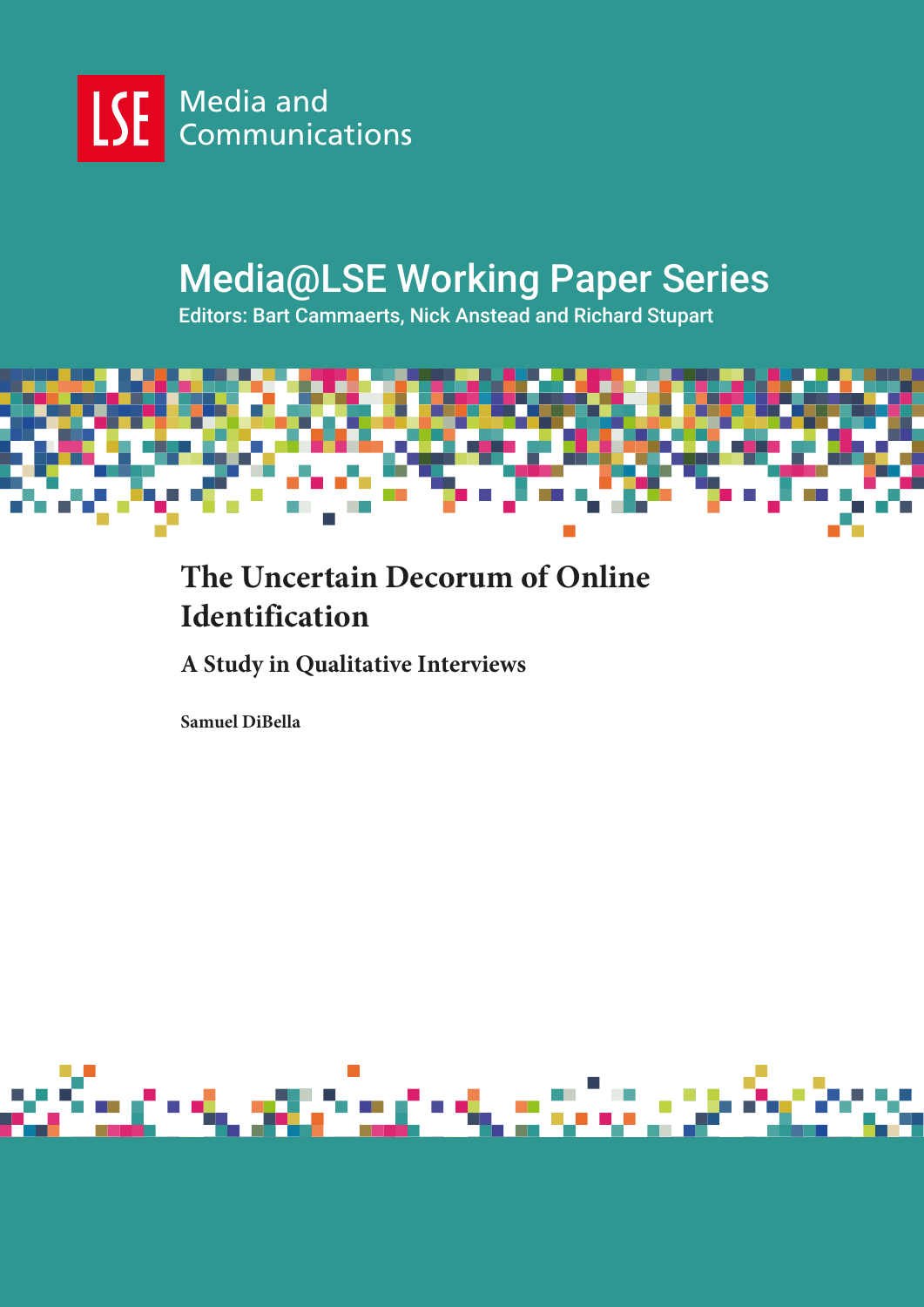Published by Media@LSE, London School of Economics and Political Science ("LSE"), Houghton Street, London WC2A 2AE. The LSE is a School of the University of London. It is a Charity and is incorporated in England as a company limited by guarantee under the Companies Act (Reg number 70527).

Copyright, Samuel DiBella © 2020.

The author has asserted their moral rights.

All rights reserved. No part of this publication may be reproduced, stored in a retrieval system or transmitted in any form or by any means without the prior permission in writing of the publisher nor be issued to the public or circulated in any form of binding or cover other than that in which it is published. In the interests of providing a free flow of debate, views expressed in this paper are not necessarily those of the compilers or the LSE.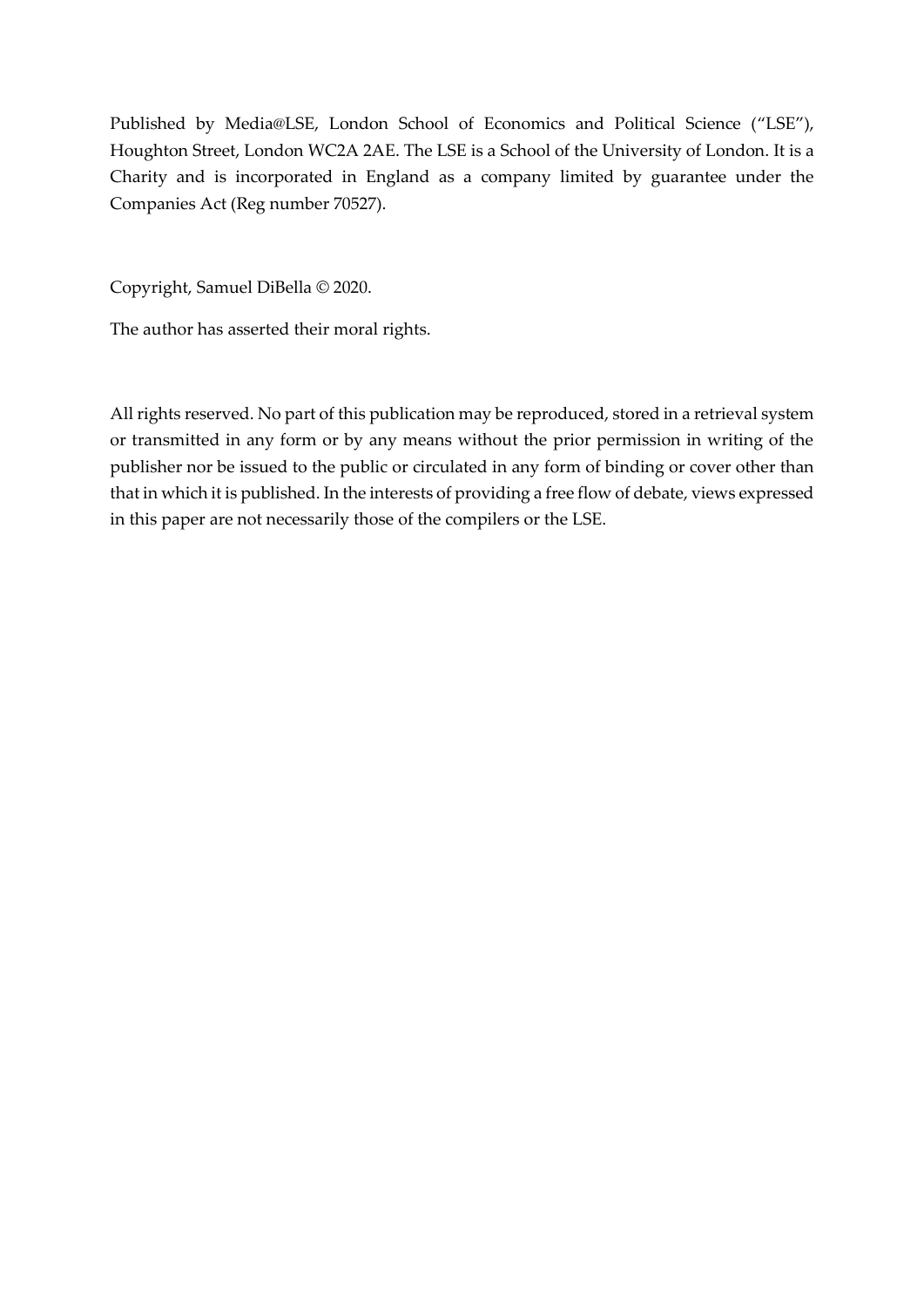#### **ABSTRACT**

This study explores the ethics and motivations of online identification—how and why people collect and publish identifying information about others online. In seven interviews, activists, Internet users, advocates, and journalists were asked about their investigative practice and how they viewed the ethics of deanonymization. Using ethnographic interviewing techniques and a thematic analysis inspired by grounded theory, I describe respondents' investigations and compare them to existing theories in surveillance studies, online anonymity, and digital vigilantism.

Respondents often struggled with making their work accessible and impactful in an ethical manner. They obfuscated irrelevant information that might incite online harassment and took care in who they collaborated with. The respondents also debated what to do when people misinterpreted their work or thought that they had acted unjustly. The precautions they incorporated into their publications are examples of how people navigate online ethics when there isn't a clear standard for moral decisions.

Ultimately, the interview results did not follow models of digital vigilantism and doxxing, and I caution against using those terms to apply to cases like those described in this study. I also make suggestions for how these results could augment theoretical models of anonymity, particularly how respondents' investigative techniques and backgrounds lead them to different moral commitments.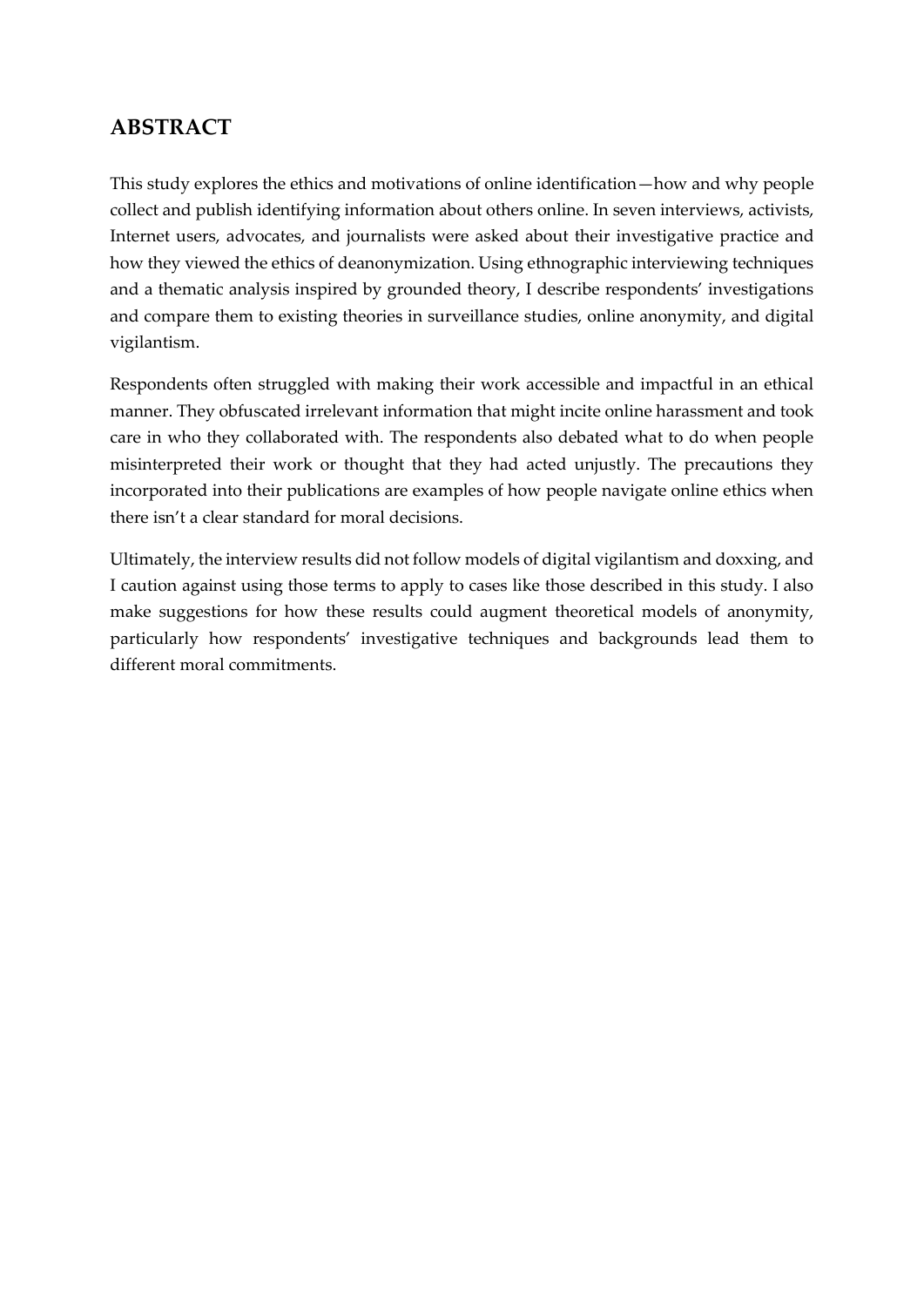#### **1 INTRODUCTION**

*I hated the idea that he knew everything about me while I knew little or nothing of him. I felt like someone who is blind and knows that he is being observed by the very people he would like to spy on in every detail*.

— Elena Ferrante, *The Days of Abandonment*

Debates about digital privacy often center around the handling of data by powerful actors companies and countries. In parallel, researchers have been discussing the extent of online harassment, especially in massive, organized campaigns, and the mental-health harms they cause (Lenhart *et al.*, 2016). But collecting identifying information is also within grasp of the everyday Internet user. A tide of digital information has made loss of anonymity an ordinary occurrence on the Internet. With social media data, public records, and tools like satellite imagery and reverse-image searching, people can easily trace the online activities of friends, acquaintances, coworkers, or strangers.

These are new ways of learning about people that depend on unofficial sources and the unknowing complicity of others (whoever shared the information initially). In the current iteration of Internet life, there's little vocabulary for describing group privacy responsibilities or for deciding what is alright to do with someone else's information. And the differing vulnerabilities people have online, based on their gender, race, citizenship status, or economic class, make it hard to assume what will or won't harm another person (Gangadharan, 2017). Asking for permission to post photos to social media is common now, even as it has become normal to look up the personal or professional social media accounts of someone you've just met. The norms for using identifying information are still evolving as Internet communities adapt digital investigative techniques to their own ends.

This study arose out of my activist work on digital privacy education in the United States. I wanted to learn how widely available personal information changes the way people relate to one another. Rather than focus on institutional attempts to preserve privacy and protect data online, I decided to explore the messy negotiations and ethical decisions that individuals make when handling data. This study answers some of my initial questions by uncovering the asymmetrical relationship between those who acquire information and those they collect information about.

I'll begin with a literature review of the theories that guided those initial questions and move on to a description of how I designed the interviews. I'll then present the results of the interviews and try to answer my research questions using only information provided by respondents. By doing so, I follow the traditions of grounded theory by giving as clear a description of the data as possible before comparing them to abstract theory. I'll finish by connecting those results to theories of anonymity, digital vigilantism, and surveillance studies and making some final conclusions and recommendations for future research.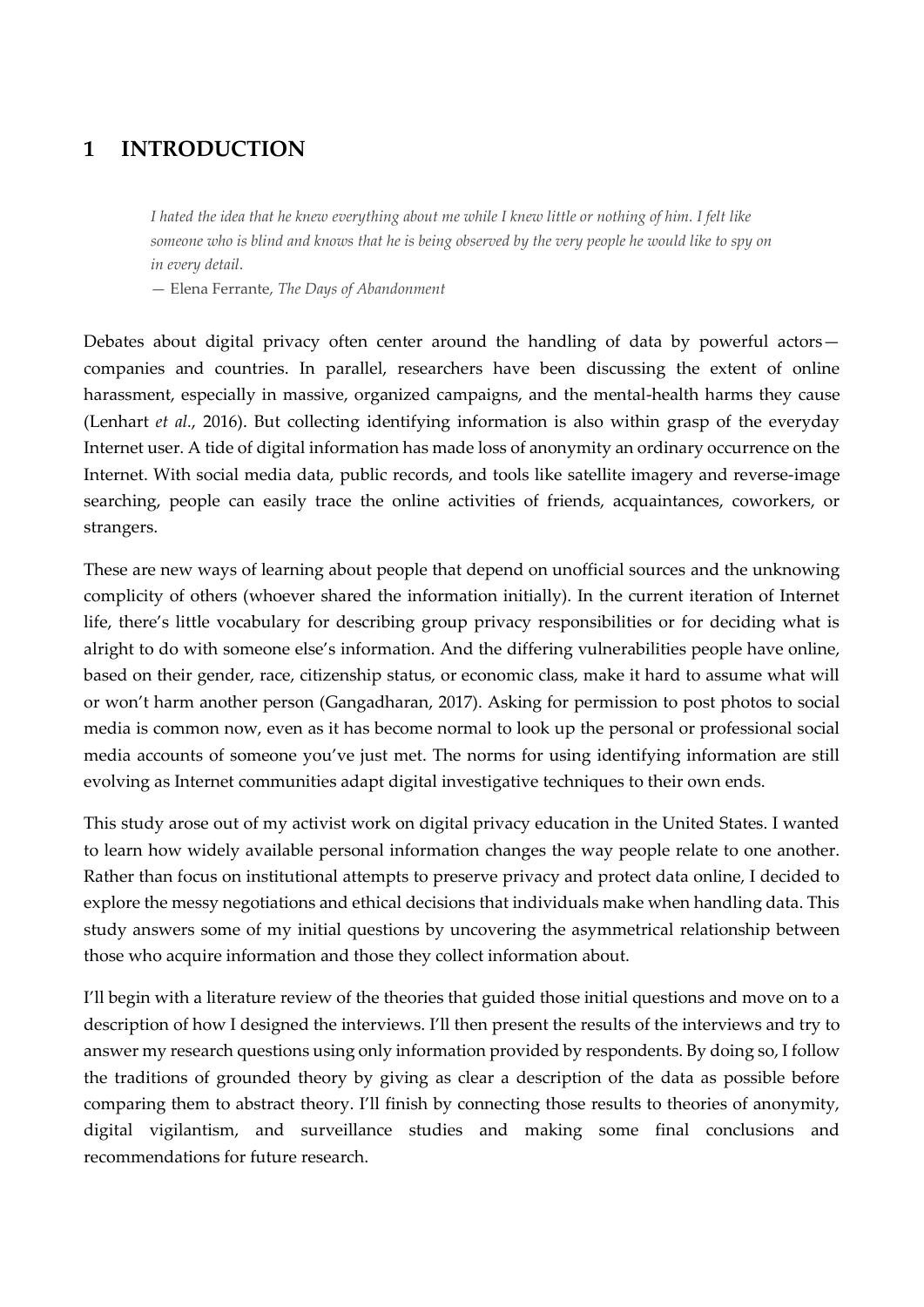## **2 THEORETICAL BACKGROUND & RESEARCH QUESTIONS**

In this literature review, I'll discuss several bodies of literature that relate to the investigation and identification of people online. First, media archaeology on files illuminates how the format of stored files and archives affects investigations, as well as how several of the interviewees contributed to or created archival databases. Drawing from surveillance studies, I'll talk about the kinds of vigilant watching that constitute surveillance, lateral surveillance and sousveillance. Studies in computermediated communication and digital vigilantism will provide context about the norms of Internet culture and how Internet communities pursue justice or address social violations. Finally, I'll use theories of privacy and anonymity to flesh out how investigators viewed the ethics of removing someone's anonymity online and how they tried to protect their own.

#### **2.1 The Media of Files and Documents**

The practical study of communication material has existed in fields like diplomatics and paleography for hundreds of years (Duranti, 1989). Works like Friedrich Kittler's (1990) *Discourse Networks, 1800/1900*, however, encouraged media theorists to pay closer attention to genres of communicating and recording. The genre of a piece of writing and the way it is stored, organized, and circulated for use, helps to us understand the meaning of the writing and its historical importance.

Integral to that project, Cornelia Vismann's (2008) *Files* traces the establishment of German bureaucracy through the institutions that handled its records. Vismann starts with the oral tradition of Roman law and how the informal notes and personal files of praetors (administrative magistrates) eventually became codified and entombed in state archives. She argues that the stratified nature of the Roman Empire 'was an effect of archiving, that is, of immobilizing files' (Vismann, 2008: 59).

Copy after copy of files spread and become meaningless in archives unless readers can understand their original context. Vismann and others have shown how mechanisms for tracking and verifying different versions of files, like registers, memos, and chanceries, made modern bureaucracy possible, and even desirable (Beniger, 1997; Guillory, 2004). As a result, the current model of a state *depends* on written record; it couldn't function without the endless and confusing proliferation of files.

Other writers have extended Vismann's approach to describe other countries and more contemporary means of circulating writing, as Lisa Gitelman does in her work on copy blanks and xeroxing in the United States. Gitelman (2014: 2) also spends more time on documents—papers that serve as evidence of the very claim they make. The genre of documents and the need for bureaucracies to understand *through* records lead to new forms of public disclosure, as Gitelman shows in her discussion of the leaked US Pentagon Papers in 1967 and the illicit copies of the Unix kernel and user manual released in 1976. Underground publishing circuits like samizdat in Russia (Komaromi, 2012) and zines in the United States often distributed these illicit copies outside of their institutions of origin. The ease of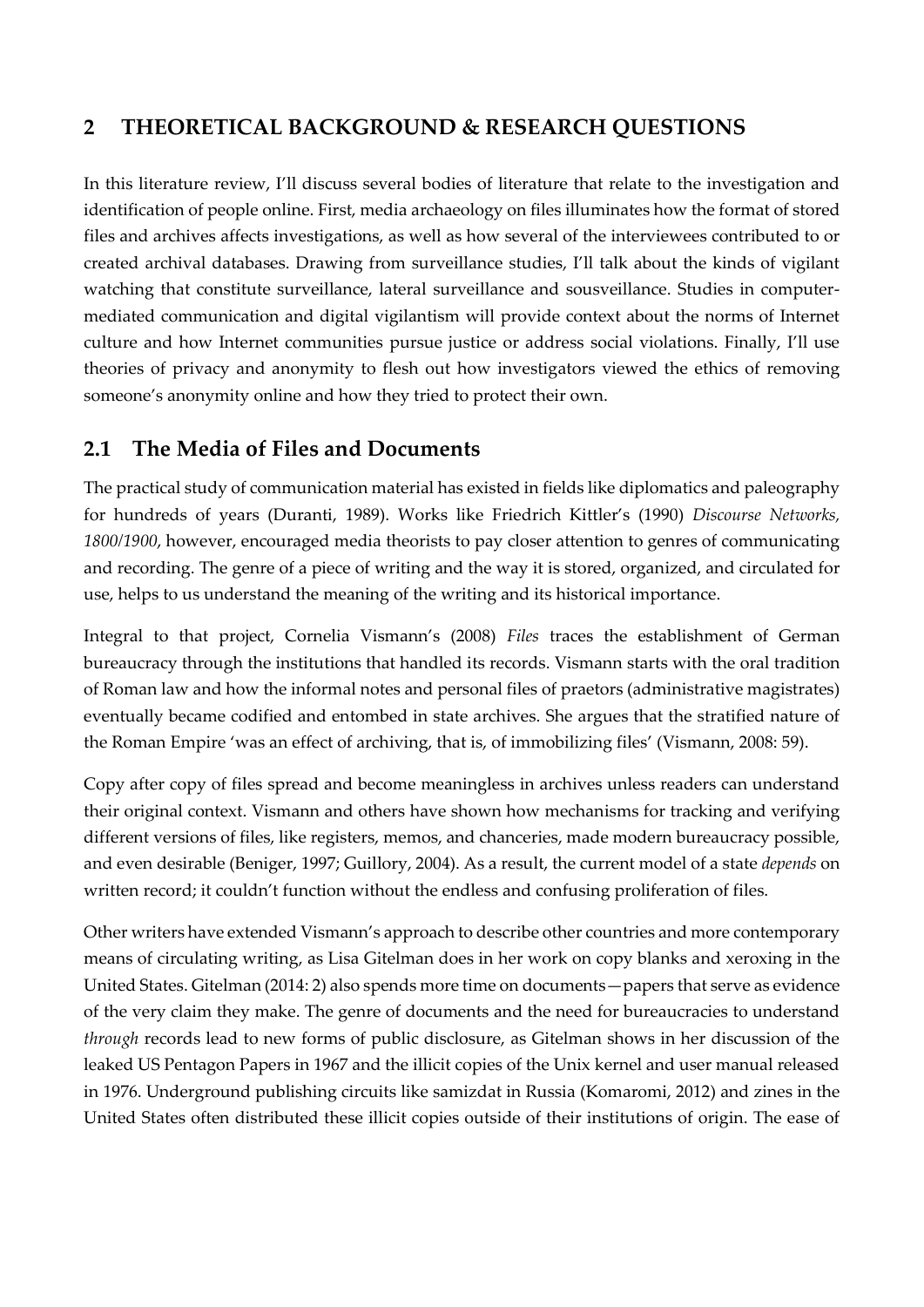copying granted by technology like xerox machines and carbon copies also enabled people to build their own personal archives and dossiers (Reichel, 1977).

Modern Internet databases resemble earlier chanceries and archives in that their records usually don't include the context of their creation and information storage, and their data do not circulate freely. Still, file circulation is easy online—copies are easy to transmit and impromptu archives are easy to form. Copies of our information are made constantly by tracking scripts and web scraping tools, and together those copies trace our online behavior (Reigeluth, 2014). Files spread over the Internet resemble Hito Steyerl's (2012; 32) concept of the 'poor image', a file that is no more than a 'copy in motion'. Without the documentation or help of their creators, most databases would be useless references for new readers. Without that context, the lifespan of data's use is actually quite short. Data is ephemeral, despite the intention of its creators (Kallinikos, 2009).

Internet databases can form clear, structured sources of information, but raw data collected en masse is more likely to produce a confusing heap. These 'informational middens' intersect with institutional archives in unforeseen ways. They can illuminate an unnoticed connection or obscure that same connection beneath a deluge of irrelevant data—a problem made worse by broken links, lost content, and software incompatibility (Brunton, 2017: 142).

## **2.2 Surveillance, Lateral Surveillance, and Sousveillance**

In *Discipline & Punish*, Michel Foucault (1995) examined Jeremy Bentham's 'panopticon', a design for a prison arranged around a central tower that prevented prisoners from seeing the guards stationed to watch them. Bentham thought that because prisoners would not know *when* they were surveilled, they would have to internalize prison rules to ensure they weren't acting out of order when a guard looked their way. The panopticon was key for Foucault's examination of penal institutions in the modern era, as methods of discipline spilled out of the judicial system into institutions like hospitals and schools.

Later theorists, however, challenged Foucault's emphasis on disciplinary surveillance. They argued that mass media like television enabled other types of vigilant watching; mass media form a 'synopticon' that allows the many to surveil the few (Mathiesen, 1997). And while surveillance is normally associated with the development of the modern bureaucratic state, other institutions and groups can perform surveillance just as well (Coleman and McCahill, 2011). Building on Deleuze and Guattari's (1987) non-hierarchical networks and Donna Haraway's (1991) theory of the feminist cyborg, who blurs the line between human and non-human, Richard Haggerty and Kevin Ericson (2000) coined the 'surveillant assemblage'. A surveillant assemblage is a collection of human and nonhuman actors that *together* carry out the watching of others. A guard watching a CCTV monitor is a simple example, but a wandering tourist taking pictures and uploading them to a server is also part of a surveillant assemblage.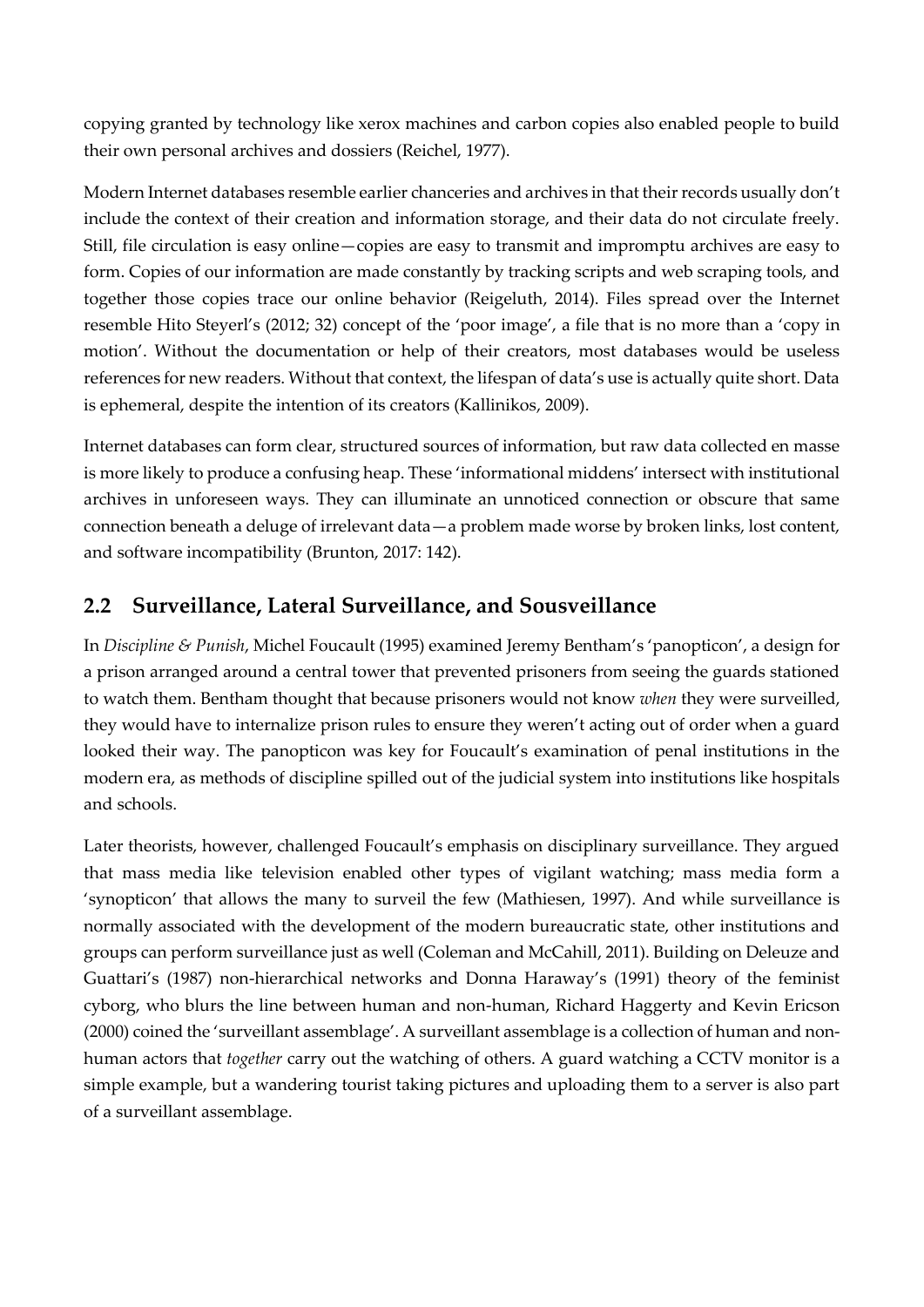The spread of mobile phones, Internet access, and digital cameras in the 21st century made systemic 'sousveillance', or observation from below, possible. Unlike surveillance, which records and profiles those marginalized and distrusted by society, sousveillance is often directed *against* visible sources of surveillance (Mann and Ferenbok, 2013). By recording surveillance, people resist and draw attention to the surveillant assemblages of the state. Officials and law enforcement, in turn, hide their surveillance efforts—the ability to record in secret, with impunity, is often a necessary component of successful surveillance. And the dragnet data collection of surveillance companies like Facebook and Google has enhanced capabilities for both surveillance *and* sousveillance (Zuboff, 2019).

Conversation is also part of informal surveillant assemblages. With gossip and whisper networks, people can spread knowledge about the powerful outside of their grasp, as well as reinforce group bonds and boundaries (Lagalisse, 2013; Gluckman, 1963). These conversations become part of a backstage script, a 'hidden transcript', that only people within a community can access (Scott, 1990). Without being publicly uttered, those hidden transcripts then change how public conversation unfolds.

These forms of peer monitoring, or lateral surveillance, do have benefits (Andrejevic, 2005). The architect Jane Jacobs (1992) supported urban design that enabled informal community surveillance. She supported elements like short street lengths to increase the visibility of intersections and attractions that would draw people to a neighborhood at different times of day. Jacobs felt that a close-knit community watching out for each other was safer than formalized state surveillance. But lateral surveillance harms as well. People direct surveillance toward what they feel is most suspicious. Groups like neighborhood watches can disproportionately surveil people seen as outsiders, which often reinforces social prejudices (Lub, 2018).

And because people know their personal reputation is at the mercy of others, a culture of lateral surveillance encourages careful reputation management (Solove, 2008; Andrejevic, 2005). Sharing the wrong information can expel someone from a community, rather than bringing them closer to it. Modern states sometimes promote suspicious lateral surveillance as the social duty of responsible citizens (Reeves, 2012). In this way, communal surveillance leads to the same kind of impulsive selfcontrol as Bentham's panopticon, a theme that will reappear in the section on digital vigilantism below.

#### **2.3 Internet Communities and the Enforcement of Norms**

The Internet's precursors, like Usenet and bulletin-board systems, were primarily text-based. As a result, early accounts of computer-mediated communication assumed that the separation between speakers removed social cues from computer communication entirely (Spears and Martin Lea 1992). Users, however, quickly created ways of communicating social cues with tools like letter repetition,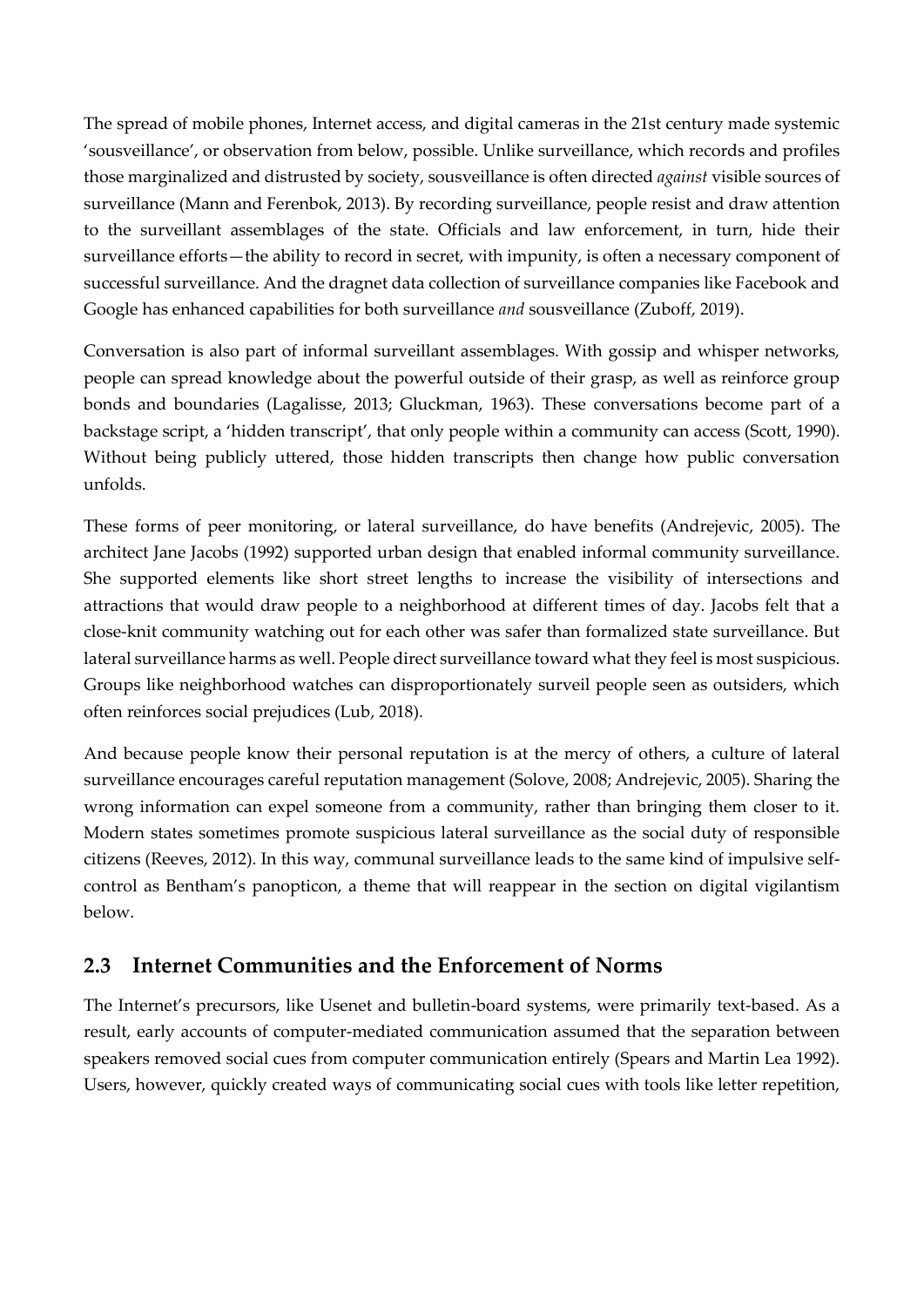intentional misspellings, and timing of message transmission, based on their existing knowledge of social cues (Kalman and Gergle, 2014; Herring, 2012).

Usenet communities were organized around interest groups and voluntary affiliations. But any participant on a board could act maliciously to arrest an entire community's discussion. They could clog message boards with endless, inflammatory arguments—the 'flame wars' that were the predecessors of griefing and trolling behaviors found online today (Jane, 2015). Information scientists have noted the complicated strategies that these communities developed to deal with unwanted participants (Herring *et al.*, 2002). System admins could kick users from servers at their discretion, and communities would often test newcomers. Trolling was one common tactic. Experienced users would post a piece of obviously incorrect information, and anyone who responded seriously had taken the bait and revealed their naivety by not understanding the group's in-joke (Tepper, 1997).

Susan Herring (1999) has sketched out several other strategies that users employed when confronted with people who acted against their community norms. (She developed her theory to describe women's responses to misogyny on IRC channels and email lists.) Herring noted that people targeted by harassment in a digital community tended to either escalate, accommodate, or fall silent. Harassers would force their targets to adopt one of these strategies, thereby reinforcing the dominance of their rhetoric. In cases of escalation, admins would usually step in and apply what was often arbitrary judgment because of how hard it was to interpret communal infractions.

With social media, similar problems exist, but the role of platforms in defining and moderating communities is much larger. Where before users had relied on system admins, they now rely on social media platforms' content moderation systems, which are applied both algorithmically and with human discretion. Aside from community agreements and the like, platforms also provide (some) tools for users to protect themselves against unwanted conversations, like block lists, muting subjects, and locking accounts down with privacy settings (Jhaver *et al.*, 2018). Where independent Internet communities are sometimes at a loss because they don't have an external authority to petition (Herring *et al.*, 2002), social media users can now make requests of platforms. The same problem of arbitrary mediation still exists, however.

#### **2.4 Online Anonymity and Privacy**

Anonymity and privacy are integral to online participation, but they have many unintended consequences. danah boyd (2012) in her proposal of 'networked privacy' argues that privacy, usually assumed to be an individual right, actually has group implications. In one example, she points out that when a person gives their DNA for sequencing, they generate information about their whole family as well. Privacy is also contextual—what we share with our doctors is not the same as what we share with employers or acquaintances (Nissenbaum, 2011). And results in computer science have shown how easy it is to deanonymize, or re-identify, anonymized data sets (Narayanan and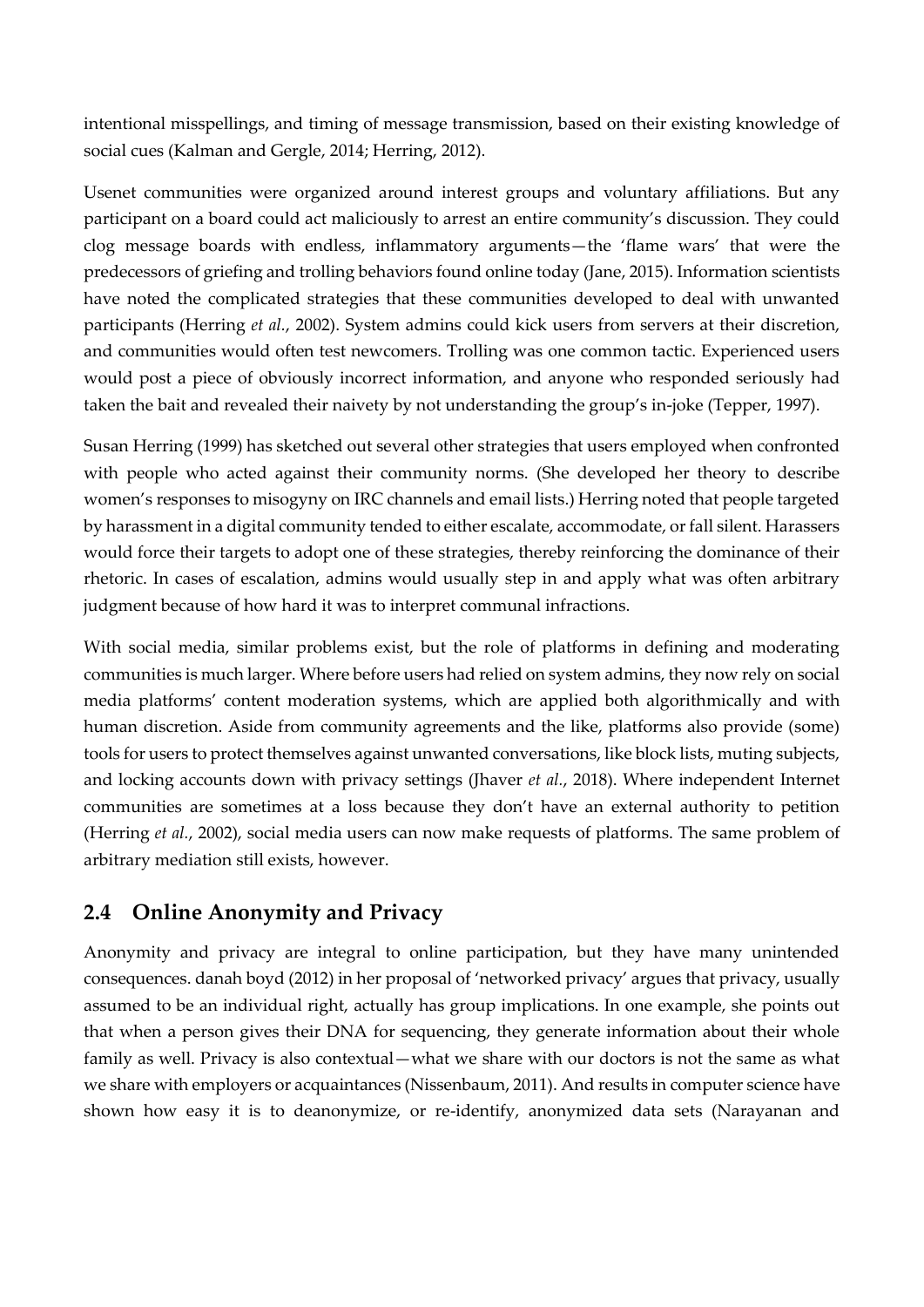Shmatikov, 2009). All of these factors make protecting data privacy a complicated task. It requires more than just the 'informed consent' of users.

Internet communities, like the hacktivist collective Anonymous or the trolls found on sites like 8Chan, have complicated relationships to anonymity. For those groups, remaining anonymous is a key requirement for membership. On the one hand, anonymity prevents members from hoarding fame, ensuring some egalitarianism (Coleman, 2015: 190). On the other hand, it allows members to act without impunity towards other groups and one another. Anonymity grants trolls an asymmetrical relationship to their targets. Victims of trolling or mass harassment can't tie their attackers back to a concrete identity, just the mask of anonymity:

*Trolls don't mean, or don't have to mean, the abusive things they say. They get to choose the extent to which their statements match their personal beliefs; they get to establish that they're just trolling*  [...] *Targets of trolling, on the other hand, are expected to take trolls at their word, and are only trolled harder if they resist.* (Phillips, 2015: 26)

As hinted at before, however, anonymity online is mostly an illusion. Users normally possess only a degree of pseudonymity. They operate under a username or nickname, but the data collected by websites combined with self-disclosures (like where they live, gender, or personal email addresses) often means it's possible to unmask the user behind a username. The problem of determining true anonymity has lead theorists to differentiate between technical anonymity, when a person can't be identified, and social anonymity, when a person or a community acts *as if* they can't be identified (Bancroft and Scott Reid, 2017).

Doxxing is a behavior that emerged from the disconnect between social and technical anonymity the identification of a user's legal name, contact information, and physical address combined with the publication of that information on public websites like Pastebin or Reddit. Currently, the most complete theoretical account of doxxing is philosopher David Douglas' (2016) article 'Doxing: A conceptual analysis'. Based on a sociological description of anonymity by Gary Marx (1999), Douglas divides doxxing into three categories: deanonymization, based on identity information; targeting, based on location information; and delegitimization, based on credibility or character information. In each case, doxxing involves the collation of public information that removes 'a degree of anonymity' from someone with the intent of directing media attention towards them.

Douglas describes doxxing as having many possible motivations, from a desire to harm to a wish to expose wrongdoing. Researchers have debated doxxing's use in accountability processes, but it's also been a hallmark of cyberbullying and many large-scale online harassment campaigns (Buozis, 2017; Chen, Cheung, and Chan, 2019). Sometimes online communities use doxxing to police group boundaries as well (Dobusch and Schoeneborn, 2015). For example, since membership in Anonymous is defined by anonymity, identifying a user de facto revokes their membership.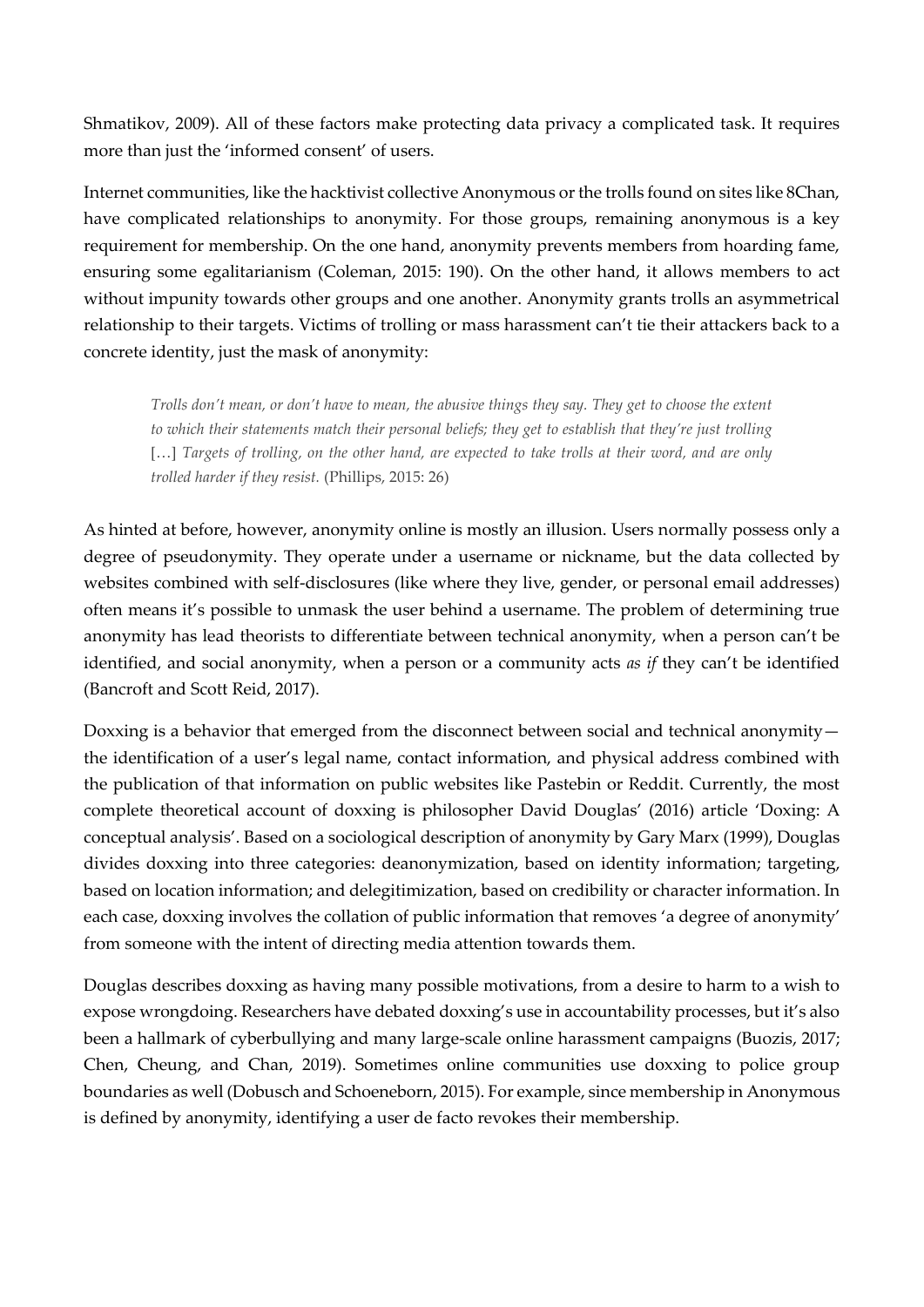In a digital environment that hinders anonymity, users have had to cope by protecting their identity and managing how their online personas relate to one another and their legal identity. Juggling all these identities is hard and requires technical skill to do well. Some people obfuscate or 'poison' their data trail with false results. Others carefully control their self-presentation on specific sites. Users can silo their different personas so they don't come in contact with one another or self-censor to craft an uninteresting (and un-incriminating) 'vanilla' persona (Pitcan, Marwick, and boyd, 2018). These attempts at resisting identification are mostly 'weapons of the weak'. Tools like identity obfuscation are 'haphazard and piecemeal, creating only a temporary window of liberty or a certain amount of reasonable doubt' (Brunton and Nissenbaum, 2011: 17). Groups like Anonymous, however, use these tools to develop complex ethical guidelines for supporting or harming one another (Colton, Holmes, and Walwema, 2017). On the other end, digital platforms have also moved towards policies of openness and transparency. Communities like Wikipedia operate under the assumption of selfdisclosure, and social media companies like Facebook have encouraged the consolidation of online personas with user's legal identities. (For example, Facebook accounts using a 'fake name' are likely to be banned.)

All of these methods and the act of identification, or deanonymization, have ethical consequences that Internet users are still figuring out today. How much of our vulnerability online are we responsible for? How far should individuals go to protect privacy? Some people disapprove when others don't manage their identity adequately or feel distressed because of their own uncertain pseudonymity (Mikaela, Marwick, and boyd, 2018). Even amid calls for openness through Internet technology, some empirical results have suggested that people dislike indiscriminate identification, even if it has public interest (McNealy, 2017). As of right now, most users have to decide on their own how much to preserve the anonymity and privacy of others.

## **2.5 Digital Vigilantism**

The Internet offered a new forum for organizing vigilantes and a new venue for their actions. In the vacuum of state authority, users have formed groups to combat cybercrime by creating false personas to track down online predators, proponents of fake suicide pacts, and other cybercriminals (Huey, Nhan, and Broll, 2012). Despite altruistic motivations, these groups often have difficulty collaborating with official law enforcement; they are seen as either illegitimate or ineffective. Some kinds of harmful online behavior, like cyberbullying or harassment, also don't receive much official police interest because they don't clearly fit into existing categories of crime (Broll and Huey, 2015).

One of the earliest cases of mass digital vigilantism occurred in 2006, when the Human-Flesh Search Engine formed in China to expose a woman who was video-recorded killing a kitten; her identity was revealed and she was fired from her job in less than six days (Nhan, Huey, and Broll, 2015). The Human-Flesh Search Engine, although organized online, often involved offline investigative efforts,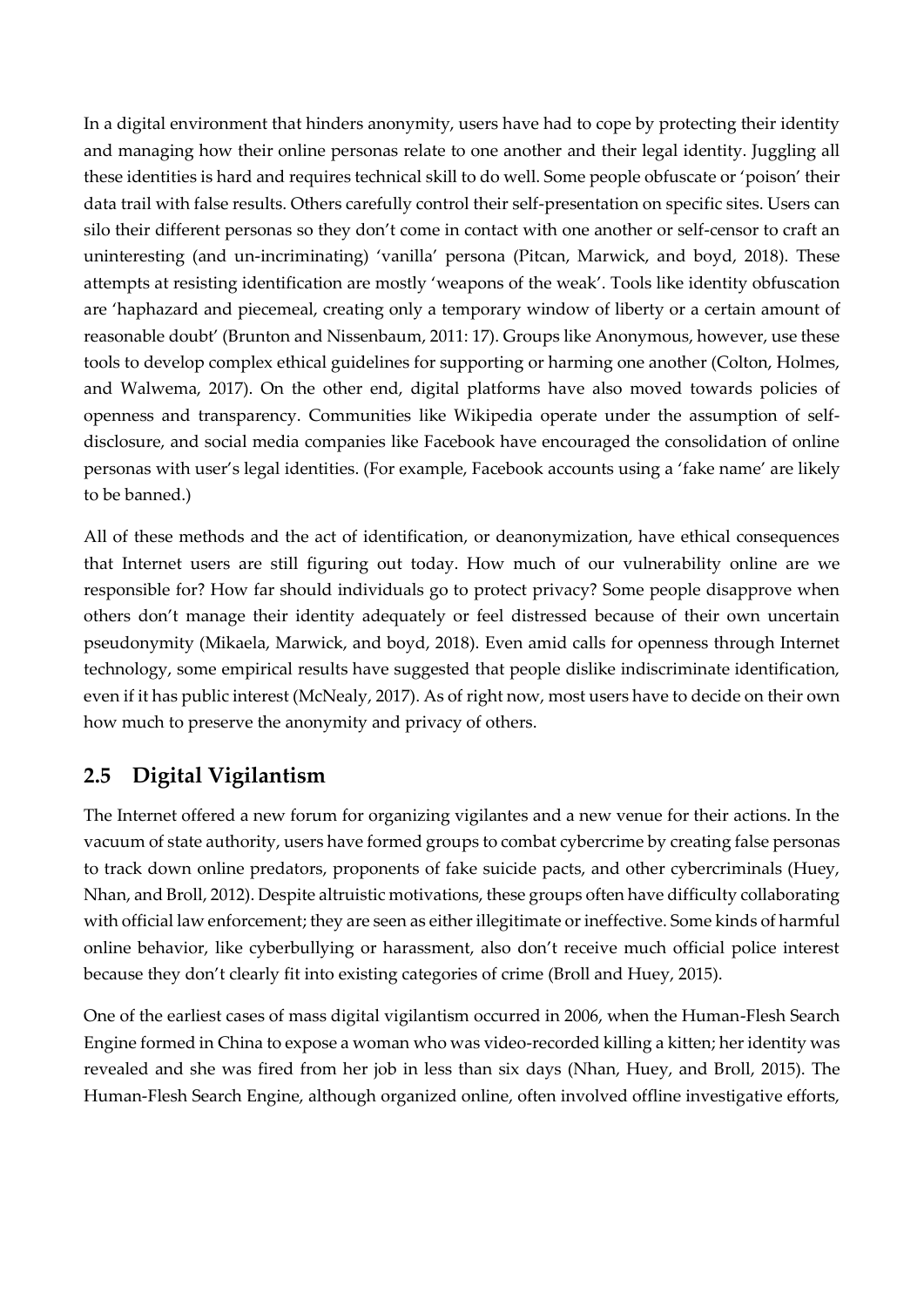and users without much technical ability would contribute files and search results. Despite its checkered track record, the Search Engine became a concerted form of crowdsourced justice. Similarly, in Russia, the tradition of citizen courts transformed into video-recorded vigilantism. Russian vigilantes track people down for traffic violations, public intoxication, or unethical business practice; humiliate them; and then post recordings of that humiliation online—a 'spectacle of punishment' (Gabdulhakov, 2018).

In the United States, digital vigilantism is usually associated with the Boston Marathon bombing in 2013. After the bombing, a swarm of Reddit users pored through video and photo evidence from that day to try and identify the bomber (Nhan, Huey, and Broll, 2015). Users tried to create forensic reconstructions of the incident and to identify suspicious persons for the official police investigation. Still, the investigation lead to disastrous misidentification, as 'in several notable instances online discussion gave way to rampant speculation' (Nhan, Huey, and Broll, 2015: 353).

In his definition of vigilantism, Les Johnston (1996) describes it as a planned, voluntary action taken by private citizens that uses force or the threat of force to control crime or perceived social transgression. At the same time, Johnston also warns against an open-ended definition of vigilantism, because it depends on participants' cultural assumptions about crime and transgression, as well as their social status. Extending Johnston's work, sociologist Daniel Trottier (2017: 55) has defined digital vigilantism as 'a process where citizens are collectively offended by other citizen activity, and coordinate retaliation on mobile devices and social platforms.' People in groups like the Human-Flesh Search Engine 'weaponize visibility' to punish their targets by directing mass scrutiny towards them (reminiscent of the synopticon mentioned above). Trottier (2017: 63) does not see vigilantism as necessarily breaking from legal order; vigilantism is instead an example of citizens renegotiating their public roles and 'acting in a way they believe the state should'. Vigilantism can even be encouraged by law enforcement, when vigilantes are deputized to investigate and punish on behalf of the state (Walsh, 2014).

Trottier argues that digital vigilantism meets all of Johnston's criteria, but because of the novelty of the phenomenon and diversity of cases (and the cultures in which they appear), it's hard to say when the term can be applied correctly. Trottier sees digital vigilantism as a conservative force that recreates social prejudices. But it's not clear how instances of vigilantism that occur across contexts or in opposition to cultural norms fit his schema. For example, feminist activists have used public denunciations against misogynist trolls, particularly following GamerGate in 2015, and they acted more to protect themselves than to harm (Jane, 2016). In addition, the way that media picks up and amplifies a case of digital vigilantism can affects its impact much more than the initial act of sharing a denunciation, since the harm of digital vigilantism comes from its public visibility (Trottier, 2019: 7). The attribution of responsibility and guilt for digital vigilantism is hardly ever clear, for those who perform it or are targeted by it.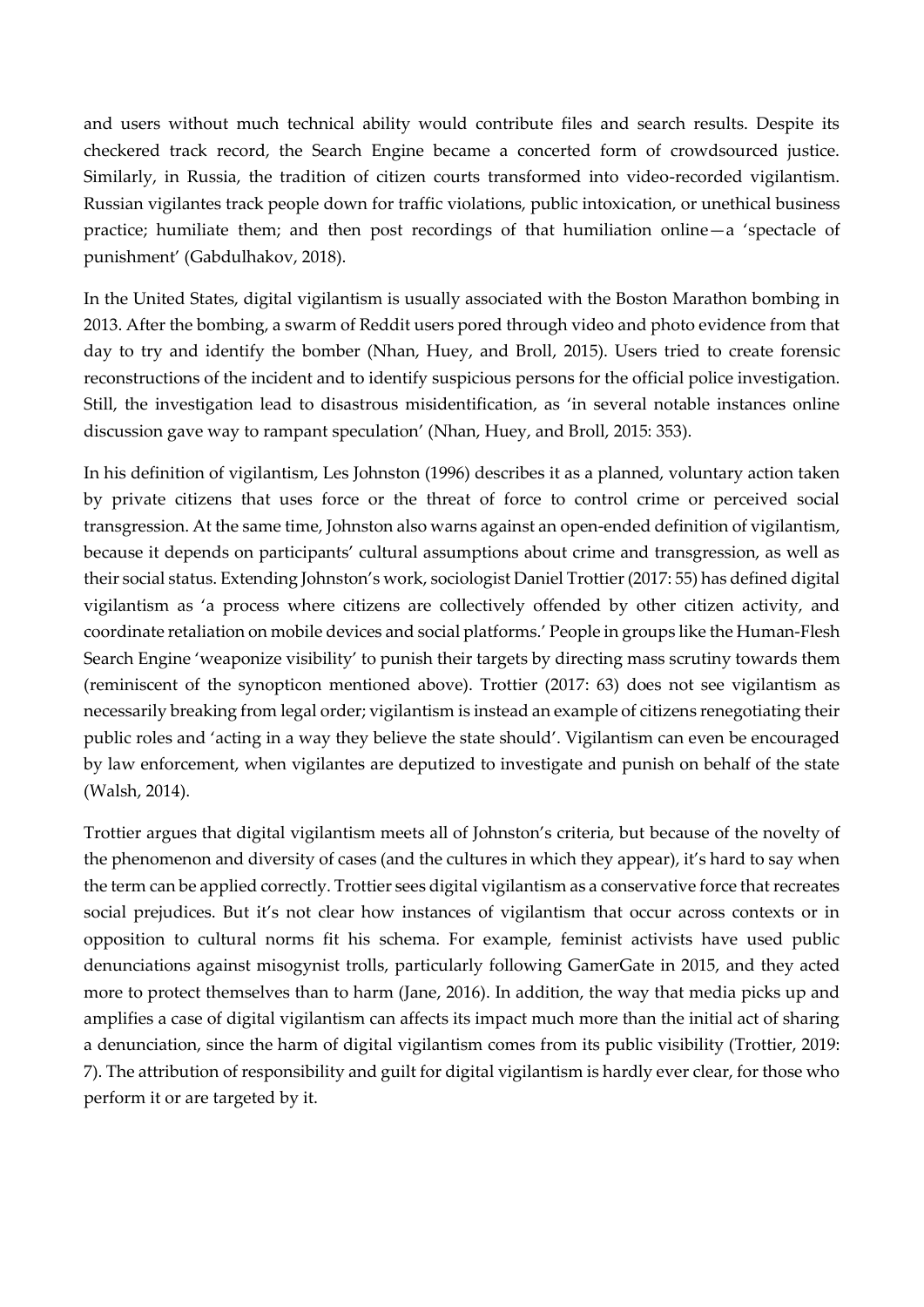#### **2.6 Conceptual Framework and Research Questions**

After reviewing all these theories, I planned to use them to address a central research question through interviews of online investigators:

⎯ What are the ethics of practice for dealing with the identifying information of other people? How do people decide what they will or won't publish about another person?

I thought that this complicated question about ethics and decision-making was too abstract on its own, so I created two smaller questions to help me build specific details and context. They are:

- ⎯ What is the process of online investigation?
- ⎯ How does online identification compare to information gathering or publishing methods like surveillance, doxxing, and traditional investigative journalism?

The theoretical categories covered in this section were not incorporated directly into my analysis, but I will revisit them in the Discussion section to compare them to my results. Instead, I decided to adopt a grounded theory approach to this study, whereby I would rely on the resulting data as my guide, rather than a theoretical framework.

#### **3 METHODOLOGY**

To answer the questions above, I decided to use qualitative interviews to uncover how investigators view their work, ethics, and effects. But, after my initial literature review, I didn't think I could use theory to design the interview study—I couldn't find theories that I felt precisely covered the area of research. Because I wanted to describe the resulting data rather than infer from them, I thought that an inductive analysis would work well. So, I employed the methodology of grounded theory to guide my work. With its attention to process and causality and its aim to 'create' theory rather than test hypotheses (Dey, 2004), I saw affinity between grounded theory and my research questions. I view my resulting study design as in line with Gabriella Coleman's (2010: 489) call for researchers to 'provincialize' culture in digital media: 'showing how, where, and why [digital media] matters is necessary to push against peculiarly narrow presumptions about the universality of digital experience.'

## **3.1 Sampling**

My interviews started with a convenience sampling of respondents who were closest to my initial area of interest, doxxing and deanonymization. As interviews progressed, I used purposive sampling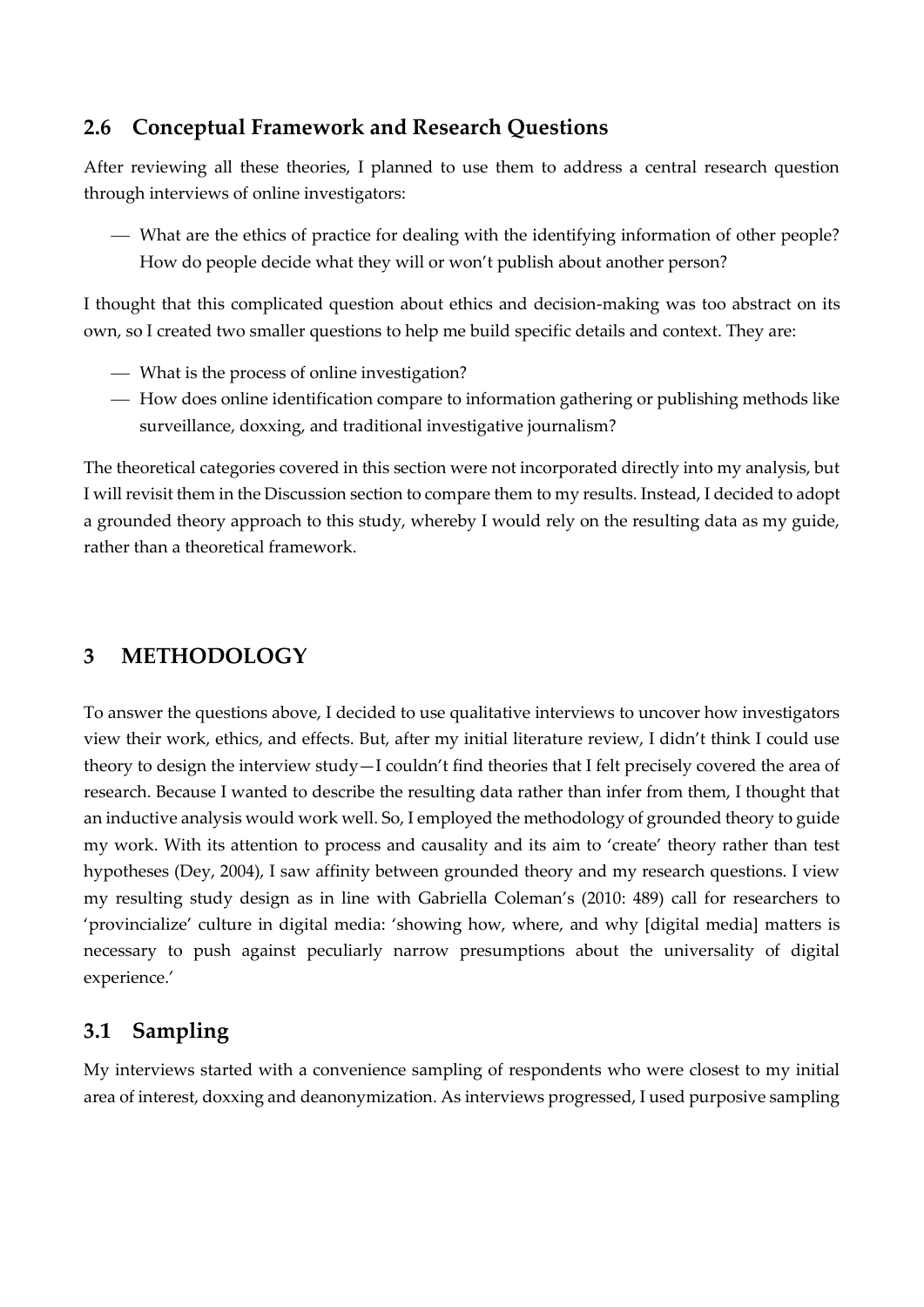to fill in gaps where I thought I needed more material. For example, I made sure that my later interviews included archivists and activists, because I was curious how their outlook would reflect in their practice, in comparison to the journalists that I spoke with earliest. This practice is consistent with 'theoretical sampling' in grounded theory, where researchers continually refine their sampling choices as they collect data (Charmaz, 2006: 96).

Ultimately, this sampling approach meant that the aim of my study would be the production of theory and description of the data I had collected, rather than results that would extend to a larger population. This limitation matches Charmaz's (2006: 101) methodology of grounded theory, where theoretical sampling 'pertains only to conceptual and theoretical development; it is not about representing a population or increasing the statistical generalizability of your results.' I actually thought that this would be a useful bound for my study, since I planned to interview participants from several countries, as well as differing professional and personal backgrounds. Figuring out what population they represented would have been a difficult interpretative task in itself. The small sample size of my study (seven respondents) also limits its scope, so my desire was to provide examples of diverse behaviors and beliefs and make specific comparisons instead.

#### **3.2 Interviews**

I still had to decide how respondents would help me answer my research questions. Knowledge about culture and process is often what Michael Polanyi (2009) described as 'tacit knowledge' knowledge that we know, but cannot tell, because it is implicit in our actions. To help me uncover tacit knowledge, my topic guide was inspired by James Spradley's (1976) ethnographic interview advice, as well as a preliminary discourse analysis of deanonymization events in news media. Spradley encourages interviewers to ask 'grand tour' questions that go through all the steps of a process and to inquire about respondents' semantics and word usage. I thought Spradley's approach would help me keep my line of questioning open to new topics, while still allowing me to contrast respondents' answers to one another. Even though I would not be conducting an ethnography, I felt justified in using an ethnographic approach to interviewing because ethnography and qualitative interviewing have often influenced one another and drawn from the same literature, as Warren (2002: 85–86) points out.

One of the limitations of interviews is that researchers have to beware the 'attitudinal fallacy' $$ respondents might unknowingly describe events or causal relationships incorrectly (Jerolmack and Khan, 2014). Interviews are best for relating the emotional responses and opinions of the respondents, which fit the scope of my central research question.

During interviews, I followed Spradley's advice to ask descriptive questions frequently and restate respondents' answers; both practices helped me make sure that I had understood the respondents' explanations correctly. I included a set of questions for contrasting terms and concepts in my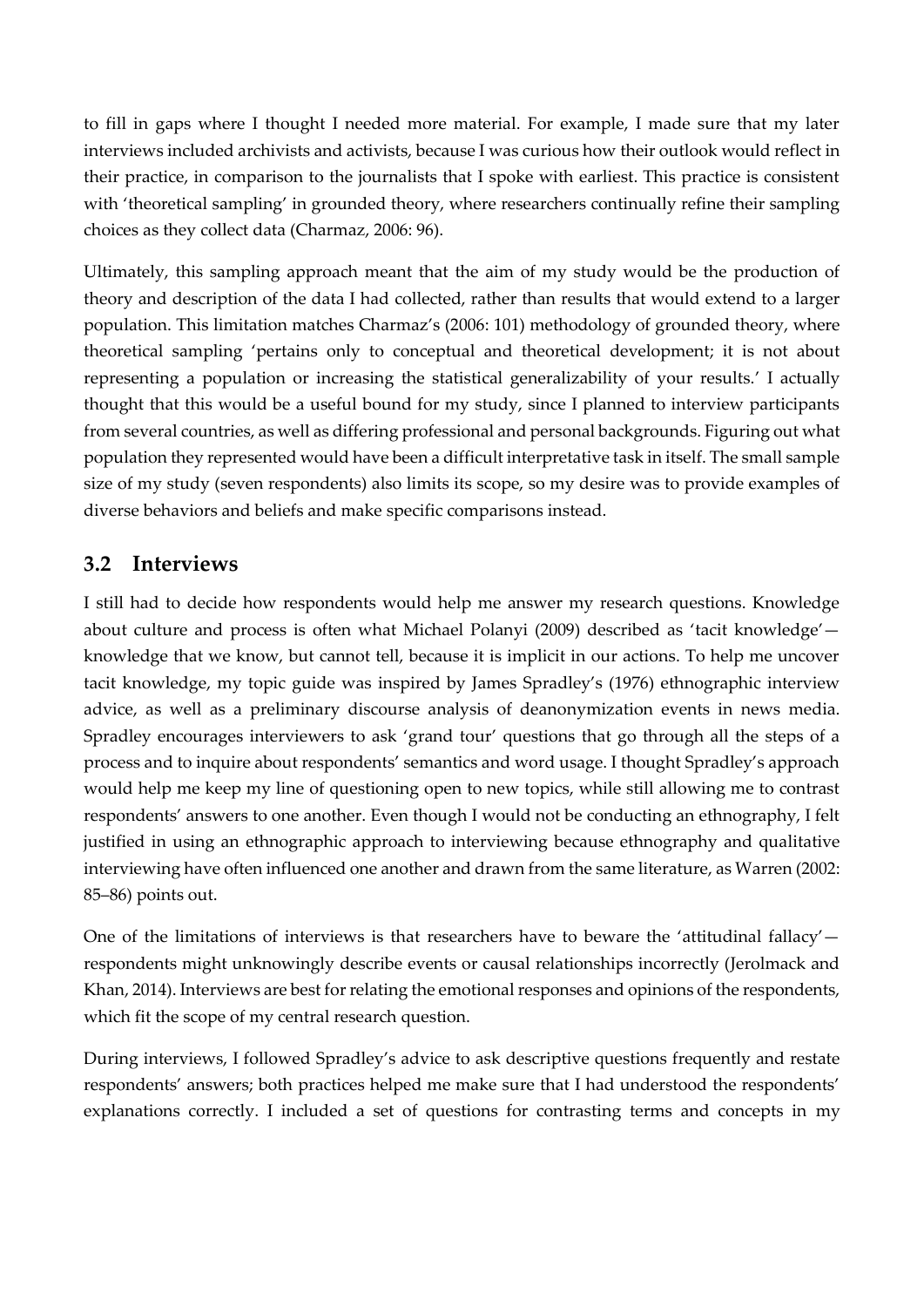interview guide, to help me tease out differences in respondents' semantic meaning (see Appendix 1). I found these helpful techniques for encouraging respondents to address my own biased assumptions.

I conducted interviews in-person and over video-call software, and I used a small digital recorder to minimize the number of locations where audio data was stored. Where possible, I preferred to arrange in-person interviews, because they made it easier for respondents to include demonstrations in our conversation. For example, one respondent used their phone to show me how password-reset abuse can uncover the personal email addresses of social media users. During interviews, I kept my topic guide for reference, but I did not adhere to the guide too closely. I wanted to avoid unintentionally leading respondents to certain answers or themes. This did, however, make interviewing more difficult—in cases where respondents took fifteen to twenty minutes to answer a given question, it was hard to keep track of what topics had already been covered in the discussion.

#### **3.3 Analysis**

Because I started from interest in a process, I thought it best to use methods that would help me accurately describe that process before I categorized it. I planned to apply thematic analysis, modified by grounded theory, to the interview transcripts. I had conducted an initial literature review before analysis, but because I employed open coding, none of the themes or theories from the literature were used to create a coding schema. Emerson, Fretz, and Shaw (2011: 175) describe open coding:

[Q]*ualitative coding does not start from pre-established or fixed analytic categories but, rather, proceeds inductively by creating analytic categories that reflect the significance of events and experiences to those in the setting.*

So, I started analysis by going through transcripts of the interviews and marking out themes as they appeared in phrases or events, line-by-line, as the respondents described them. That way, I stuck as close to the data as possible and only coded themes that emerged from the data, rather than comparing transcripts to a set of theoretical categories (Charmatz, 2006: 72–73).

For the initial pass of open coding, I read through interviews one at a time and annotated them with codes as I noticed them (see Appendix 2 for examples). I listened to interview audio as I went to make sure my codes reflected the intonation and implications of the speakers. After each interview transcript, I made short coding memos by attempting to directly answer my research questions from the perspective of the interviewee (Emerson, Fretz, and Shaw, 2011: 185–186). Coding memos were particularly useful since I kept the interviews open; they helped me to synthesize information that was dispersed across an entire transcript. I later used those memos to compare themes across participants and to figure out where the similarities and differences lay in their responses. I also read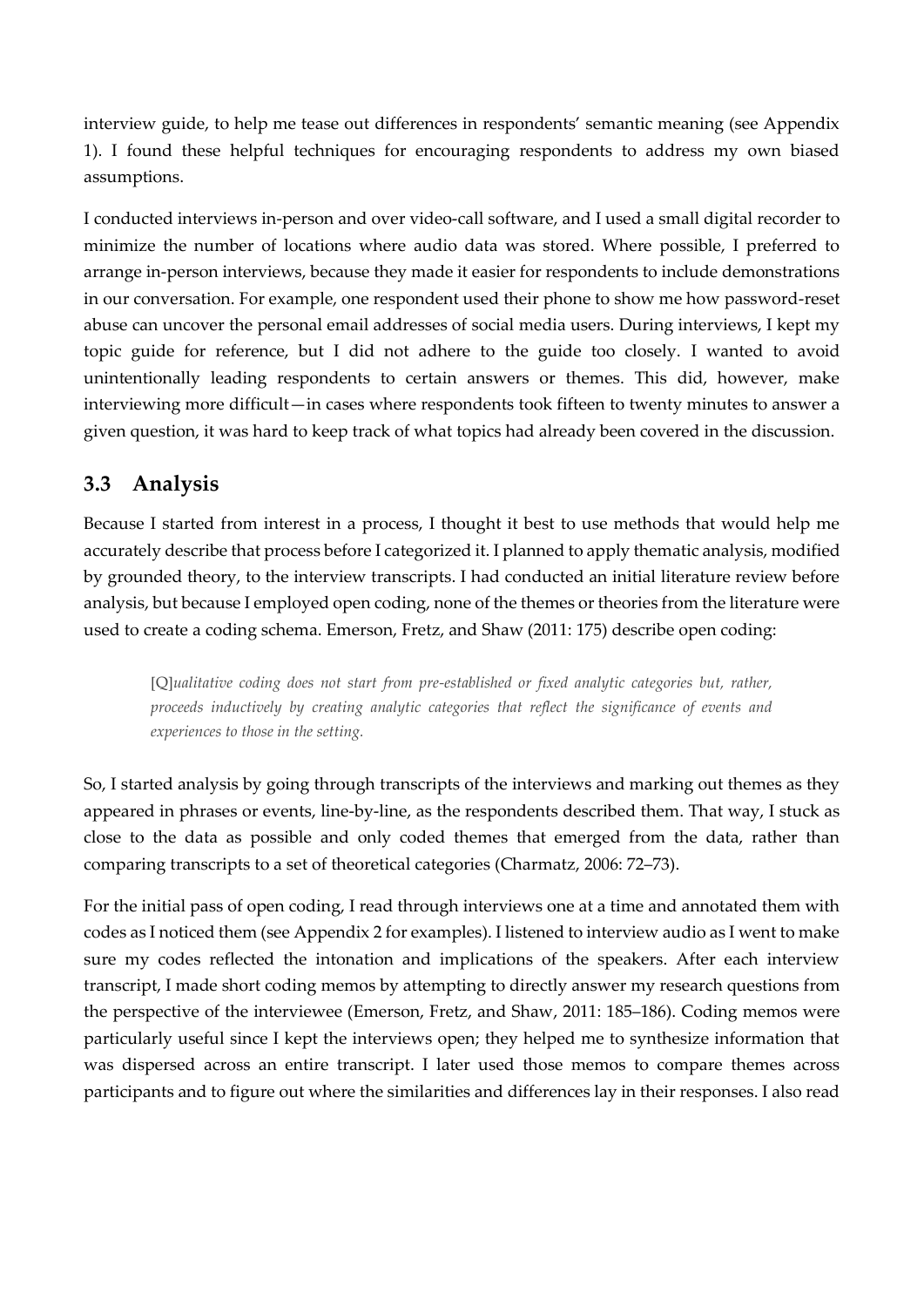interviewee's published outputs from investigations, especially those they mentioned in the interviews, so that I could compare them to the testimony they had given.

For the following rounds of analysis, I applied selective coding by picking out larger themes and occasionally connecting them together as categories or subcategories of one another. I followed Charmaz's (2006: 60–63) reticence for axial coding, however. I did not fully map out how these categories related to one another, because I thought the themes too intertwined for axial coding to produce meaningful results.

## **3.4 Ethics and Reflexivity**

At a minimum, the ethical design of a study should prevent participants, including the researcher, from experiencing harms or loss of privacy from the research process (Bertrand and Hughes, 2018: 22). Early on, this tenet lead me to change my area of research. At first, I wanted to interview people affected by online harassment, particularly people who had been doxxed and their personal information published online. Interviews, however, can be emotionally distressing experiences for respondents (Warren, 2002: 89). I was worried about re-traumatizing people by asking them to relive their experiences during in-depth interviews or *through* contacting them out of the blue.

I thought about arranging focus groups to make the study more useful for those affected by online harassment, but the time and difficulty of the logistics proved prohibitive. Instead, I chose to remove my concern entirely. I decided to speak to people whose work involved acquiring, organizing, and displaying the personal information of others. I felt that talking to them about their methods and motivations would get me closer to my initial research interests and would help me address a gap in the literature.

At first, because I thought that my research might include participants from Internet subcultures like trolling, I was worried about risks to my own privacy. I undertook the removal of identifying information about me from people search and public record sites, as well as search engines. This process helped during interviewing because, out of curiosity, one respondent did indeed try to find my social media accounts, which added to our discussion.

To be sure I had respondents' informed consent, I discussed the study with them and provided an information sheet about the study design, with my personal motivations and sample questions included. I received verbal or written consent before each interview and offered to provide a copy of the transcript afterwards, so that participants could remove details if they didn't want them included in the study. For data storage, I numbered the audio and transcript files and used a separate password-locked file to correlate file numbers with the interview participants. I made sure to keep the audio files and transcripts stored in an encrypted drive.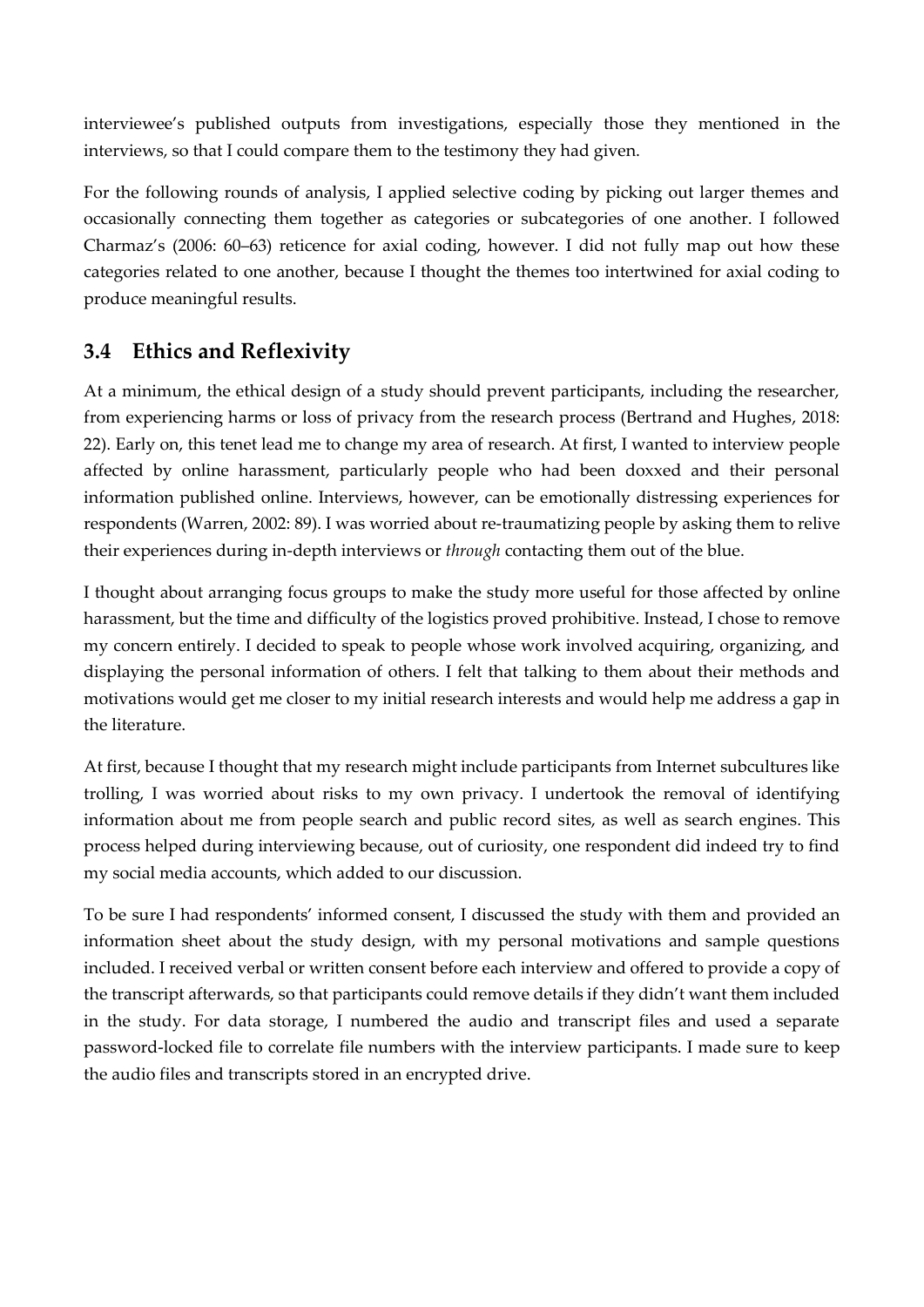I also planned to anonymize this study to reduce any potential harms. To minimize the collection of unnecessary personal information, I avoided asking for personal details that didn't relate to the study. That way I reduced the information I would have to redact from the transcripts. This is odd from the perspective of traditional interviewing practice, but researchers of Internet communities like Gabriella Coleman (2015) and Whitney Phillips (2015) have argued that avoiding structured questions about demographics or identity doesn't hinder qualitative analysis and in many cases is necessary for online research.

I anonymized the resulting transcripts by removing names of people, locations, places of employment, or specific media publications in ways that preserved the content but not the references of our conversation. Because of their media visibility, however, several respondents expressed scepticism about the efficacy of anonymizing their information (they would argue 'pseudonymizing') or about the need for anonymity at all. Furthermore, the anonymization of interviews depends on the judgment of the researcher and their ability to notice identifying associations, as Shklovski and Vertesi (2013) point out. I have included more reflections on this in the Discussion section below.

Finally, I have deliberately written portions of this paper in ways some might consider personal or informal. By adopting the first person, I could clarify my methodological and theoretical commitments and use active voice for verbs, which reduces sentence complexity. I have also avoided nominalizations where I did not need them, and I preferred to use vocabulary that would be more familiar to readers. These are standard ways to make research more accessible in technical communication and social science (Billig, 2013; Spyridakis and Wenger, 1992).

The design and ethics of this study were approved by my dissertation advisor in the Department of Media and Communications and by the Research Ethics Committee at the LSE.

#### **4 RESULTS**

The interviews ultimately comprised 10 hours of audio split over seven respondents. Respondents lived or worked in the United States, the United Kingdom, or Singapore, and most were journalists, hackers, activists, researchers or advocates (several in some combination). All respondents had practiced online investigations for at least several years, including investigators who identified people outside of work. Because of the duration of their practice, all investigators had adjusted their approaches to investigation and publication since they started. I'll discuss their answers to my research questions here and how they relate to the literature in a later section.

As mentioned in the methodology section, this paper did not involve participant observation. Therefore, conclusions about the actual actions of the investigators have to be limited. This came up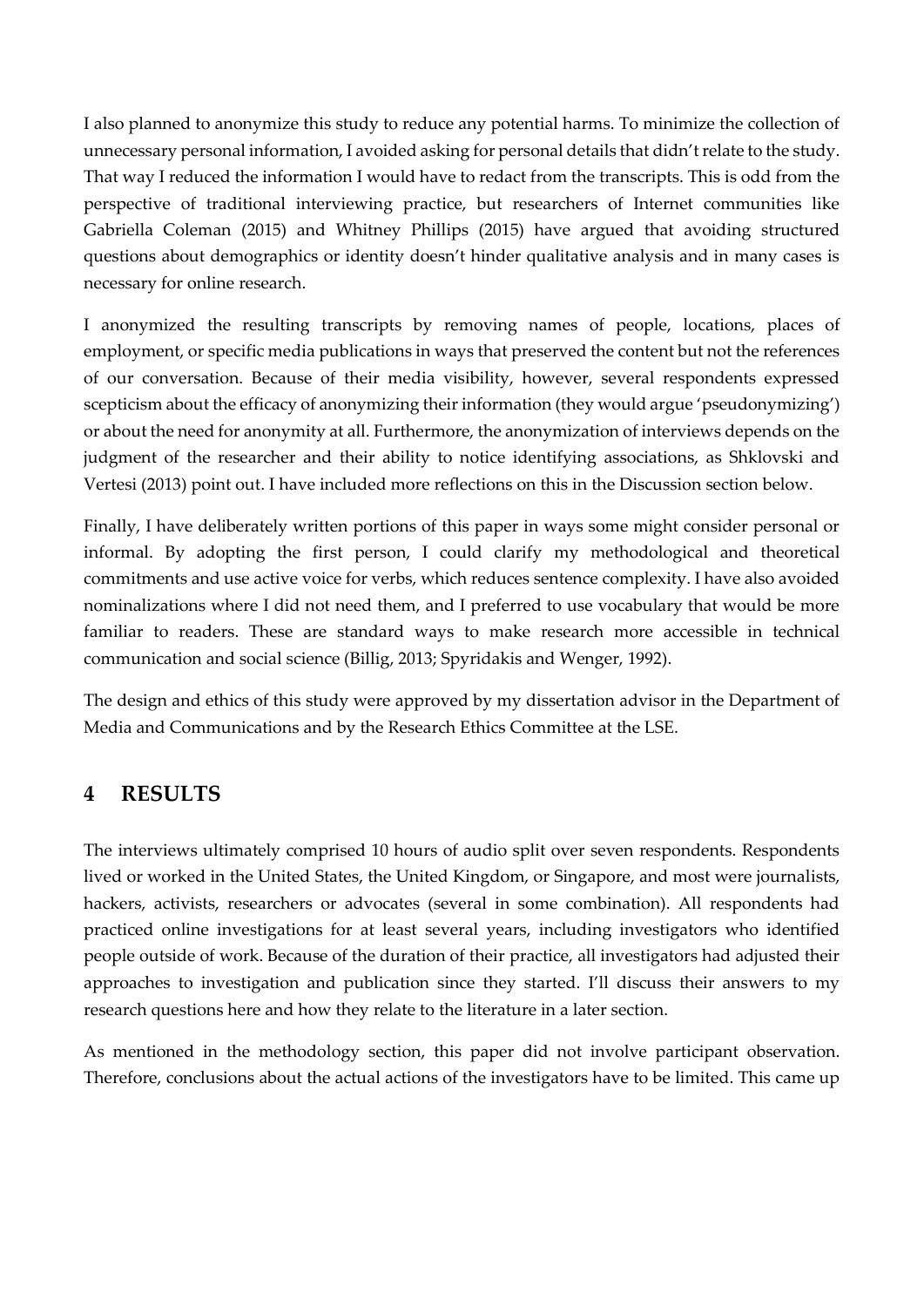in one interview where a respondent claimed that a published report was a good representation of their process, but when I asked them about the steps of the investigation, they responded,

*That's how it's laid out, chronologically on there, but it wasn't—I didn't, the actual process of finding things was definitely not in the same order as what you see on there.*

Interviewees mentioned how their insights often occurred simultaneously, making them hard to document. Ideally, future research into digital investigation would use participant observation to supplement the respondents' perspectives.

#### **4.1 The Process of Investigation**

Investigators were often prompted by a feeling of either curiosity or suspicion. Both could be sparked by learning about a person or event directly or through media. Several worked with groups that supported journalists, activists, or victims of online harassment and would undertake an investigation at their request. Investigators mentioned scrutinizing media events that they thought had dubious authenticity; others were motivated by a desire to preserve information. Investigators who acted as part of their occupation didn't cite curiosity as a motivator as often. For those who mentioned curiosity, the challenge of identification was also a motivation. As one respondent described,

*It's like figuring out, it's like cracking a safe, but not stealing any money. For me, it's the cracking of the safe that's fun. I don't want the money inside.*

Other investigators also mentioned being motivated by a sense of justice—a desire that the information they obtained would lead to societal improvement or the reparation of a specific injustice. A respondent who researched police misconduct explained by saying,

[I]*t causes real issues with people. Trauma, basically. So people... people want the truth.* [...] *you've been betrayed by someone but that you've in fact been betrayed by the state and that it was not just*  a person that betrayed you, but there was an entire hierarchy of people behind it […] I think getting *to know the truth is both important for dealing with it at a personal level and also there, there is a quest for acknowledgment and transparency and sort of, apology is just the first step.*

In cases where investigators were tracing systemic injustice, the identification of a person was consequential only to the extent that it revealed a social pattern—the individual wasn't as important as the social network.

Interview respondents described using a combination of the following techniques to collect information or draw conclusions: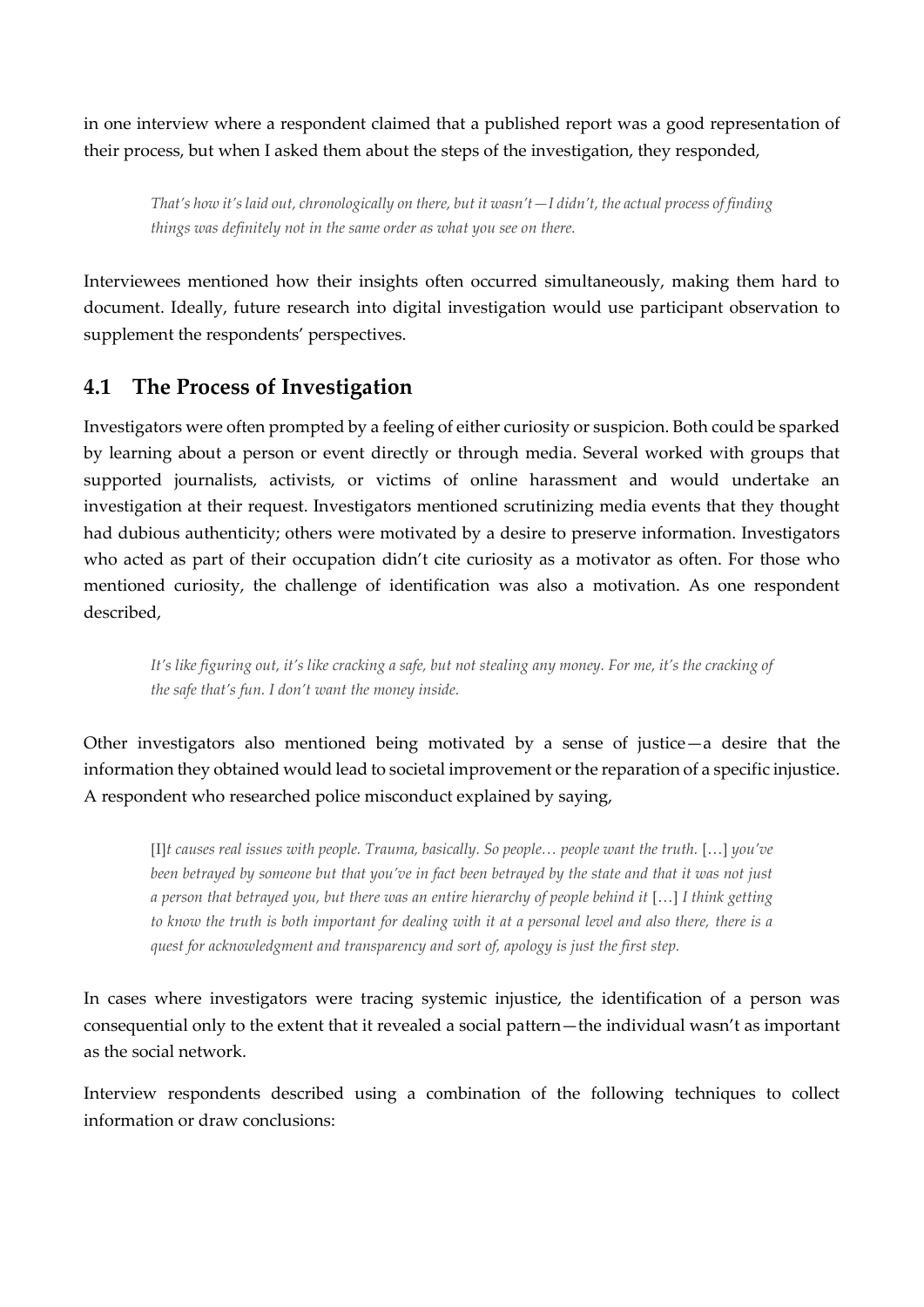- matching collected data to social media accounts;
- tailoring search engine queries (a method sometimes called 'Google dorking');
- ⎯ visually identifying people in photographs;
- ⎯ comparing background details in photos to satellite imagery or maps to geolocate the source of a photo;
- hacking target's email accounts or websites;
- $-$  making public records requests;
- ⎯ reverse-image searching on sites like Google and Yandex to find either the origin of a photo (which could indicate its authenticity) or where an image had spread online;
- ⎯ web scraping to preserve sites or massive datasets;
- ⎯ crowdsourcing investigations by discussing leads on social media sites;
- ⎯ using approximate results like an app's 'users near you' function to narrow down guesses;
- learning what institutional records would exist within a target's 'document cloud' to tailor future searches (Cuillier and Davis, 2019); and
- ⎯ playing with a site's functionality to see if identifying information, like email addresses, is hidden in its user interface.

At the outset, respondents followed different steps based on the tools and information accessible to them. Several described a process of 'taking inventory' before searching for new information. Investigators who had access to automated storage tools tended to pull an entire dataset for perusal and then look for connections afterwards. Mass downloads also let investigators preserve copies for their reference, in case a site went down. Investigators who could only acquire data piece by piece adapted their search based on each new bit of information. Respondents might either go through all the results of a search engine or web scrape to look for links, or they might find a piece of unique information, like a name or address, and work backwards, looking for more information to match it to.

Most interview respondents commented on the ease of acquiring identifying information about their subject: it didn't take long and it didn't require much technical knowledge. Several investigators balked at the idea of even calling the sites and data repositories they use 'tools' at all. (Future research might check how accessible these methods actually are for most Internet users.) As one interviewee explained,

*Yeah. So this isn't like some superduper spy—this took like four hours, it wasn't like some extremely long, in-depth investigation. It was just running relatively simple searches and following the threads and throwing it together in one place.*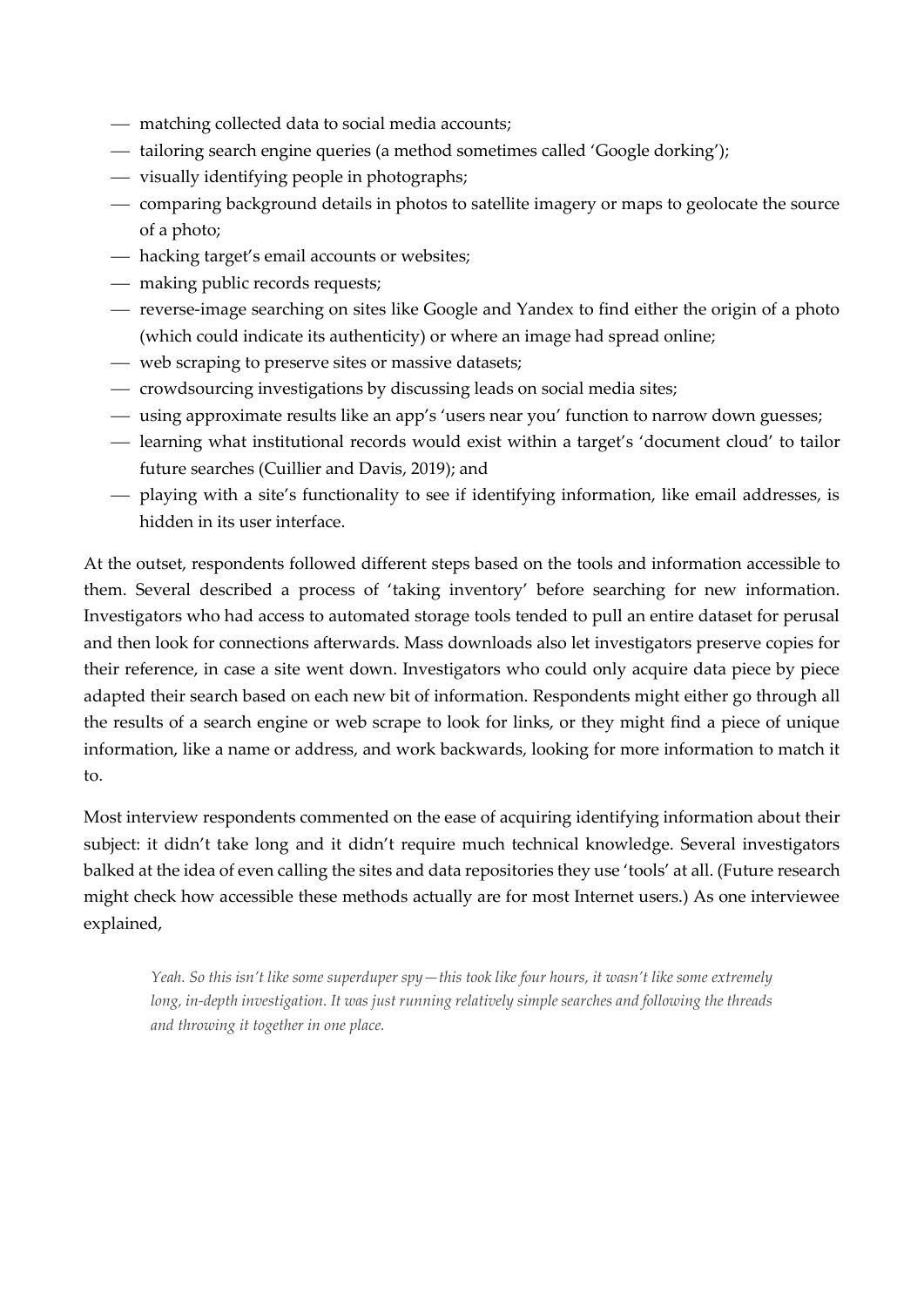In some cases, demonstrating that ease was the investigator's goal—they wanted to warn specific people that they were identifiable online or to show police and media this structural problem with the Internet.

Investigations also often stumbled on connections that identified people other than their target; that reached a scope larger than the investigator originally realized; or that contained disturbing or sensitive information. This usually happened when an investigator was hoping to attribute responsibility for an event, not just identify a particular person. One respondent described their surprise at the change in scale of their investigation:

*I basically ended up enumerating the anatomy of a large-scale WordPress botnet attack from scratch over an afternoon. And it was just like, 'This is, would be very easy to do.'*

Another investigator, who was attributing criminal acts, realized that their subject now had a political appointment.

A minor theme in the interviews was that respondents valued verbal confirmation above the data sources they found online. To encourage a subject to confirm their suspicions, respondents might either publish some of their results to prompt some kind of confession or subtly direct conversations towards an undisclosed topic that they'd researched. Conversely, verbal testimony could be a damning contradiction for an investigation. Along those lines, one respondent expressed a preference for working only with historical records to avoid writing about people who are still living.

To conclude investigations, respondents had several outlets. For most, particularly the journalists, their aim was to write their results into a media publication. Others, however, collaborated with journalists to publish news pieces as a way to pressure governments and other groups into addressing the issue they had uncovered.

The presentation of this information also involved making ethical decisions: I'll address both topics more in the Ethics of Practice and Publishing section below. Those looking to repair individual wrongs, however, didn't seek media outlets. Similarly, those motivated by curiosity often didn't do anything with the results, although the unintended connections made during investigations sometimes lead them to report someone's identifiability or potential harms. Those connections created moral obligations for the investigators—to act when they otherwise wouldn't have.

Some investigators created databases or resources so others could repeat their process or learn from their results. For example, one investigator created a questionnaire template to track information that justified or disproved their initial suspicions. Another was building a database of collected information so that they could carefully parcel out incidents and refer them to local media or law enforcement.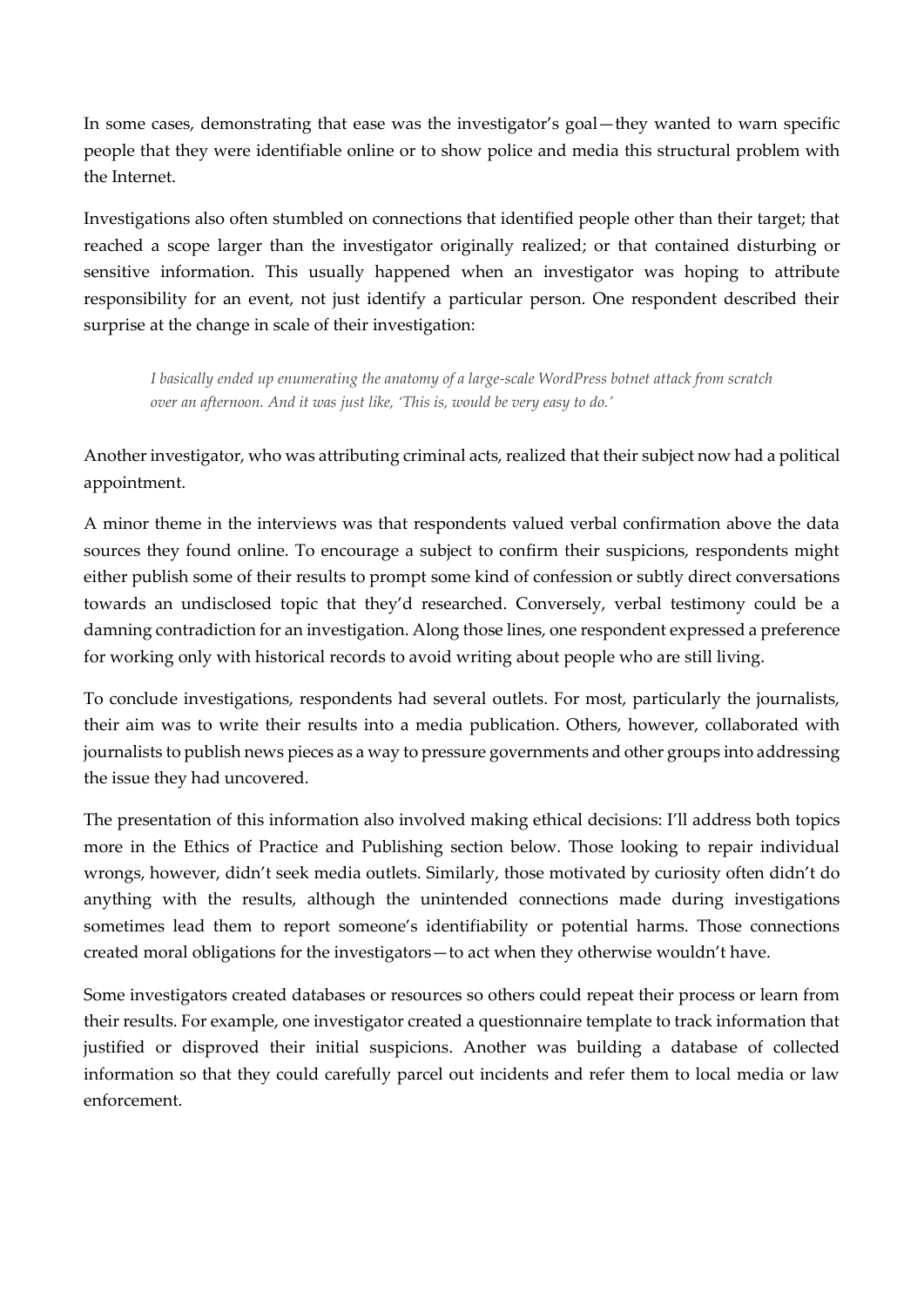Many respondents expressed concern about the perceived legitimacy of their methods. To explain their approach, they often drew on comparable traditions, like corruption reporting in Russia, 'funa' denunciation in Chile, and the policies of Wikipedia editing. Some investigators published 'open source' media pieces that documented the process of investigation and all the sources they were drawing from. That way they could encourage others to use those methods, as well as demonstrate their validity. As one journalist describes,

[T]*his methodology and way of presenting, researching, and collecting, verifying and presenting information through these, you know, totally digital means gets more public awareness, and gives a little bit more legitimacy, because a lot of people try to wave it away, like, you know, 'Eh, you know, these are just Twitter posts,' right?* […] *which yes,* […] *but you know, you can still get a lot of information from it, and when places with the production values and profiles of the BBC and The* New York Times *publish this stuff the water rises and everyone comes up.*

This rhetoric was also followed by an investigator who worked primarily with public records and Freedom of Information Act requests, although they felt that they had limited success in encouraging readers or other journalists to adopt their methods. Respondents generally avoided making any tentative results or partial investigations publicly available out of fear that they would be misinterpreted or that the validity of their methodology would be scrutinized.

#### **4.2 Perception and Comparisons**

Most of the investigators rejected comparisons to digital vigilantism and websites that dump data online indiscriminately, like Wikileaks. In addition, none of the investigators saw their work as comparable to doxxing. For one journalist, they would only say they had doxxed someone if they had made a mistake and accidentally identified a source in a published piece—doxxing was never the intention of their reporting. For others, they did not regularly communicate their findings. In that case, a sense of personal responsibility differentiated them:

*When I find information on someone, if I do use it, I act on it myself. A lot of time with doxxing, it feels almost like the person wouldn't dare do anything on their own and they're putting this information so that everyone… so that an angry group or even a mob can then attack the person or hurt the person.*

One of the respondents mentioned the crowdsourced investigations of the Boston Marathon bombing as an example of a misuse of digital investigations. Respondents set themselves apart from these cases because they saw themselves as providing detailed, contextualized information, not just isolated, verified facts.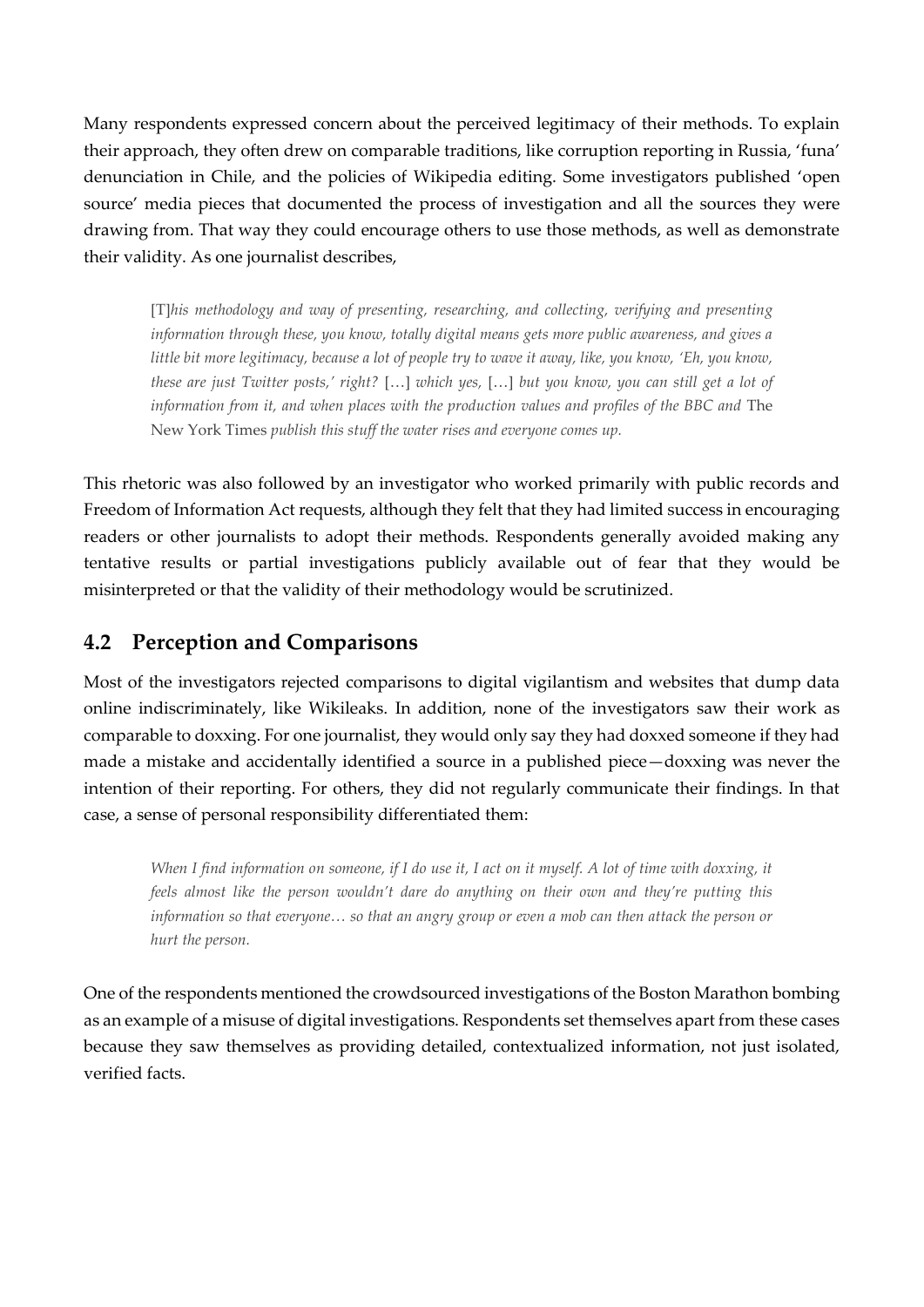Several respondents differentiated themselves from mass surveillance because of the targeted nature of their investigations—their desire to investigate preceded information gathering. This view related to the reticence in publishing preliminary results mentioned above. As one respondent put it, while explaining why they disliked the term 'naming and shaming',

[T]*he entire base of our work is to, to fight against rumors and unfounded accusations. Um, so that is the last thing we want to do online.*

For the most part, respondents saw their investigations as an extension of their job. So, they tended to compare themselves to other people in their field, like journalism or academia, even if their methodology set them apart. Several made comparisons to journalists in cybersecurity or archival researchers, even if they weren't part of those communities. One respondent in particular described investigation as a standard part of social acquaintance—that getting to know someone involved learning more about them on social media and search engines.

## **4.3 Ethics of Practice and Publishing**

All respondents described having ethical quandaries during investigation or publication. The problems they mentioned most were those of collaboration, online harms, and the context of publications, and investigators developed tactics for enacting their ethics in all of those domains.

As mentioned before, investigators worried about the perceived legitimacy of their methods and had problems with people, particularly law enforcement, not understanding or believing their approach. In cases of lateral surveillance or sousveillance where investigators looked into peers or authority figures, investigators had to be even more careful about making conclusions so their subject wouldn't invalidate their results. To compensate, respondents collaborated to spread their results and relied on parallel investigations as an additional layer of verification. But to avoid sowing speculation, investigators needed to trust their collaborators before they could share preliminary results or documentation. Collaborators who handled data ethics differently than a respondent, however, posed a problem, since those differing opinions weren't always immediately obvious.

For example, activist respondents cited the difficulty of working with journalists—the journalists could only publish a small subset of the results; they often had to repeat information from piece to piece; and the constant pressure to publish meant that most journalists could not contribute much to long-term investigations. One respondent had their personal identity inadvertently published by a journalist collaborator along with information about an investigation, and they suffered severe repercussions as a result. Other investigators talked about the difficulty they had with crowdsourcing investigations: they had to limit crowdsourcing on sensitive investigations because they worried about the harm that media visibility of the investigation would cause.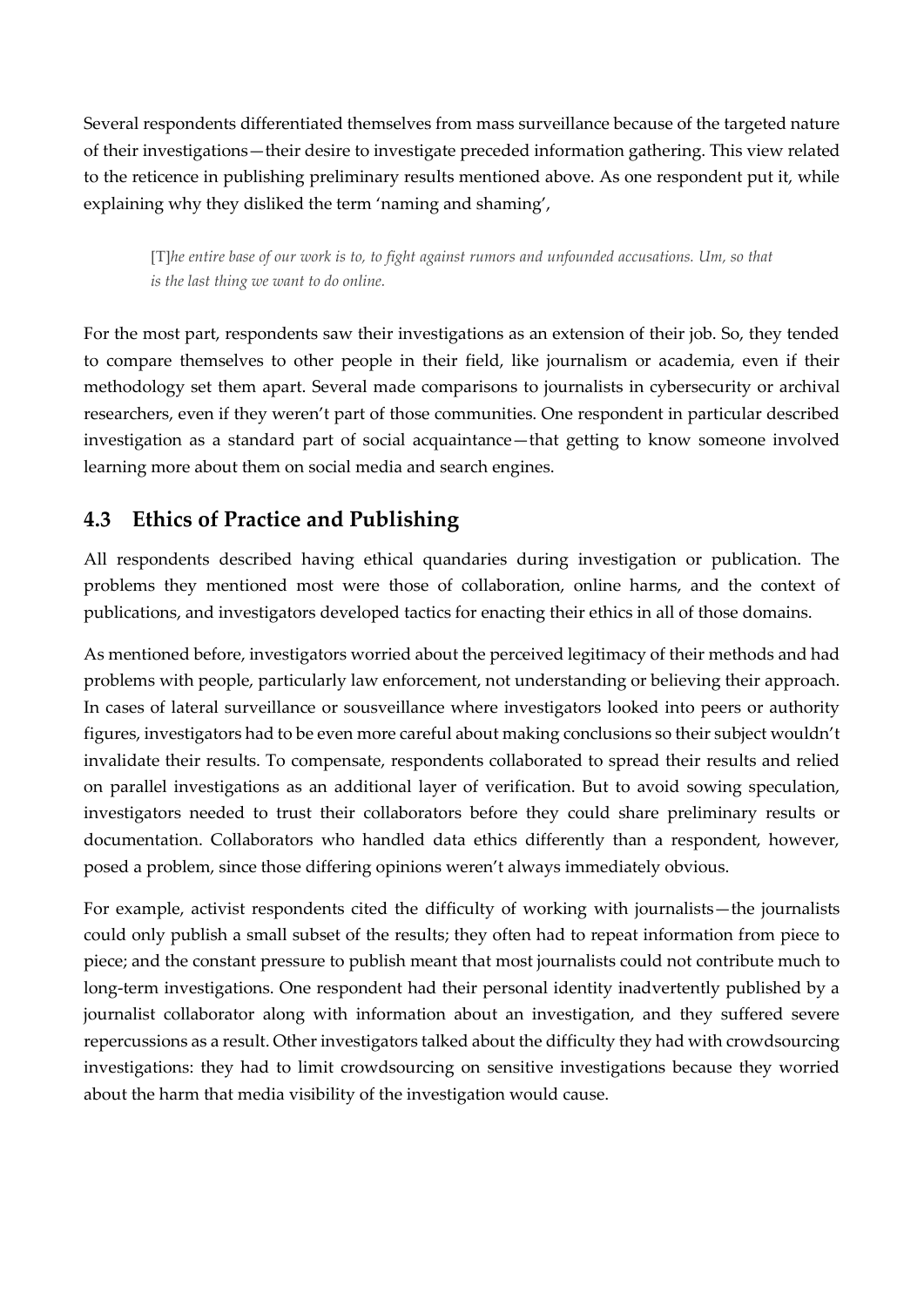Parallel state or law enforcement investigations were also mentioned several times. The closed nature of those investigations and the suspicion they had for investigators' independent research, however, meant that respondents had a hard time collaborating with them (a result in line with Huey, Nhan, and Broll, 2013). Instead, law enforcement investigations mostly served as external evidence to vet results, whenever they published conclusions. Still, some respondents had luck sharing results with law enforcement, although they were often unsure of the effects of their disclosure. This came up in cases where respondents felt an ethical obligation that *something* concrete be done with their results, like when they had uncovered instances of crime. One respondent described the responsibility they felt by saying,

*It's not enough to put the information out there, even in the hands of the police and media. There needs to be also given additional resources—'This is what happened, this is what you should do. This is what some people have done historically. These are some of the different consequences. Also, please get in touch saying that you're OK, so that I can tick you off the list as well.'* […] *I mean, maybe I could have just dumped it on the Internet. It was not effective at even getting meaningful interviews, dumped. It didn't work. Maybe it would, if I did it today, it would? But I'm going to do it properly, and so when it's done, it's done. That's the idea. It'll be completely wrapped up, and I'll have a list of names. I'll be ticking them off. Tick, tick, tick, tick. 'Have police reference, Person got in touch. Person says thank you. Person says fuck off.' Tick, tick, tick, tick.* […] *until it's done. For me, it's the only way, responsible way of… doing it.*

The asymmetrical transparency of collaboration (where respondents disclosed their information, but information wasn't disclosed to them) often made them doubt whether just sharing information was enough to relieve them of their responsibility.

Differing technical skill also forced respondents to compromise when they shared results. One respondent had to switch to using a more insecure way of sharing information, namely a Google Docs file, when their collaborators refused to use an access-controlled database.

Respondents were all aware that their work could incite online harassment. All of them said they took measures to prevent harassment, even when their goal was to release information that would harm the reputation or delegitimize the subject of their investigation. Generally, they avoided publishing raw data, which is why publications or collaboration with media was such an integral part of most investigators' work.

To reduce the chance for harassment, investigators would redact information like names or addresses and blur photos. They paid especial attention to protecting the identities of people incidental to the investigation who appeared in photographs or texts they wanted to publish. One investigator described how they decided to redact a target's name because of the implications that publication could have for his family: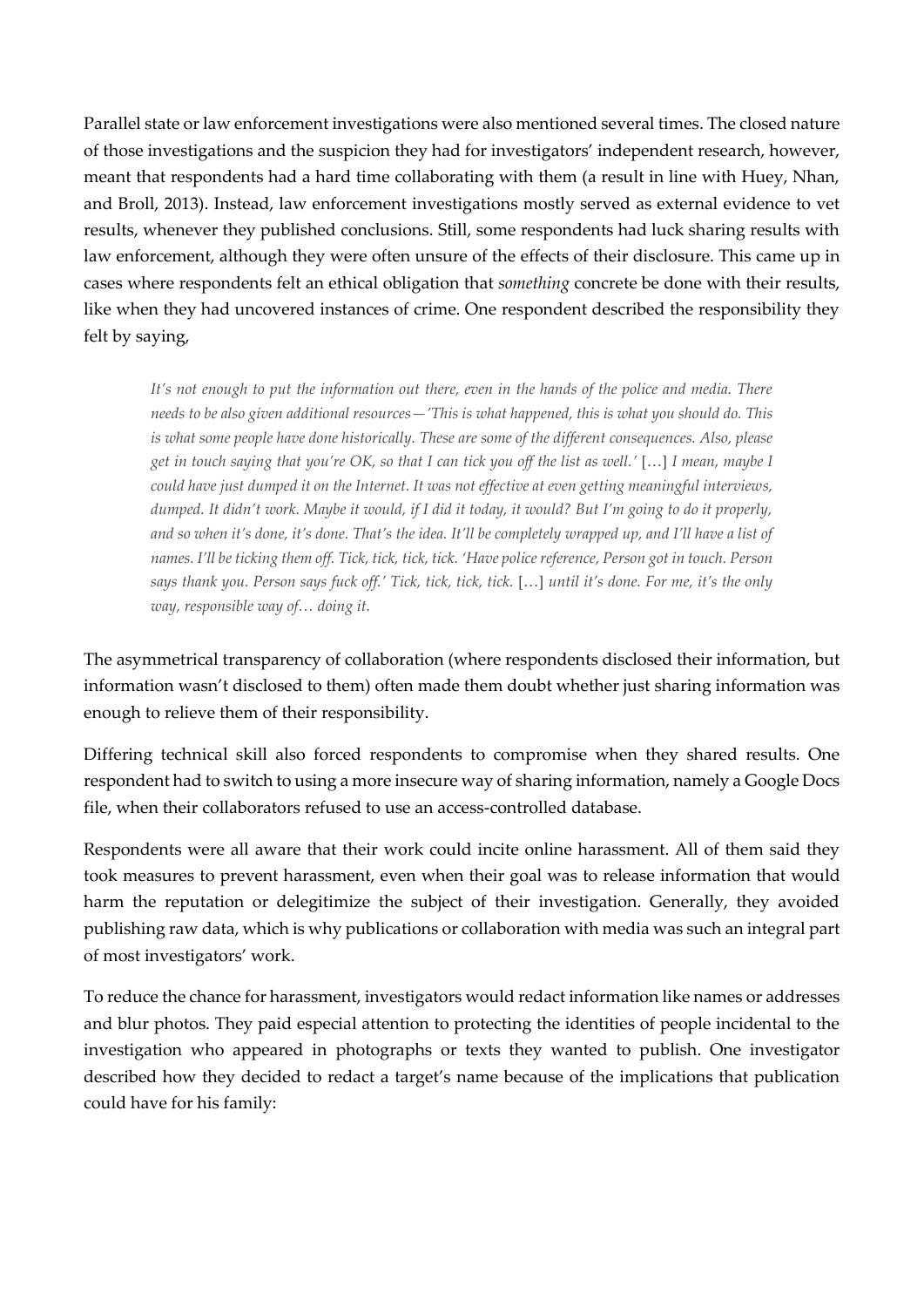[T]*his was* [ a nationality ] *surname of which there was only one family in*  [ country ] *with that name. So if we would publish that, that would, that would interfere with his ex-wife, his then teenager kids, that would have, yeah, kind of repercussions for the entire family* [...] *we had the confirmation* […] *yet we haven't released any of that until now, because we had the decency to keep that behind, to not do that.* 

Across the board, the interview respondents thought the publication of identifying information was irresponsible, when it wasn't necessary.

Another technique that investigators used was explicitly hiding the sources of certain information or moderating the content they included in their databases. Obfuscating information about a source was important when revealing a source would endanger them—if they had published a video from a conflict zone, for example. In some cases, respondents would take down information at the request of people who were close to the investigated subject and upset by the publication (e.g., owners of archived sites or family members). That practice is in line with the emphasis that investigators had on the moral force of oral testimony:

*This is, this is his own interp—his own saga of this experience* […] *we wanted to give him as much leeway to... push back against the narrative in the records as possible* [...] *we're not publishing, you know, a book on this thing, so it's not like—we're not calling him up and making sure, verifying, making claims. We're just saying 'Here's what's in the file,' but that's only half the story.*

This kind of redaction or embargoing happened both when people contested the results of their investigations or expressed their desire to be removed from data collection.

These methods produced a further dilemma, however, for investigators who tried to publish opensource, or just well-contextualized, publications. Because, by necessity, all of their writing was supported by publicly available information, their audience could technically always find the source of a fact or photograph:

[B]*y design it's easy to replicate our research. That's the whole point of it, right, is that people can replicate it and check our sources, and because of that, even if we take measures to blur faces and… you know, cover up names and all that, people can replicate our research and find these people and therefore go and harass them.* […] *we try to get them some measure of security and privacy, but also to the point where people know we're not fabricating and making stuff up out of thin air, if that makes sense. And there's no playbook with this.*

As explained above, how much protection an investigator should provide was a personal judgment tempered by the reduced verification of their results and how flimsy the source's anonymity was already. Sometimes investigators would also hide the source of their information when they thought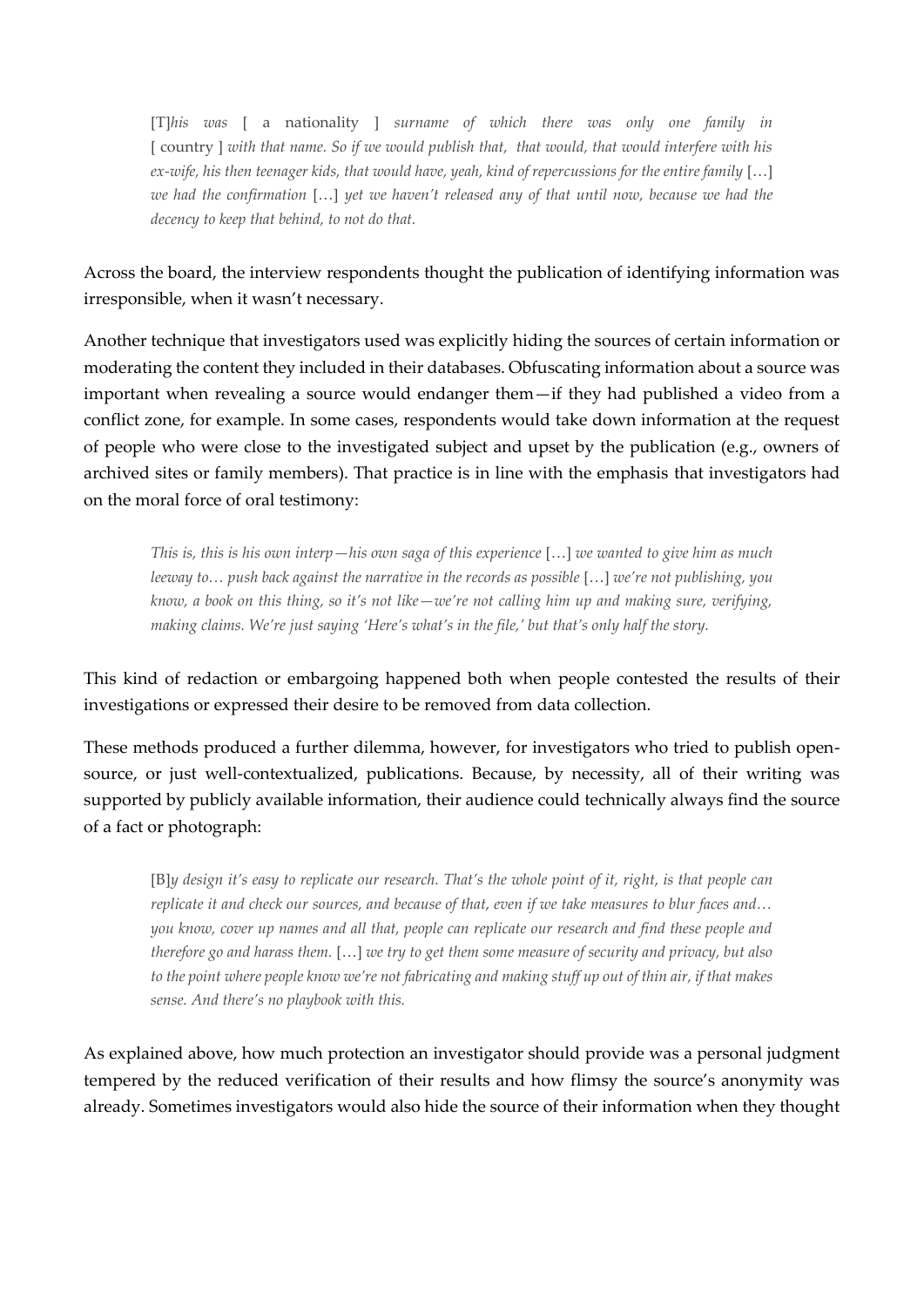it would disturb their audience or harm their own reputation. All these protections, however, were antithetical to open-source publication (although not all investigators described their work as 'open source').

Investigators also considered the context of their work as part of ethical publication. They disliked information being taken out of the context they intended it to have. For example, another community could adopt the results of an investigation and use them as proof of a conspiracy theory. Or online users might use sharing features on social media that isolate and decontextualize posts as a way to generate online harassment:

[Y]*ou start trying to like de—uncover dirt from people and you start retweeting that, and that's interesting because it's kind of—people are using that lack of context. Not only because you or me were less aware of the impact. It's also because we said things in a historic or a situational context, or while we were watching a movie and you just commented on the movie and then that thing, in itself, alone, ten years later, can of course look horrible.*

To prevent their investigations from being taken out of context, investigators would usually only release information to trusted collaborators. Several investigators also changed the way that they wrote about investigations; they would deliberately avoid making speculative statements or connections to sources of misinformation. This was difficult to do, especially with conspiracy theorists. Investigators could prove that records existed about something, but they often couldn't prove that records *didn't* exist about that same subject. One investigator stopped making jokes about investigations because those claims would be taken too literally. The dilemma of having little time to create the proper framing for investigations reappeared as well:

*I wish I had more time and energy to sort of make sure there was enough of that context—I wish I could make people care about that context. I used to, you get, you're sort of stuck at the case where you're making people feel smart and, like, hip and with it by dangling this piece of information that makes them feel like they've read their books, or you can like, you know, punish them by making them actually do, like 'No, you have to actually continue reading, and you have to push through, and understand those concepts.'*

Respondents all experienced people using the results of their investigations to make dubious decisions. They expressed frustration at being at the mercy of readers who interpreted the investigators' work however they wanted or who came with drastically different assumptions and knowledge about privacy online. Occasionally they also felt protective of those who didn't know they were endangering their privacy online.

Investigators had a hard time balancing their moral obligation to release time-sensitive information with the lengthy work of trying to ensure that no harm would result from that publication. In many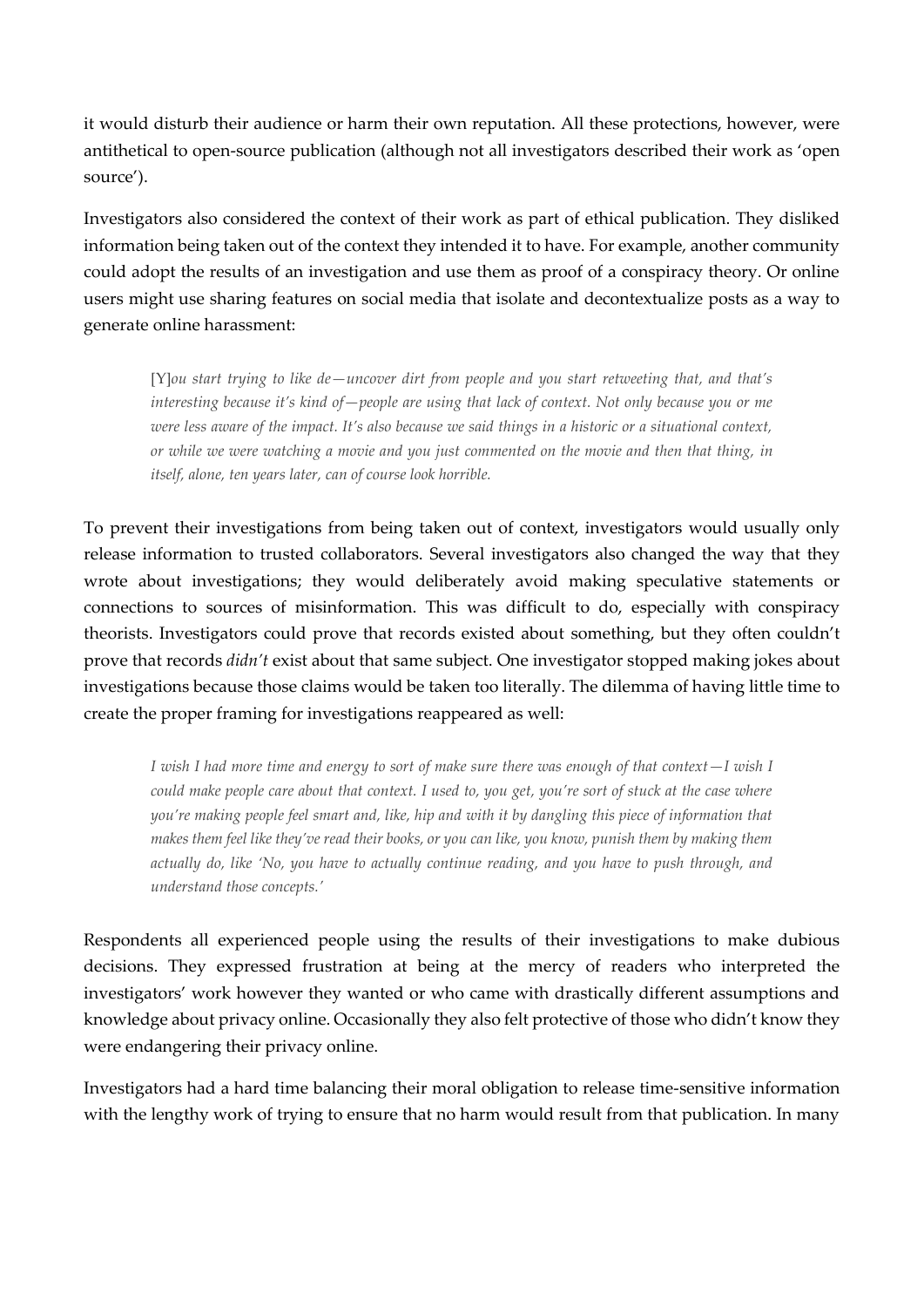cases, they viewed remaining silent as unethical; they felt that the knowledge they had about impending harms or the contribution they could make to government transparency compelled them to speak. But that doesn't mean they were certain about the choices they made—respondents stressed that their decisions about presentation and anonymization were case-specific. They might make different decisions, given the opportunity.

#### **5 DISCUSSION**

Going back to the literature review, this interview study has clear implications for theories of anonymity and online behavior, especially those that specifically deal with doxxing and digital vigilantism. The respondents' navigation of the tension between social and technical anonymity could contribute to ethical frameworks that classify online behavior and change how we view anonymity and privacy in online culture. Similarly, the examples provided by respondents and their reticence to use certain labels to describe themselves suggest that theories of doxxing and digital vigilantism have to be careful in how they make distinctions in cases like these.

#### **5.1 The Social Practice of Anonymity**

Anonymity is not antithetical to trusting communities; it isn't necessarily 'deceitful or harmful' (Bancroft and Scott Reid, 2017). As Marx (1999: 104–105) mentions, we often expect to be anonymous in public places and it's perfectly normal to be sceptical about unprompted requests for identification in those cases. Historically, many Internet subcultures formed around assumptions of social and technical anonymity, before mass surveillance was possible. Expectations of social anonymity have persisted in online communities, even when technical anonymity isn't possible—participants could find each other's identities if they wanted to.

As study respondents often experienced, intuiting another person's desire for privacy is hard to do, and that task is made even more difficult when that person has an unrealistic expectation of anonymity. You might think of yourself a private person, but you might forget to hang curtains on your windows. Are your neighbors obligated to treat you as if you did have curtains? Respondents often dealt with people who didn't understand how much information was available about them online. Those people didn't know how architectural elements of the Internet, like targeted advertisement, search-engine site crawlers, or internet archives, create auditable trails of online actions or how collections of metadata could reveal identifiable information, online or offline. In fact, it was often this misunderstanding that respondents took advantage of in their investigations—their targets were unaware that they could be tracked in that way.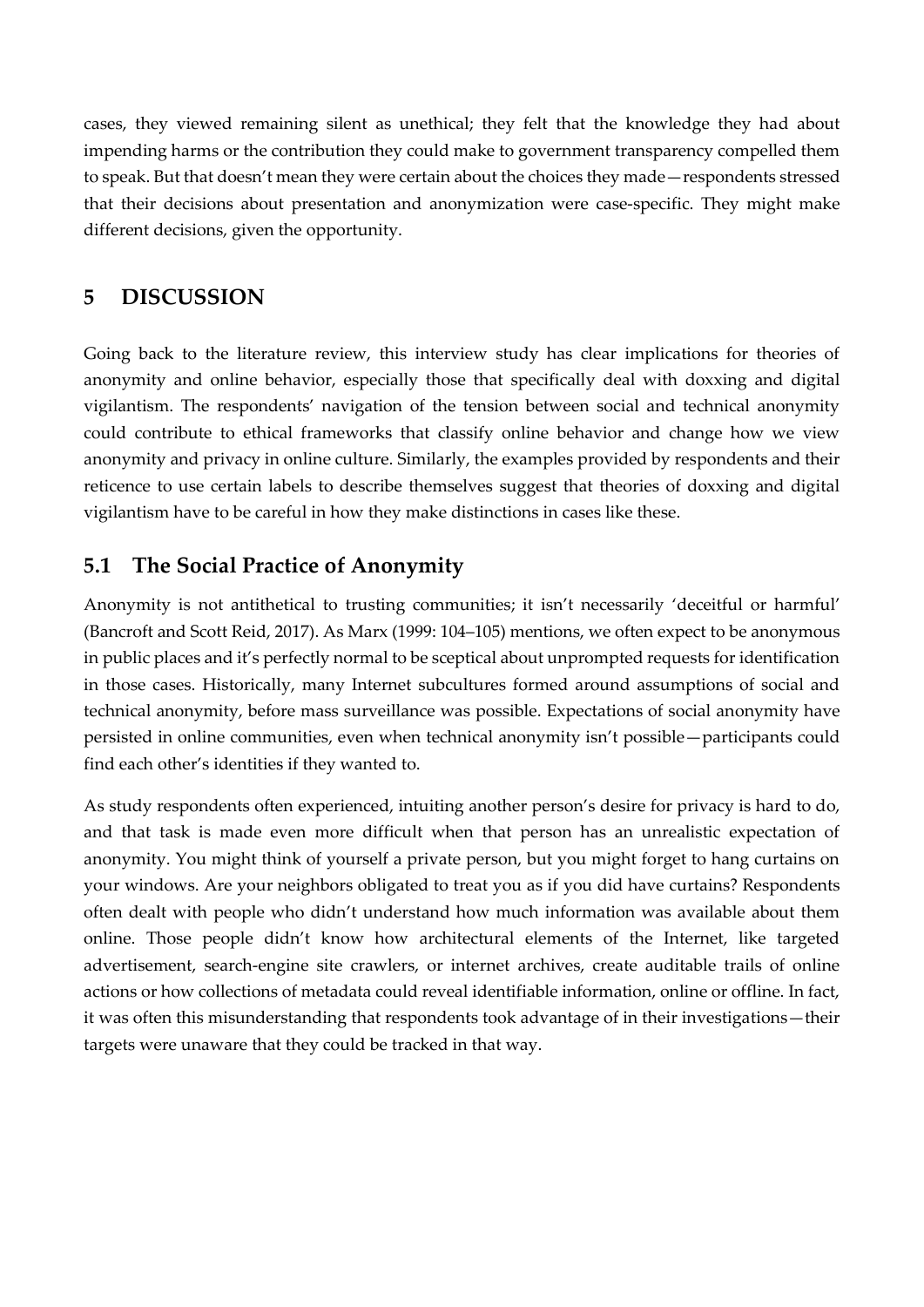When they found out, however, investigators sometimes had to respond to seemingly incoherent requests for privacy. One archivist respondent (who had to take down archived copies of personal web sites) viewed these requests as absurd even as they complied with them,

[The people being archived] *think there's such a thing as a hybrid public-private space online* […] *And anything you do to violate that is a representation of your lack of humanity and misunderstanding their rules and I'm like 'Yeah, and all you're doing is completely misrepresenting the entire medium of the Internet, like… you want to shout from the rooftops, but you only want certain windows open for people to hear it. Fine?* […] *you're just postponing the inevitable. If we can do it on an industrial scale, anybody can do it on a personal scale.'*

In this case, the respondent thought their copies caused minimal harm to those who wrote the sites. Because this investigator was more visible than other sources of online tracking, people looked to them to resolve the issue. All the respondent could do, however, was restore their sense of social anonymity, not their actual, technical anonymity. This dilemma was mirrored in cases where respondents found surprising results in public records—like disturbing information in police reports or copies of conspiracy theory documents embedded in official records. They might have given disturbing material more public visibility, but anyone could have reached that material on their own.

The source of respondents' ethical concerns is telling—most worried about how they presented and stored information they had collected, but not about the act of collection itself. Sometimes that was because they hadn't intended to collect a certain kind of information. At other times, the information they were looking for had already been made widely available on the Internet. And in cases where they didn't plan to do anything with the personal information they uncovered, they didn't see the harm in finding out more. Because of the nonlinear path that investigations followed, respondents' ethical obligations arose out of the act of collection. In other cases, a separate event caused investigators to act when they might not have. In light of new circumstances, using information they had already collected became justified.

Both these phenomena—dealing with unrealistic estimations of anonymity and the ethical duties that follow learning certain kinds of information—could supplement theories of anonymity and privacy. For example, Colton, Holmes and Walwema (2017) have proposed an ethics of care framework for tactical communication in groups like Anonymous. Their work is based on instructional documents, and it would be improved by interview about the ethical motivations and concerns that inspired those documents. By using interviews about ambiguous expectations of anonymity, theorists will arrive at better descriptions of online cultures and better moral proscriptions for how those who procure information should act.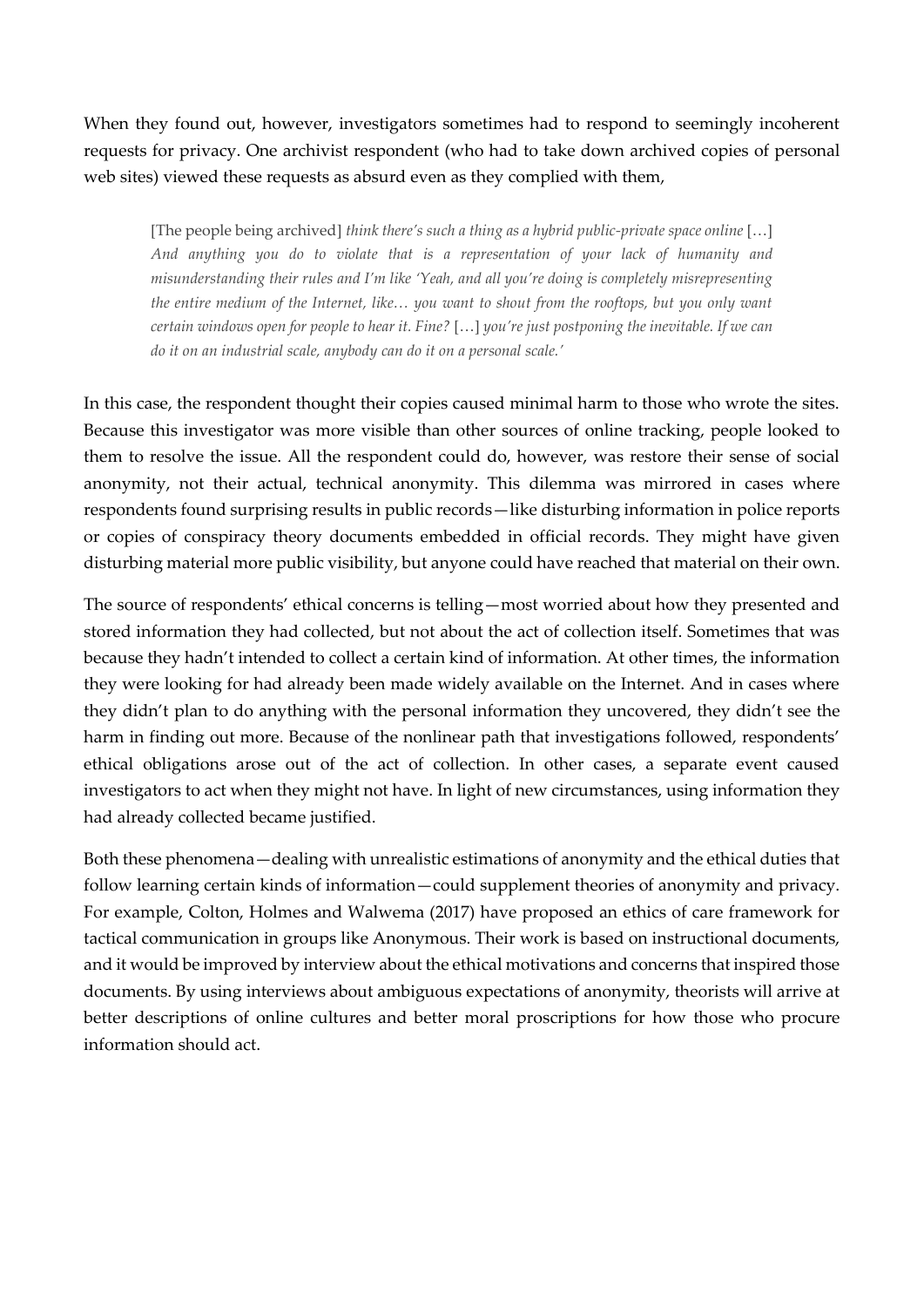### **5.2 Doxxing and Digital Vigilantism**

The results of this interview study pose problems for the literature on doxxing and digital vigilantism. As Johnston (1996) warned, definitions of vigilantism risk being too open. The phenomenon that this study describes—the seeking and publishing of personal identification online—is enabled by a culture of lateral surveillance and mass surveillance, but I do not think it is equivalent to either doxxing or digital vigilantism.

For doxxing in particular, theorists have started to use it outside of its origin in Internet subcultures. In frameworks like Douglas' (2016), doxxing describes a whole umbrella of behaviors that range from harassment to public-interest denunciation. This study suggests that people who perform most of the actions of doxxing in good faith still do not view their own actions as doxxing, however harmful they are for their target. It might still be a useful term, but having it as an organizing concept for a constellation of general behaviors would ignore its origin and the Internet cultures that most frequently use it. And for theoretical studies, it's worth noting that doxxing as a term is more likely to alienate those it's being used to describe—perhaps a more neutral term would serve overarching theories of deanonymization better.

This study raises similar concerns for digital vigilantism. While several respondents might qualify as vigilantes, some did not define themselves as seeking to cause harm. For others, their definition of justice did not involve punitive action—knowing and attributing responsibility was enough. Vigilantism also upholds societal norms, making it a fundamentally conservative force (Trottier, 2019: 2). People that enforce their own norms, separate from judicial standards, might not deserve the label of vigilante. The respondents in this study often defined their work in aspirational terms—they saw their work as contributing to a more just society. In some cases that might align with existing social mores, but in other cases the respondents were enacting a justice that they wish that their society recognized at all.

Sometimes, respondents demonstrated how duties of surveillance and documentation have been outsourced by law enforcement groups onto victims and other citizens. Building dossiers is no longer isolated to the state; people have to share that burden if they expect to receive services. As one participant who helps victims of online harassment described,

[I]*f you want to get anything done in court or wherever, you need to keep the evidence, because many people, their instinctive reaction is to just go and delete everything and then you don't have any evidence of the material or things that could lead to identify people,* […] *It's more about documenting what they receive and systematize. First, not delete it, and second, systematize it in a way that would make sense for law enforcement.* […] *these things people keep can lead to identify someone, that's kind of the core advice, if they want the justice to jump in.*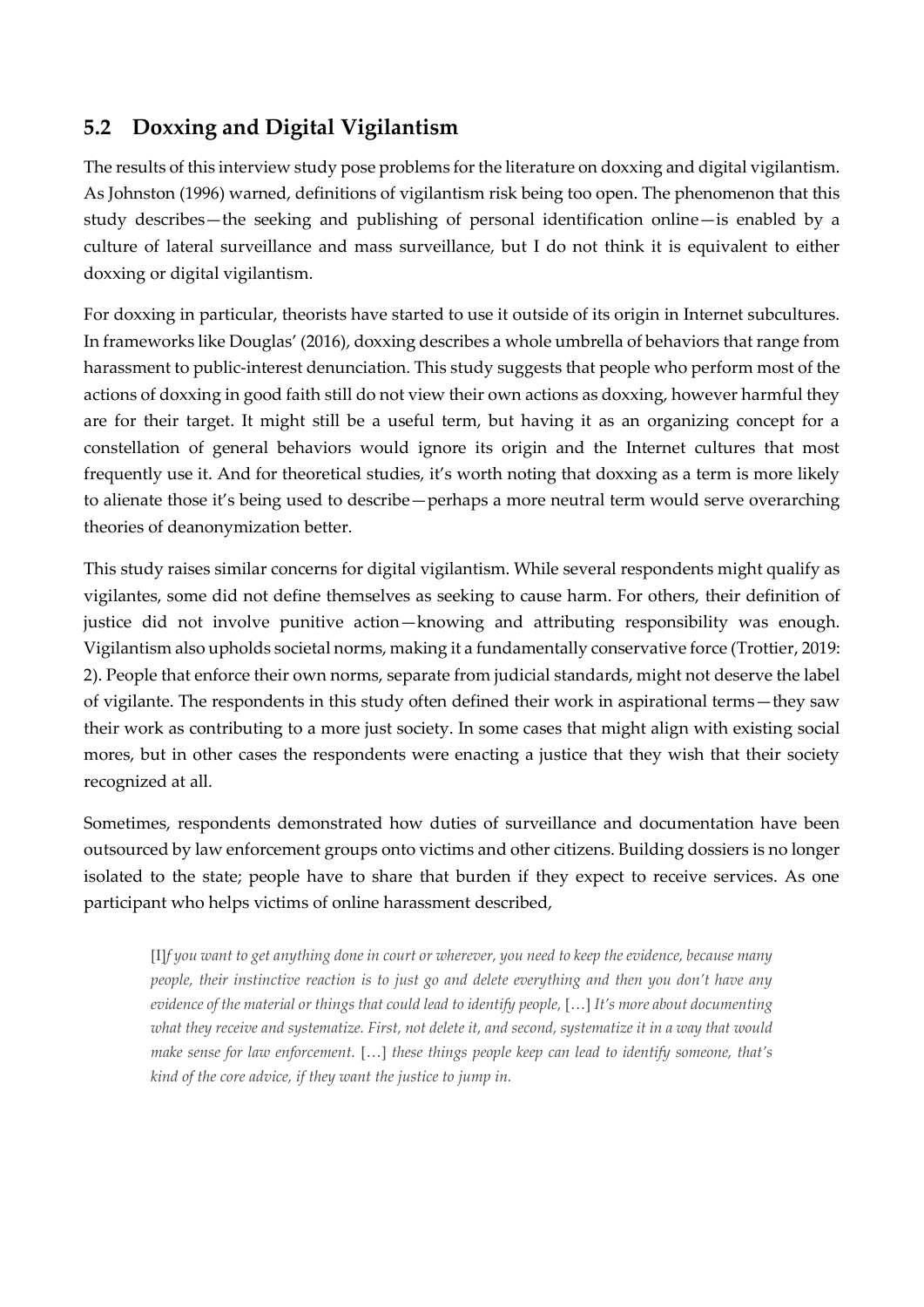With an overly inclusive definition of digital vigilantism, the wrong kind of behavior could be swept up and categorized as vigilante activity. It's true that the Internet has enabled more lateral surveillance and the use of media visibility to cause harm, but theories of digital vigilantism should account for the fact that vigilant watching is often executed under duress.

#### **5.3 Anonymization in Research Design**

One methodological result of this study has been, ironically, about the difficulty of ensuring participant anonymity. Several investigators with computer experience adopted personas or fake accounts and masked their activity reflexively, even if they didn't see anonymity as integral to their work. Because so many respondents had published media pieces (easily discovered through a search engine), it was hard to mention any details of their cases without violating their anonymity. Several respondents mentioned this, as part of their concern for the study's anonymization. And the preservation of participant privacy as set out in the ethical design of the study was challenged by participants several times as unnecessary. At other moments, my ethical duty became incredibly ambiguous. How should a researcher react when they have an elaborate data storage plan and then an interviewee reveals that they've had an Amazon Echo speaker running in the background during the interview, recording audio, and sending it to a cloud server?

Finn Brunton and Helen Nissenbaum (2011) have argued that researchers who promise total anonymity are often being unrealistic about the amount of privacy they can provide. Rather than completely preventing identification, researchers obfuscate participants. With the right auxiliary information, identification is still possible. Depending on context, the default assumption that social science data must be anonymized might be overzealous—both in the way it reduces the information a study can provide and how it unrealistically downplays the potential for participant identification (Tilley and Woodthorpe, 2011). For this study in particular, it was difficult to anonymize the writing so that it conveyed specific detail and did not make undue generalizations. Discussing the risks and harms of identification with each participant more and planning for an extended period of monitoring the circulation of a study might make for a more ethical and effective approach (van Baalen, 2018; Shklovski and Vertesi, 2013).

#### **6 CONCLUSION**

This study demonstrates the problems that arise when people collect and share personal information online. Investigators used a variety of means, including digital and physical sources, to identify people online, and they were motivated by curiosity, the requirements of their work, and their sense of justice. Their efforts to preserve anonymity were mostly confined to people peripheral to their investigation, although they also took care to prevent their work from causing online harassment.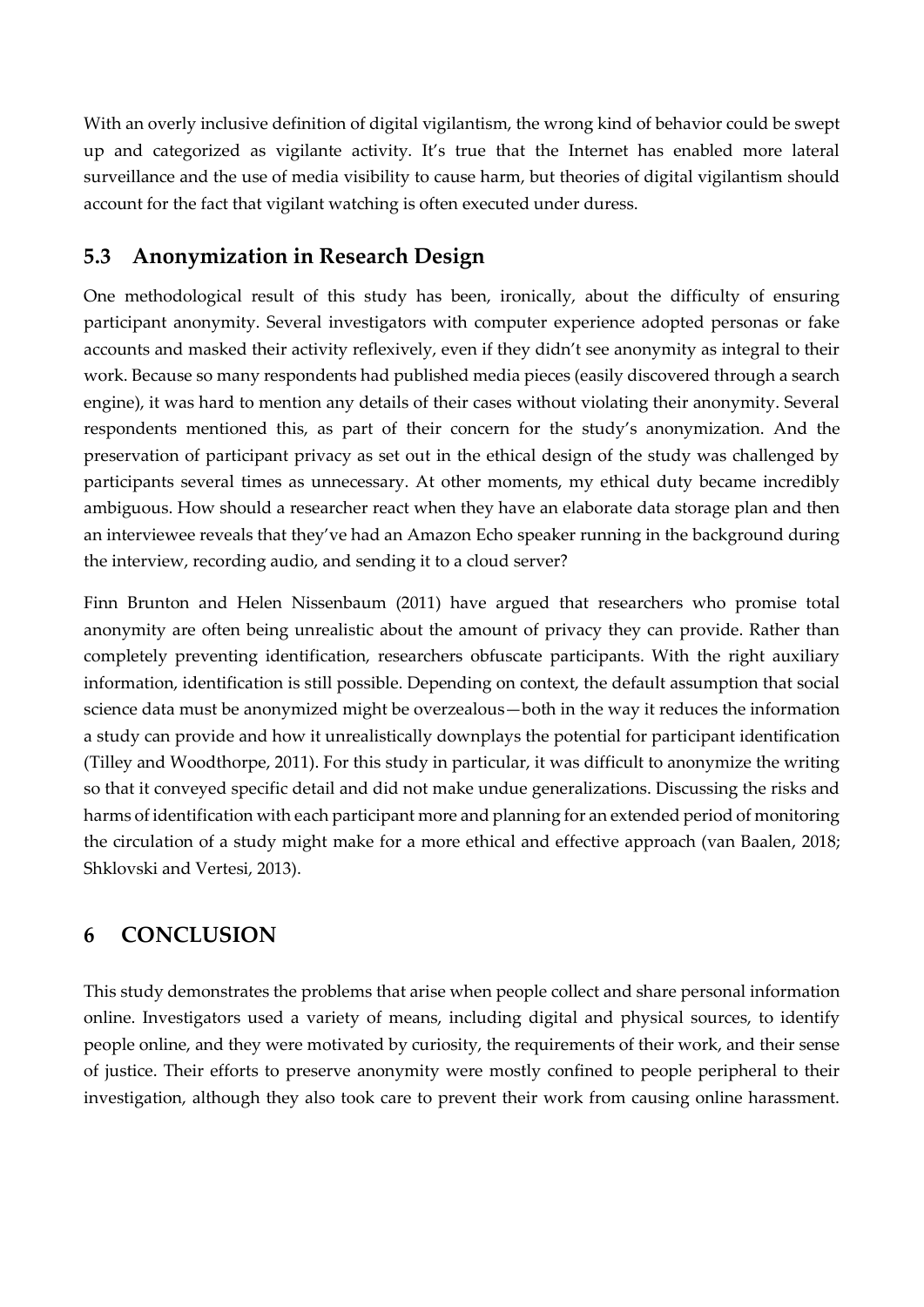Investigators used collaboration mostly for the publication of their results, although they had difficulties with the differing technical ability of their collaborators and audiences. As a result, they were protective of how their work was interpreted and tried to avoid publishing speculation to preserve their legitimacy and prevent online harms. The small sample size limits the scope of this study, but I hope it is an indicator of fruitful directions for future research in Internet ethnography, as well as a helpful example for theories of Internet culture.

I've suggested some useful limitations to theories of digital vigilantism, but future research could make connections to the fields of information retrieval and library science to enrich our understanding of how people answer questions of identification. The way respondents built dossiers and databases out of the information they collected could also provide a contemporary update to the paper-based media archaeology mentioned earlier. The 'open source' methodology of some respondents links to research on the politics of 'open' Internet communities like Wikipedia and the open-source software movement (Tkacz, 2015; Coleman, 2004). As some respondents demonstrated, openness can actually hide an act of omission. Finally, the limited cross-cultural comparisons possible in this study suggested that a broader examination of the ethics of online anonymity would help describe the already-legitimized practices that respondents used to contextualize their actions.

Anonymity underpins many social interactions, but it's easily revoked. Although I've tried to be neutral, the act of online identification is fraught, because of all the harms that it can cause. But it's also normal on the Internet, since so much identifying information is freely available to those with Internet access. The infrastructure of the Internet enables lateral surveillance and sousveillance, not just mass surveillance, and the investigators I interviewed all had to adapt their existing ethical standards to this new domain. Normative ethics in privacy policies and regulation have received a lot of attention recently, but I hope these interviews show that applied ethics on the Internet deserves more social science study. We need to talk more about how privacy and anonymity are performed socially—what their role is and how people decide to preserve or puncture them.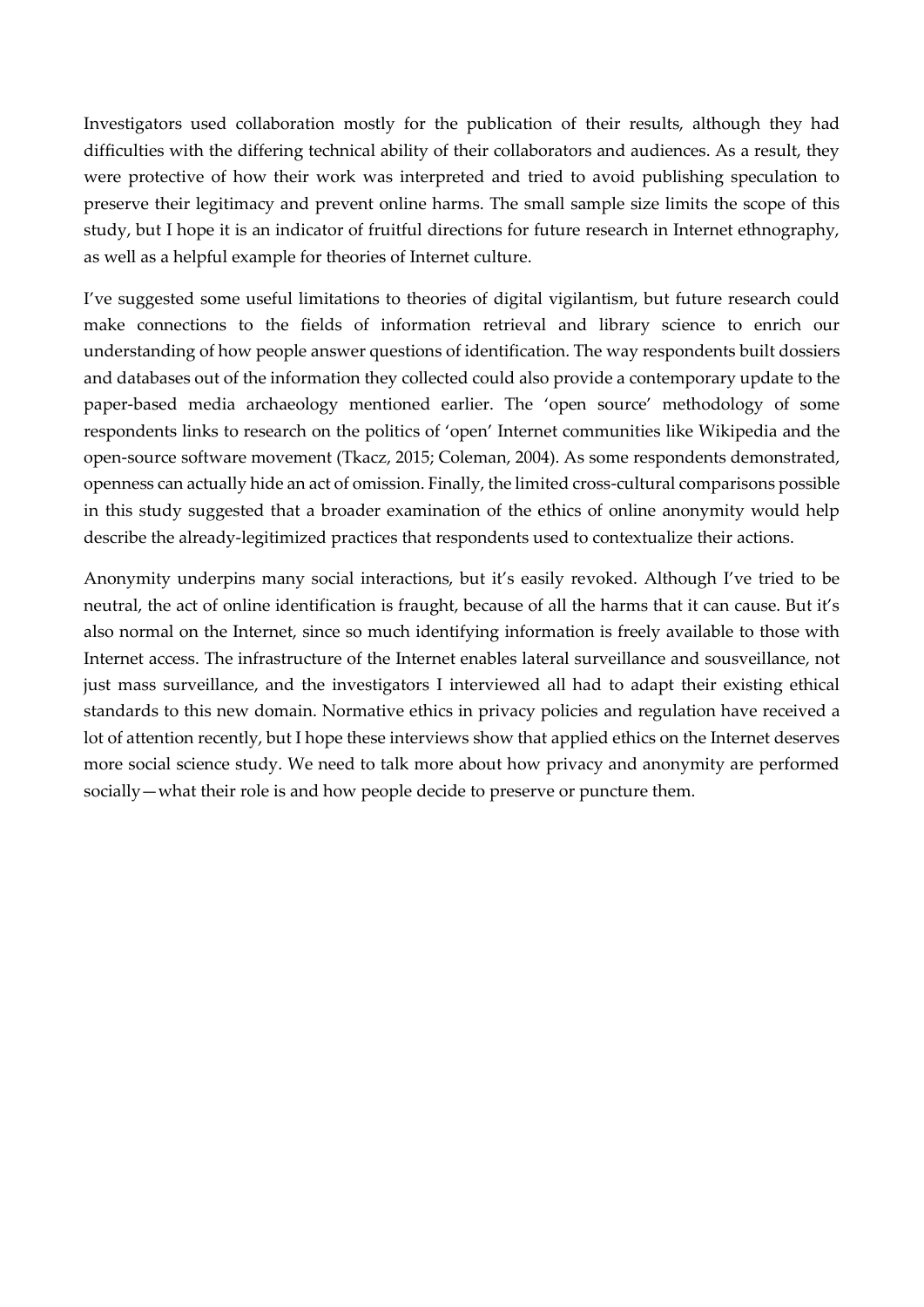#### **ACKNOWLEDGMENTS**

First, I want to thank my parents Anthony DiBella and Marjorie Ball, and my partner, Alexandra Chipkin, for supporting me throughout this year at the LSE. They called when things weren't going well; they talked me through every twist and turn of this paper; and they believed in me. I can't thank them enough.

I also appreciated the help of my advisor, Dylan Mulvin, who debriefed me after each and every interview; Rimma Chipkin for her Russian translation; and the people at Privacy International and the Cypurr Collective for creating spaces to discuss the ideals and details of digital privacy. Finally, I want to thank all of the interview participants for being so willing to share their work and opinions with me. I hope that this representation does them justice.

#### **REFERENCES**

- Andrejevic, Mark. (2005) The work of watching one another: Lateral surveillance, risk, and governance, *Surveillance & Society* 2 (4): 479–497.
- Bancroft, Angus, and Peter Scott Reid. (2017) Challenging the techno-politics of anonymity: The case of cryptomarket users, *Information, Communication & Society* 20 (4): 497–512. https://doi.org/10.1080/1369118X.2016.1187643.
- Beniger, James Ralph. (1997) *The Control Revolution: Technological and Economic Origins of the Information Society*, Cambridge: Harvard University Press.
- Bertrand, Ina, and Peter Hughes. (2018) *Media Research Methods: Audiences, Institutions, Texts*, 2nd ed., London: Palgrave Macmillan.
- Billig, Michael. (2013) *Learn to Write Badly: How to Succeed in the Social Sciences*, Cambridge University Press.
- Broll, Ryan, and Laura Huey. (2015) 'Just being mean to somebody isn't a police matter': Police perspectives on policing cyberbullying', *Journal of School Violence* 14 (2): 155–176. https://doi.org/10.1080/15388220.2013.879367.
- Brunton, Finn, and Helen Nissenbaum. (2011) Vernacular resistance to data collection and analysis: A political theory of obfuscation, *First Monday* 16 (5). https://firstmonday.org/ojs/index.php/fm/article/view/3493/2955.
- Brunton, Finn. (2017) Notes from/dev/null, *Internet Histories* 1 (1–2): 138–145. https://doi.org/10.1080/24701475.2017.1307059.
- boyd, danah. (2012) Networked privacy, *Surveillance & Society* 10 (3/4): 348–350.
- Buozis, Michael. (2017) Doxing or deliberative democracy?: Evidence and digital affordances in the serial subreddit, *Convergence: The International Journal of Research into New Media Technologies*, August, 1–17. https://doi.org/10.1177/1354856517721809.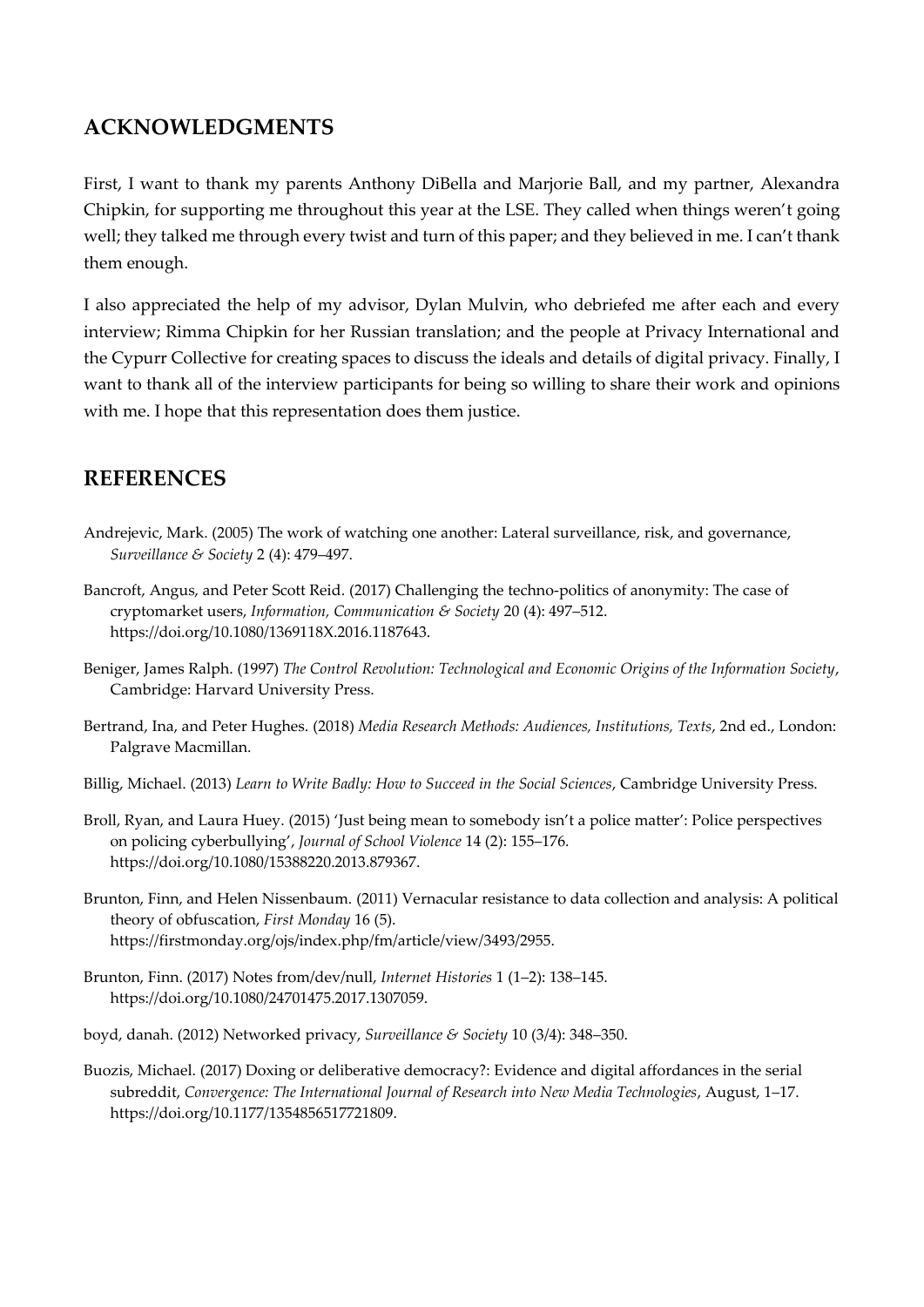- Chen, Mengtong, Anne Cheung, and Ko Chan. (2019) Doxing: What adolescents look for and their intentions, *International Journal of Environmental Research and Public Healt*h 16 (2): 218–232. https://doi.org/10.3390/ijerph16020218.
- Charmaz, Kathy. (2006) *Constructing Grounded Theory*, London : Sage Publications.
- Coleman, Gabriella. (2004) The political agnosticism of free and open source software and the inadvertent politics of contrast, *Anthropological Quarterly* 77 (3): 507–519. https://doi.org/10.1353/anq.2004.0035.
- Coleman, Gabriella. (2010) Ethnographic approaches to digital media, *Annual Review of Anthropology* 39 (1): 487–505. https://doi.org/10.1146/annurev.anthro.012809.104945.
- Coleman, Gabriella. (2015) *Hacker, Hoaxer, Whistleblower, Spy: The Many Faces of Anonymous*, London: Bloomsbury.
- Coleman, Roy, and Michael McCahill. (2011) *Surveillance & Crime. Key Approaches to Criminology*, London: Sage Publications.
- Colton, Jared S., Steve Holmes, and Josephine Walwema. (2017) From noobguides to #OpKKK: Ethics of Anonymous' tactical technical communication, *Technical Communication Quarterly* 26 (1): 59–75. https://doi.org/10.1080/10572252.2016.1257743.
- Cuillier, David, and Charles N. Davis. (2019) *The Art of Access: Strategies for Acquiring Public Records*, 2nd ed., Los Angeles: CQ Press.
- Deleuze, Gilles, and Félix Guattari. (1987) *A Thousand Plateaus: Capitalism and Schizophrenia*, Minneapolis: University of Minnesota Press.
- Dey, Ian. (2004) Grounded Theory, pp. 81–94 in Clive Seale, Giampietro Gobo, Jaber Gubrium, and David Silverman (eds) *Qualitative Research Practice*, London: Sage Publications. https://doi.org/10.4135/9781848608191.d9.
- Dobusch, Leonhard, and Dennis Schoeneborn. (2015) The communicative constitution of anonymous: Fluidity, identity, and organizationality, *Journal of Management Studies* 52 (8): 1005–1035. https://doi.org/10.1111/joms.12139.
- Douglas, David M. (2016) Doxing: A conceptual analysis, *Ethics and Information Technology* 18 (3): 199–210. https://doi.org/10.1007/s10676-016-9406-0.
- Duranti, Luciana. (1989) Diplomatics: New uses for an old science, *Archivaria* 28 (Summer): 7–27.
- Emerson, Robert M., Rachel I. Fretz, and Linda L. Shaw. (2011) *Writing Ethnographic Fieldnotes,* Chicago: The University of Chicago Press.
- Foucault, Michel. (1995) *Discipline and Punish: The Birth of the Prison*, New York: Vintage Books.
- Gabdulhakov, Rashid. (2018) Citizen-led justice in post-communist Russia: From comrades' courts to dotcomrade vigilantism, *Surveillance & Society* 16 (3): 314–331. https://doi.org/10.24908/ss.v16i3.6952.
- Gangadharan, Seeta Peña. (2017) The downside of digital inclusion: Expectations and experiences of privacy and surveillance among marginal internet users, *New Media & Society* 19 (4): 597–615. https://doi.org/10.1177/1461444815614053.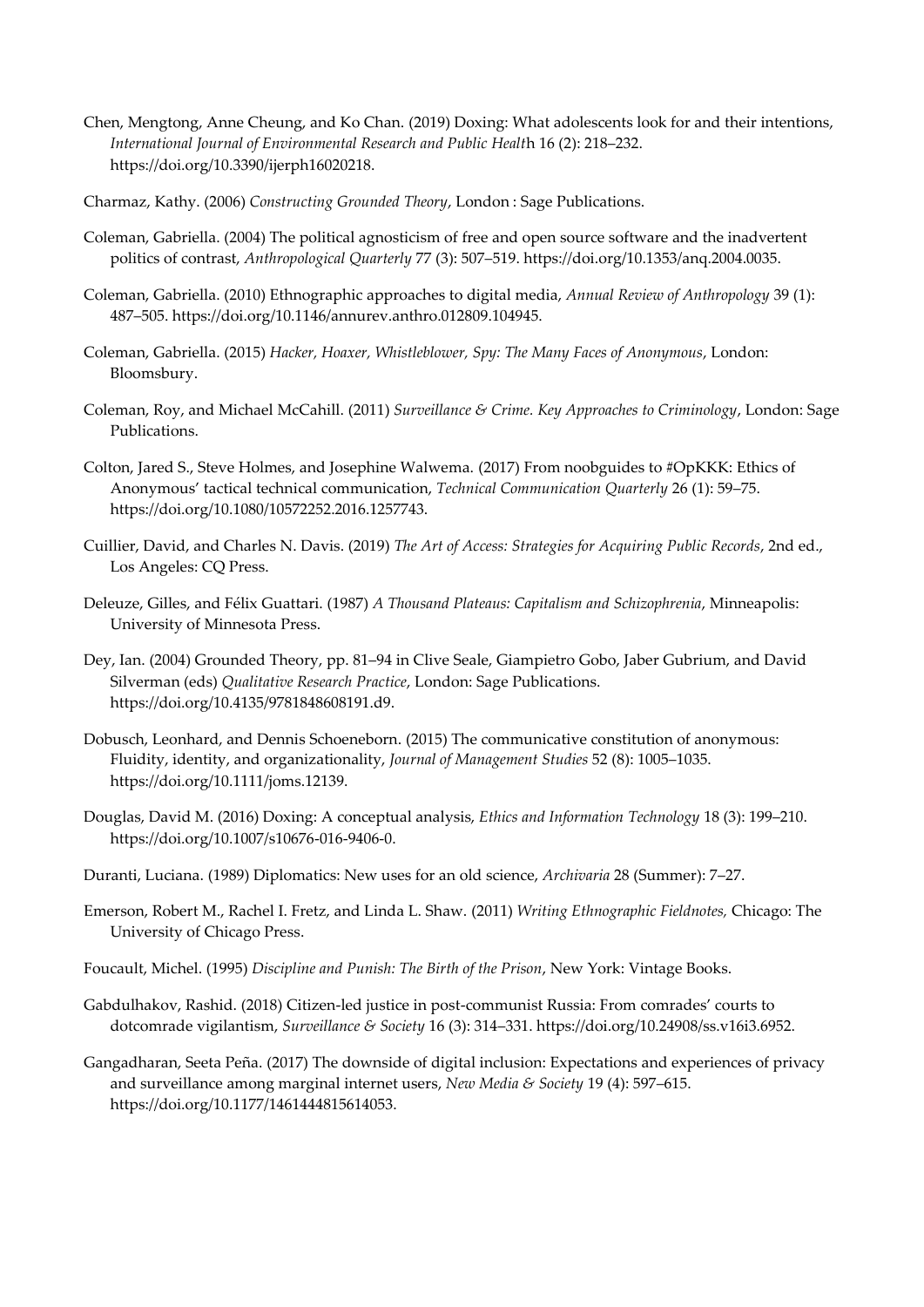Gitelman, Lisa. (2014) *Paper Knowledge: Toward a Media History of Documents*, Durham: Duke University Press.

- Gluckman, Max. (1963) Gossip and Scandal, *Current Anthropology* 4 (3): 307–316. https://doi.org/10.1086/200378.
- Guillory, John. (2004) The Memo and Modernity, *Critical Inquiry* 31 (Autumn): 108–132.
- Haggerty, Richard D., Ericson, Kevin V. (2000) The surveillant assemblage, *British Journal of Sociology* 51 (4): 605–622. https://doi.org/10.1080/00071310020015280.
- Haraway, Donna Jeanne. (1991) A cyborg manifesto: Science, technology, and socialist-feminism in the late twentieth century.' In *Simians, Cyborgs, and Women: The Reinvention of Nature*. New York: Routledge.
- Herring, Susan C. (1999) The rhetorical dynamics of gender harassment on-line, *Information Societ*y 15 (3): 151– 167. https://doi.org/10.1080/019722499128466.
- Herring, Susan, Kirk Job-Sluder, Rebecca Scheckler, and Sasha Barab. (2002) Searching for safety online: Managing 'trolling' in a feminist forum, *The Information Society* 18 (5): 371–384. https://doi.org/10.1080/01972240290108186.
- Herring, Susan C. (2012) Grammar and electronic communication, in C. Chapelle (ed.) *The Encyclopedia of Applied Linguistics*, Oxford: Blackwell Publishing. https://doi.org/10.1002/9781405198431.wbeal0466.
- Huey, Laura, Johnny Nhan, and Ryan Broll. (2013) 'Uppity civilians' and 'cyber-vigilantes': The role of the general public in policing cyber-crime, *Criminology & Criminal Justice* 13 (1): 81–97. https://doi.org/10.1177/1748895812448086.
- Jacobs, Jane. (1992) *The Death and Life of Great American Cities*, New York: Vintage Books.
- Jane, Emma A. (2015) Flaming? What flaming?: The Pitfalls and potentials of researching online hostility, *Ethics and Information Technolog*y 17 (1): 65–87. https://doi.org/10.1007/s10676-015-9362-0.
- Jane, Emma A. (2016) Online misogyny and feminist digilantism, *Continuum: Journal of Media & Cultural Studies* 30 (3): 284–297. https://doi.org/10.1080/10304312.2016.1166560.
- Jerolmack, Colin, and Shamus Khan. (2014) Talk is cheap: Ethnography and the attitudinal fallacy, *Sociological Methods & Research* 43 (2): 178–209. https://doi.org/10.1177/0049124114523396.
- Jhaver, Shagun, Sucheta Ghoshal, Amy Bruckman, and Eric Gilbert. (2018) Online harassment and content moderation: The case of blocklists, *ACM Transactions on Computer-Human Interaction* 25 (2): 1–33. https://doi.org/10.1145/3185593.
- Johnston, L. (1996) What is vigilantism?, *British Journal of Criminology* 36 (2): 220–236. https://doi.org/10.1093/oxfordjournals.bjc.a014083.
- Kallinikos, Jannis. (2009) The making of ephemeria: On the shortening life spans of information, *The International Journal of Interdisciplinary Social Sciences: Annual Review* 4 (3): 227–236. https://doi.org/10.18848/1833-1882/CGP/v04i03/52870.
- Kalman, Yoram M., and Darren Gergle. (2014) Letter repetitions in computer-mediated communication: A unique link between spoken and online language, *Computers in Human Behavior* 34 (May): 187–193. https://doi.org/10.1016/j.chb.2014.01.047.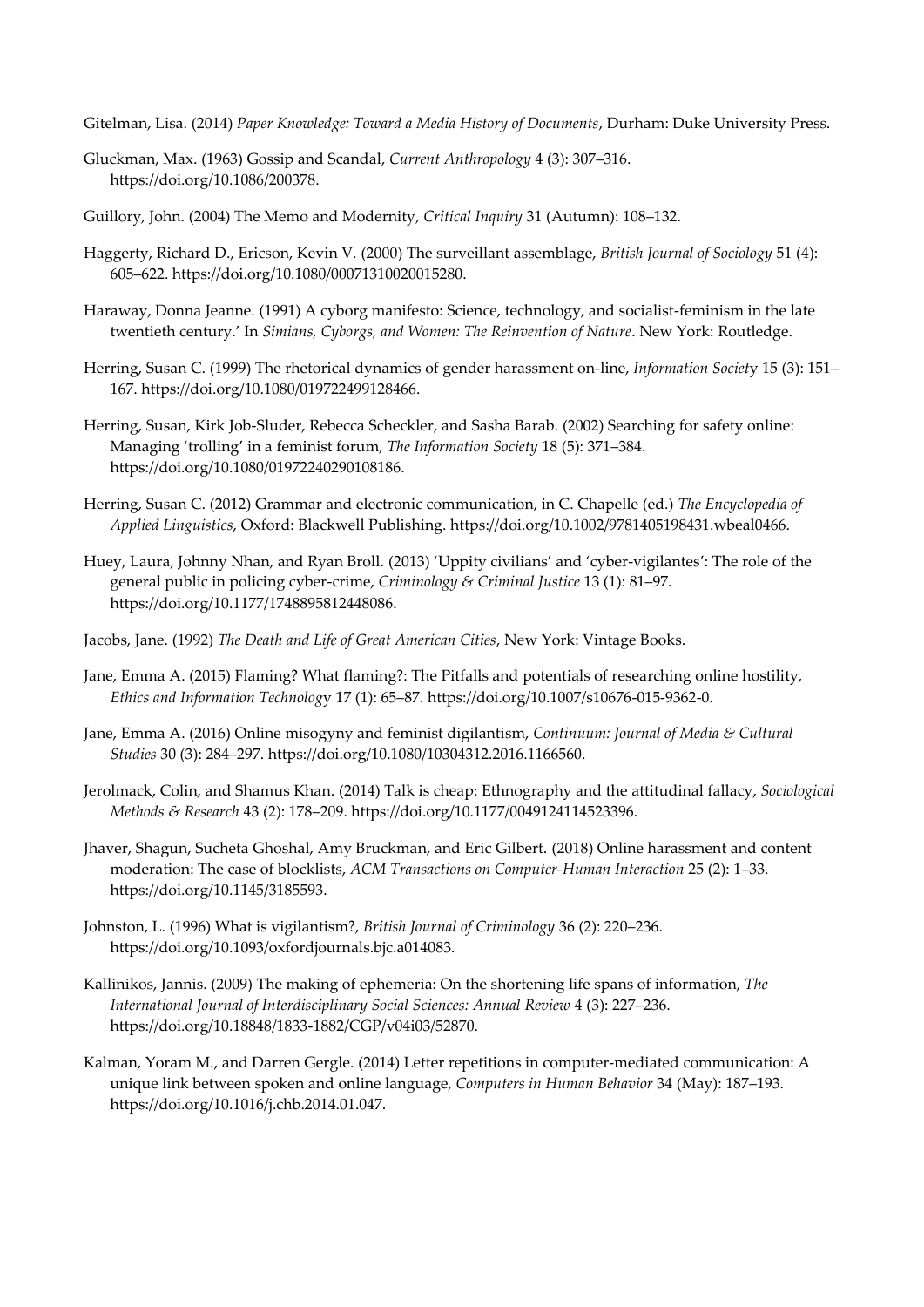Kittler, Friedrich A. (1990) *Discourse Networks 1800/1900*, Stanford University Press.

- Komaromi, Ann. (2012) Samizdat and Soviet dissident publics, *Slavic Review* 71 (1): 70–90. https://doi.org/10.5612/slavicreview.71.1.0070.
- Lagalisse, Erica. (2013) Gossip as Direct Action, pp. 112–168 in L. Phillips and S. Cole (eds) *Contesting Publics: Feminism, Activism, Ethnography*, London: Pluto Press.
- Lenhart, Amanda, Michele Ybarra, Kathryn Zickuhr, and Myeshia Price-Feeney. (2016) Online harassment, digital abuse, and cyberstalking in America, *Data & Society*. https://datasociety.net/blog/2017/01/18/onlineharassment-digital-abuse/.
- Lub, Vasco. (2018) Neighbourhood watch: Mechanisms and moral implications, *The British Journal of Criminology* 58 (4): 906–924. https://doi.org/10.1093/bjc/azx058.
- Mann, Steve, and Joseph Ferenbok. (2013) New media and the power politics of sousveillance in a surveillance-dominated world, *Surveillance & Society* 11 (1/2): 18–34. https://doi.org/10.24908/ss.v11i1/2.4456.
- Marx, Gary T. (1999) What's in a name?: Some reflections on the sociology of anonymity, *The Information Society* 15 (2): 99–112. https://doi.org/10.1080/019722499128565.
- Mathiesen, Thomas. (1997) The viewer society: Michel Foucault's 'panopticon' revisited, *Theoretical Criminology* 1 (2): 215–234. https://doi.org/10.1177/1362480697001002003.
- McNealy, Jasmine. (2017) Readers react negatively to disclosure of poster's identity, *Newspaper Research Journal* 38 (3): 282–292. https://doi.org/10.1177/0739532917722977.
- Narayanan, Arvind, and Vitaly Shmatikov. (2009) De-anonymizing social networks, pp. 173–187 in *2009 30th IEEE Symposium on Security and Privacy*, Oakland: IEEE. https://doi.org/10.1109/SP.2009.22.
- Nhan, Johnny, Laura Huey, and Ryan Broll. (2015) Digilantism: An analysis of crowdsourcing and the Boston marathon bombings, *British Journal of Criminology* 57 (2): 341–361. https://doi.org/10.1093/bjc/azv118.
- Nissenbaum, Helen. (2011) A contextual approach to privacy online, *Daedalus* 140 (4): 32–48. https://doi.org/10.1162/DAED\_a\_00113.
- Phillips, Whitney. (2015) *This Is Why We Can't Have Nice Things: Mapping the Relationship Between Online Trolling and Mainstream Culture*, Cambridge: MIT Press.
- Pitcan, Mikaela, Alice E Marwick, and danah boyd. (2018) Performing a vanilla self: Respectability politics, social class, and the digital world, *Journal of Computer-Mediated Communication* 23 (3): 163–79. https://doi.org/10.1093/jcmc/zmy008.
- Polanyi, Michael. (2009) Tacit knowing, in *The Tacit Dimension*. University of Chicago Press.
- Reeves, Joshua. (2012) If you see something, say something: Lateral surveillance and the uses of responsibility, *Surveillance & Society* 10 (3/4): 235–48. https://doi.org/10.24908/ss.v10i3/4.4209.
- Reichel, Philip L. (1977) Dossier building as a social problem topic, *Teaching Sociology* 4 (3): 293–306. https://doi.org/10.2307/1316905.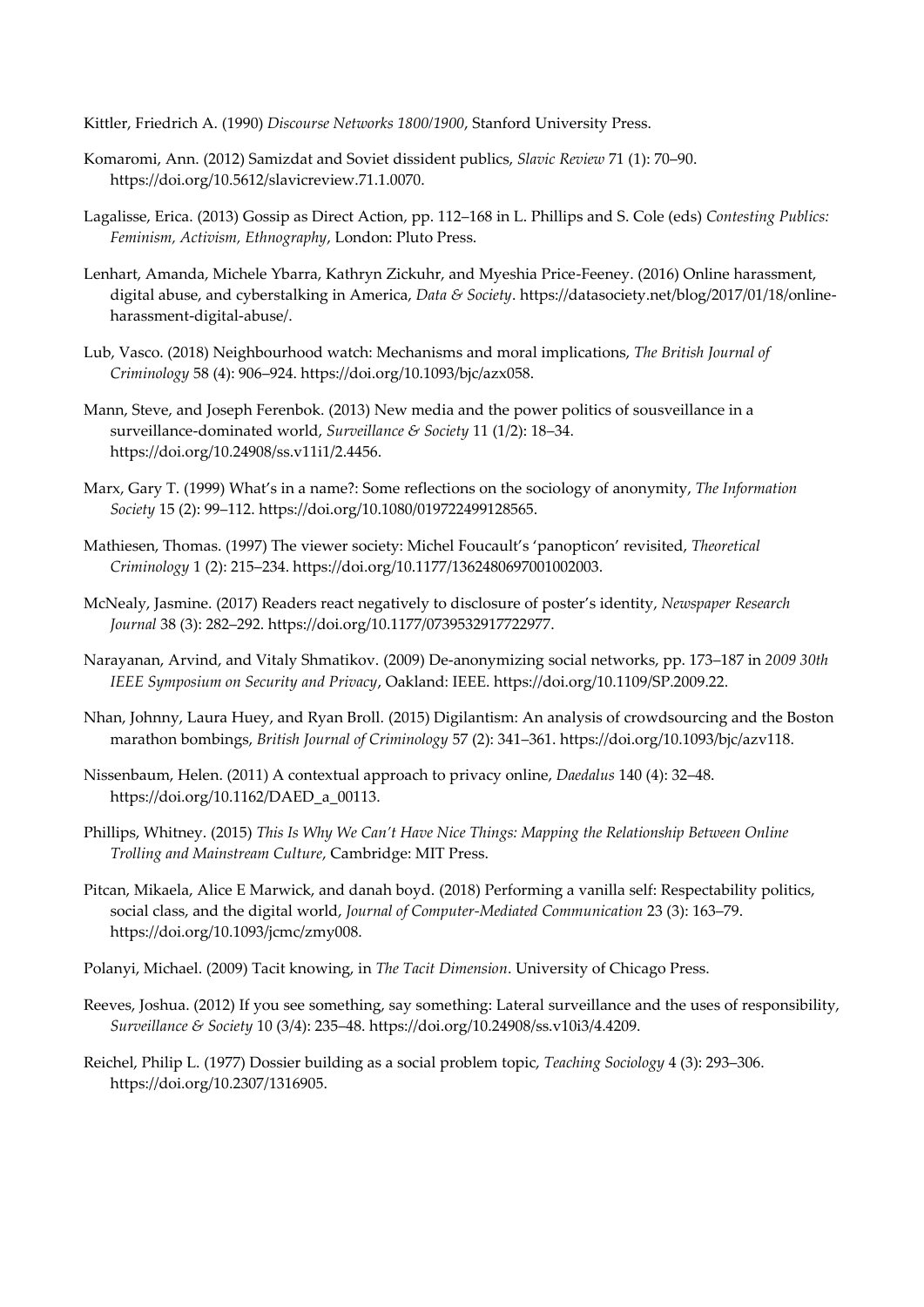- Reigeluth, Tyler Butler. (2014) Why data is not enough: Digital traces as control of self and self-control, *Surveillance & Society* 12 (2): 243–54. https://doi.org/10.24908/ss.v12i2.4741.
- Scott, James C. (1990) *Domination and the arts of resistance: Hidden transcripts*, New Haven: Yale University Press.
- Shklovski, Irina, and Janet Vertesi. (2013) 'Un-Googling' publications: The ethics and problems of anonymization, pp. 2169–2178 in *CHI '13 Extended Abstracts on Human Factors in Computing Systems*, Paris: ACM Press. https://doi.org/10.1145/2468356.2468737.
- Solove, Daniel J. (2008) *The Future of Reputation: Gossip, Rumor, and Privacy on the Internet*, New Haven: Yale University Press.
- Spears, Russell, and Martin Lea. (1992) Social influence and the influence of the 'social' in computer-mediated communication, pp. 30–65 in M. Lea (ed.) *Contexts of Computer-Mediated Communication*, London: Harvester-Wheatsheaf.
- Spradley, James P. (1979) *The Ethnographic Interview*, New York: Holt, Rinehart and Winston.
- Spyridakis, Jan H., and Michael J. Wenger. (1992) Writing for human performance: Relating reading research to document design, *Technical Communication* 39 (2): 202–215.
- Steyerl, Hito. (2012) In defense of the poor image, pp. 31–45 in *The Wretched of the Screen*, Berlin: Sternberg Press.
- Tepper, Michele. (1997) Usenet communities and the cultural politics of information, in D. Porter (ed.) *Internet Culture*, Routledge.
- Tkacz, Nathaniel. (2015) *Wikipedia and the Politics of Openness*, Chicago: University of Chicago Press.
- Trottier, Daniel. (2017) Digital vigilantism as weaponisation of visibility, *Philosophy & Technology* 30 (1): 55–72. https://doi.org/10.1007/s13347-016-0216-4.
- Trottier, Daniel. (2019) Denunciation and doxing: Towards a conceptual model of digital vigilantism, *Global Crime*, March, 1–17. https://doi.org/10.1080/17440572.2019.1591952.
- Tilley, Liz, and Kate Woodthorpe. (2011) Is it the end for anonymity as we know it?: A critical examination of the ethical principle of anonymity in the context of 21st century demands on the qualitative researcher, *Qualitative Research* 11 (2): 197–212. https://doi.org/10.1177/1468794110394073.
- van Baalen, Sebastian. (2018) 'Google wants to know your location': The ethical challenges of fieldwork in the digital age, *Research Ethics* 14 (4): 1–17. https://doi.org/10.1177/1747016117750312.
- Vismann, Cornelia. (2008) *Files: Law and Media Technology*, Stanford University Press.
- Walsh, James P. (2014) Watchful citizens: Immigration control, surveillance and societal participation, *Social & Legal Studies* 23 (2): 237–259. https://doi.org/10.1177/0964663913519286.
- Warren, Carol A. B. (2002) Qualitative interviewing, pp. 83–101 in Gubrium, Jaber (ed.) *Handbook of Interviewing Research: Context and Method*, edited by Jaber F. Gubrium, London: Sage Publications.
- Zuboff, Shoshana. (2019) *The Age of Surveillance Capitalism: The Fight for the Future at the New Frontier of Power*, London: Profile Books.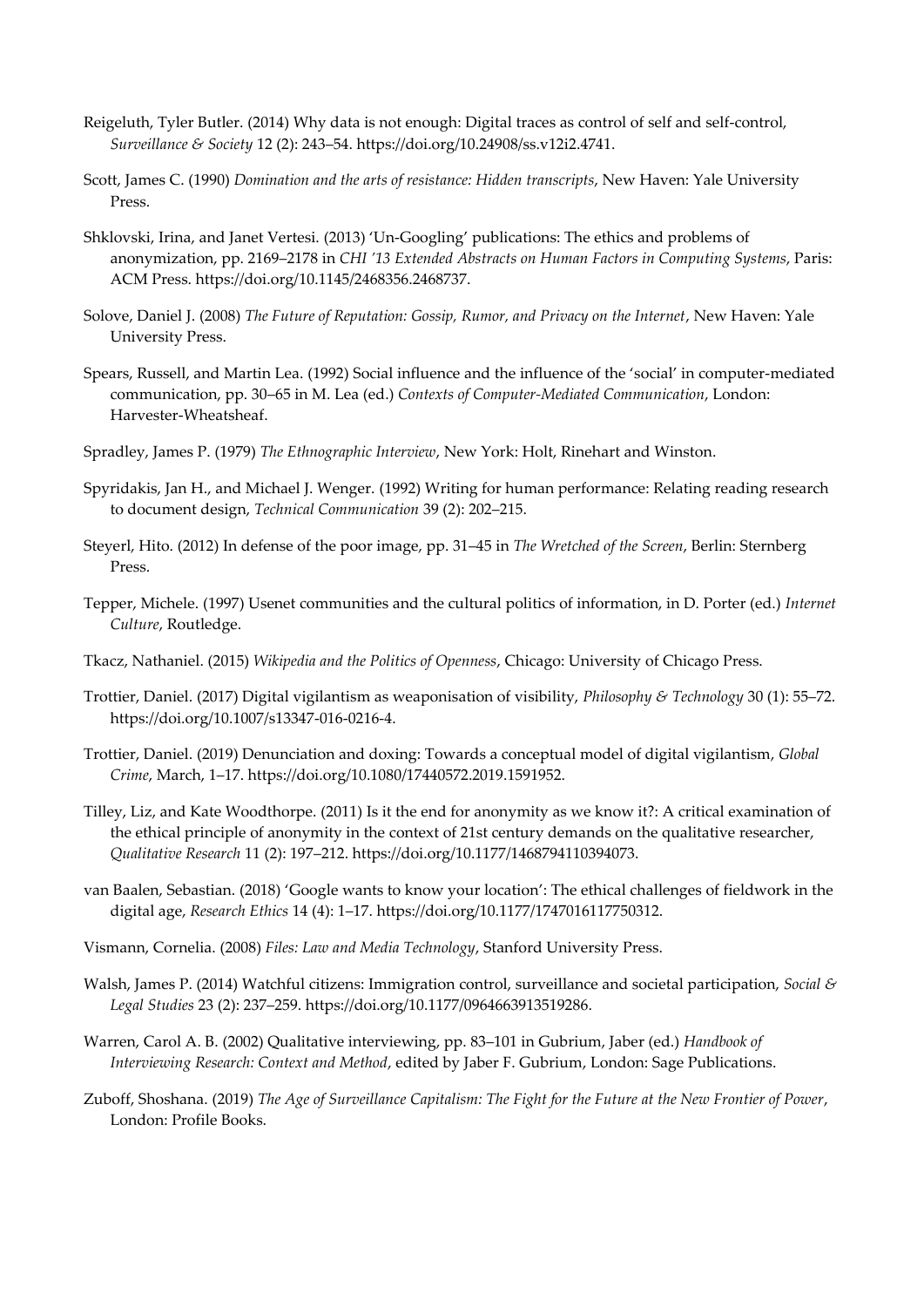## **APPENDIX 1: INTERVIEW TOPIC GUIDE**

## **History of Practice**

- Could you describe the organization you work with and the role you have within it?
- ⎯ Was there anything that first attracted you to exposing, unmasking, or documenting certain people online?
- What do you think about the way that it's been covered in the media? Are there any particular stories that have stood out to you?
- Overall, what are your motivations?
- How well do you know the people that you write about? Are they people that you have met offline?
- What effect did you hope it would have? On the person? On their community?
- ⎯ Who do you think uses or reads your dossier articles? Who is your intended audience?

#### **Process Description**

- ⎯ Could you describe the process of how you collect information on someone online?
- ⎯ What kinds of information would you include in the articles? What information would you leave out? How did you collect and store it?
- How did you prepare the articles for publication? And where did you end up posting or publishing them?
- ⎯ Do you work together or alone? How would you discuss the articles with others?
- ⎯ What did you do to make sure the files were correct?
- ⎯ Altogether, how difficult is it? Does the difficulty vary a lot from person to person? What makes someone difficult to deanonymize/research?
- ⎯ What limits did you choose for what you would put into the posts or where/how you would post the information?
- ⎯ What precautions did you take for yourself or for the person you were writing about?
- ⎯ What were usually the actual consequences of publishing or researching? Are there any examples that stand out or that were particularly unusual?
- Did you have any further contact with people you write about? If so, what were those interactions like?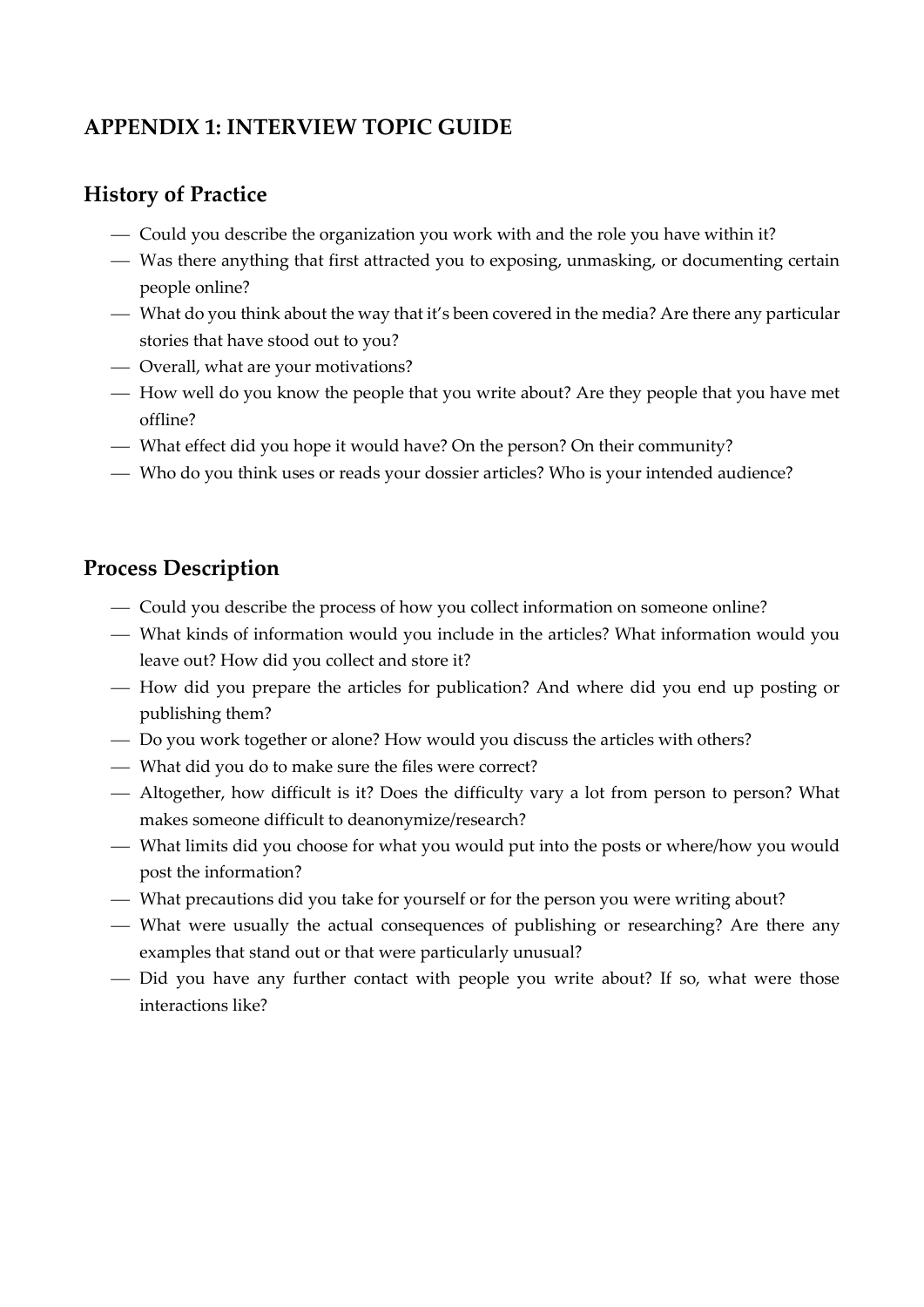#### **Ethics**

- What role do you think anonymity plays on the Internet? Or what role should it play?
- ⎯ Right now, deanonymization is in kind of a legal grey area. How do you think we should treat or view it?
- ⎯ How would you define/describe your practice? Is 'doxing' a fair word to describe it? What would be a 'typical' case?
- ⎯ What do you think about other people who deanonymize others online? Are there any people whose work you particularly admire or disapprove of?
- ⎯ While doing my research, I've found a lot of news articles and blog posts by people who claim that we should never deanonymize people online. If someone were to challenge you on the ethics of that, how would you respond? What would you say to them?
- Do you have anything else you would like to add, or any questions for me?

## **Descriptive Questions**

- ⎯ Grand Tour (take me through it)
- Example (give an example of)
- ⎯ Experience (any interesting experiences)
- Native-Language (how would you use a term? how would you refer to this? what if, how would?)

## **Structural Questions**

These should be repeated, to provide context:

- $\sim$  What are all the different kinds of X...?
- Can you think of any other X?
- $\overline{\phantom{a}}$  Is it true that X is a Y? (verification)

#### **Contrast Questions**

- $\overline{\phantom{I}}$  Is it true that X is a Y, but W is a Z? (verification)
- $-$  What are the differences between an X and a Y?
- ⎯ Of X, Y, Z, which are most alike and which are most different?
- ⎯ Ask interviewee to order lists of traits/words/etc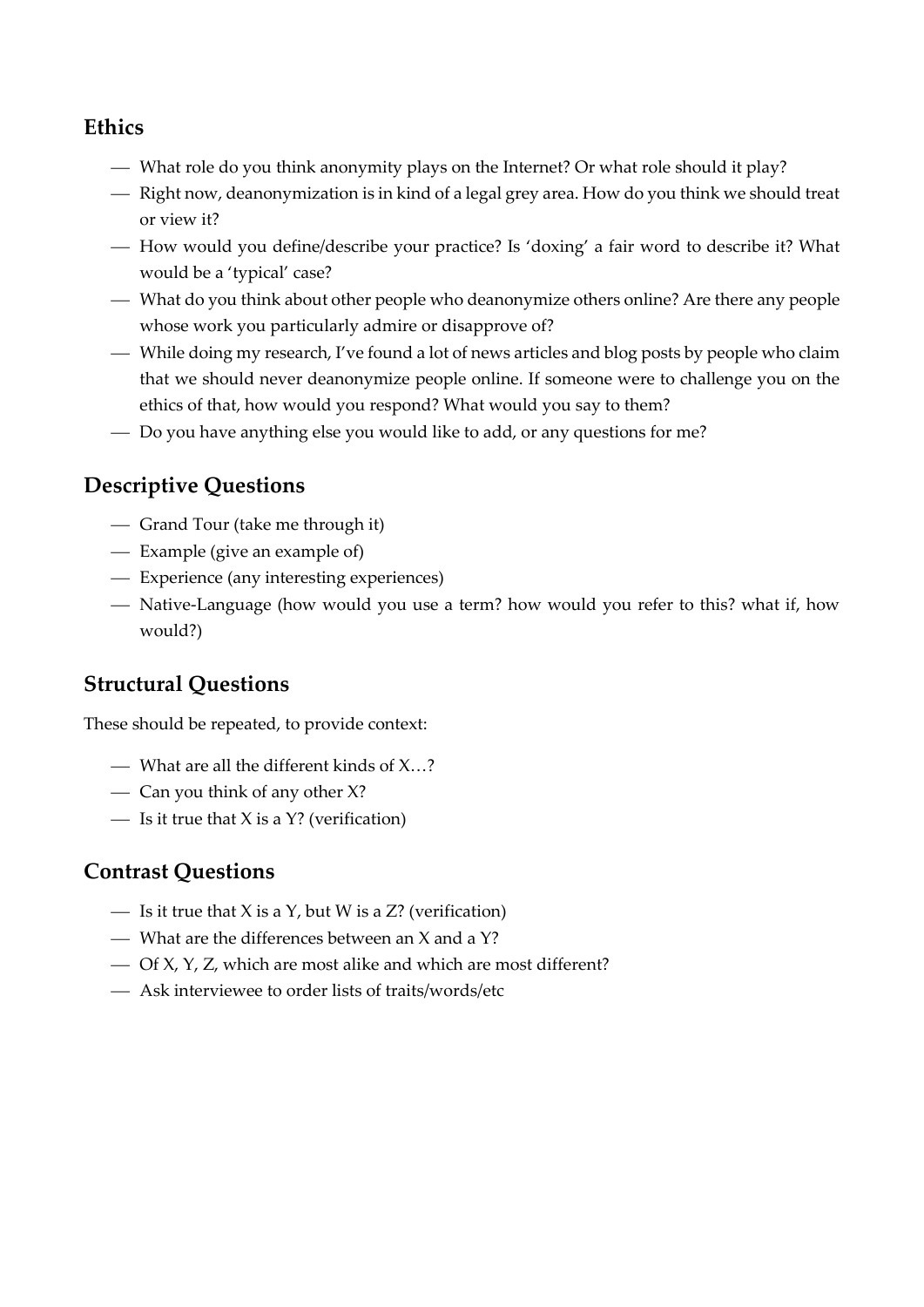## **General**

- Avoid closed questions
- Avoid leading in wording of questions
- Define terms
- Don't indicate judgment of interviewee opinion
- Ask follow-up questions. Restate answers and verify. Invite more, rather than challenge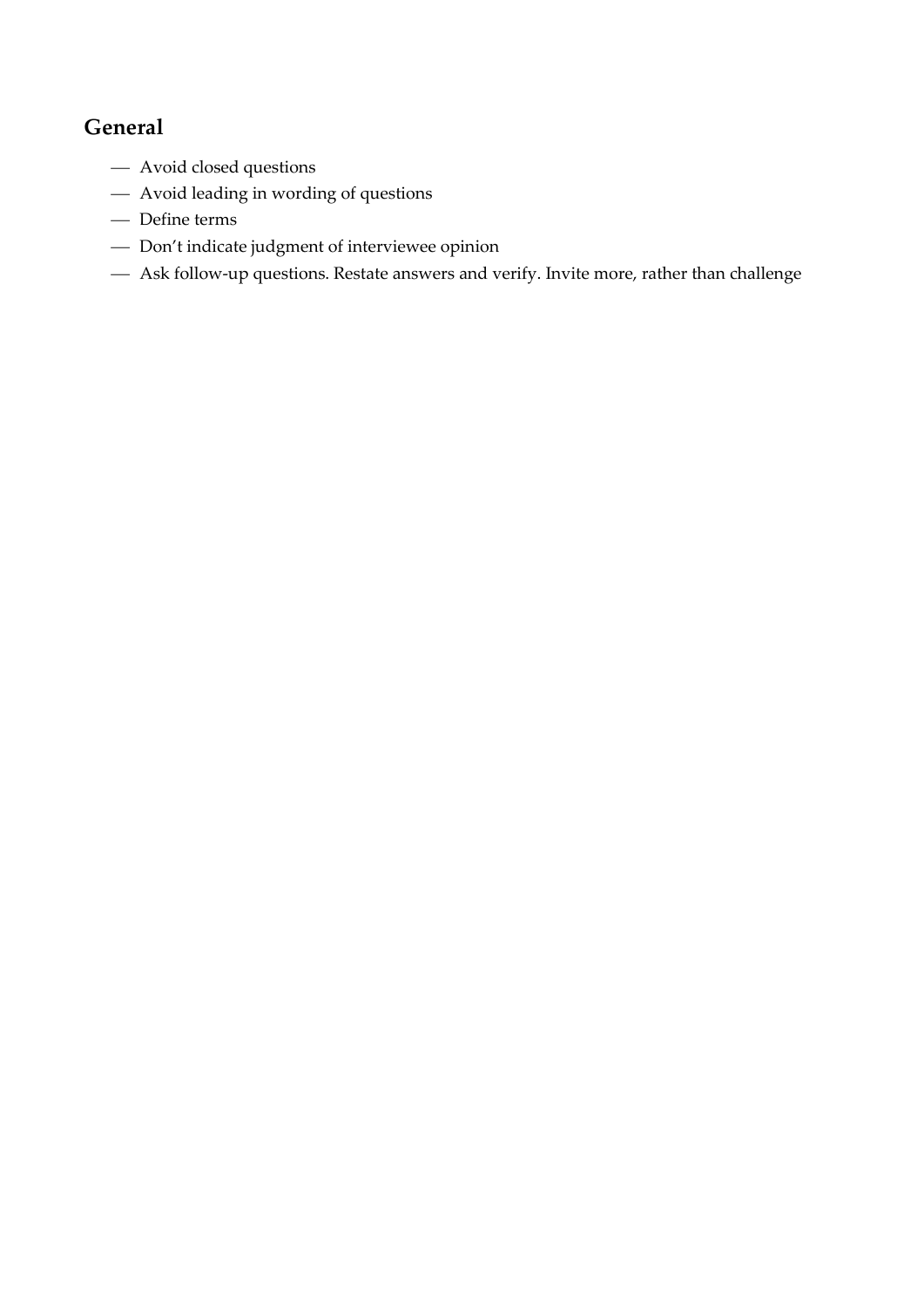## **APPENDIX 2: THEMATIC ANALYSIS**

Note: The table below lists the themes that were identified after an open-coding process. The codes were first grouped together and then labeled. An extended grounded theory project would take those themes and expand them into an abstract theory of the subject matter. Because of the generative nature of open coding, not all codes have been included.

| Themes                       | <b>Codes</b>                                                                              |
|------------------------------|-------------------------------------------------------------------------------------------|
| Collaboration and<br>Context | Difficulties of collaboration with different groups, publishing platforms                 |
|                              | Need for visible verification in publications                                             |
|                              | Misinformation by lack of context                                                         |
|                              | Same information used by different parties for different aims                             |
|                              | Differing professional standards/ethics                                                   |
|                              | Dealing across groups when they all structure their information and<br>access differently |
|                              | Frustration with being taken out of context                                               |
|                              | Difficulty of recovering context of historical documents and language                     |
|                              | Collective vs. individual or mass action                                                  |
|                              | Misinterpretation of evidence                                                             |
|                              | Misinterpretation or misappropriation of technical terminology (like<br>'cyber-')         |
|                              | Human negotiation in earlier forms of mediated communication                              |
|                              | Netiquette and community education                                                        |

#### **Table 1: Themes and Codes**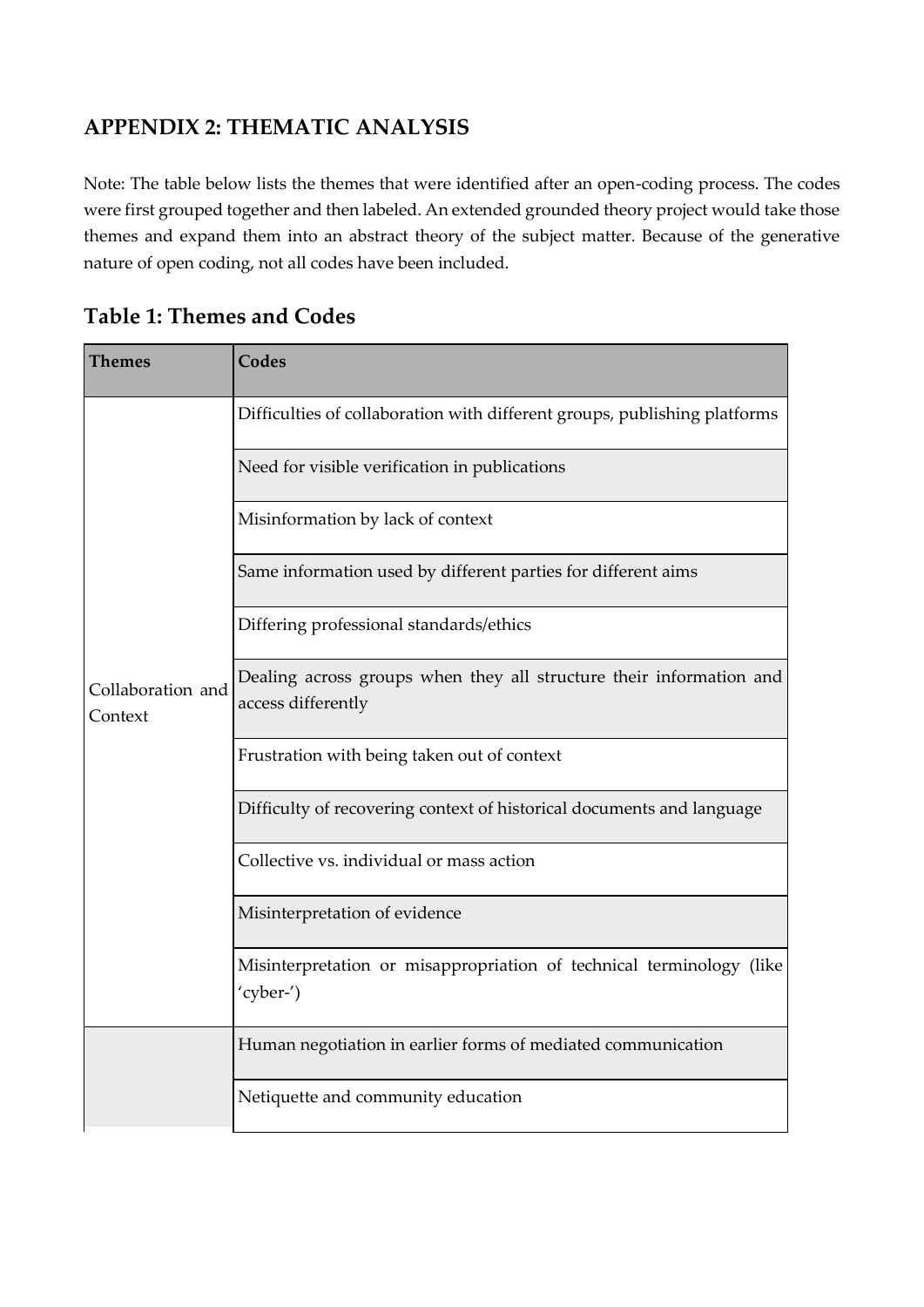| Social Practice of<br>Privacy and<br><b>Identity Online</b> | Relationship between administrative control and community norms |
|-------------------------------------------------------------|-----------------------------------------------------------------|
|                                                             | Process and control as power                                    |
|                                                             | Embargoing ('canceling') as a community practice                |
|                                                             | People not talking about privacy; privacy as a tacit practice.  |
|                                                             | Privacy as theatre, 'Folk knowledge'                            |
|                                                             | Responses to changing Internet culture                          |
|                                                             | Privacy-preserving behavior as counterintuitive to the lay user |
|                                                             | Awkwardness of bringing personal information into conversation  |
|                                                             | Dummy accounts, 'records-squatting'                             |
|                                                             | Obfuscation methods as a link                                   |
|                                                             | Privacy as knowledge of practice                                |
| Ethics and<br>Investigative<br>Practice                     | Difficulty of keeping an investigative piece open source        |
|                                                             | Frustration at not knowing effects and results of investigation |
|                                                             | Using obfuscation to protect sources                            |
|                                                             | 'Technically' available information                             |
|                                                             | Assumption that media coverage leads to public understanding    |
|                                                             | Desire to seek the truth                                        |
|                                                             | Trustbuilding vs. betrayal of trust                             |
|                                                             | Proof by contradiction                                          |